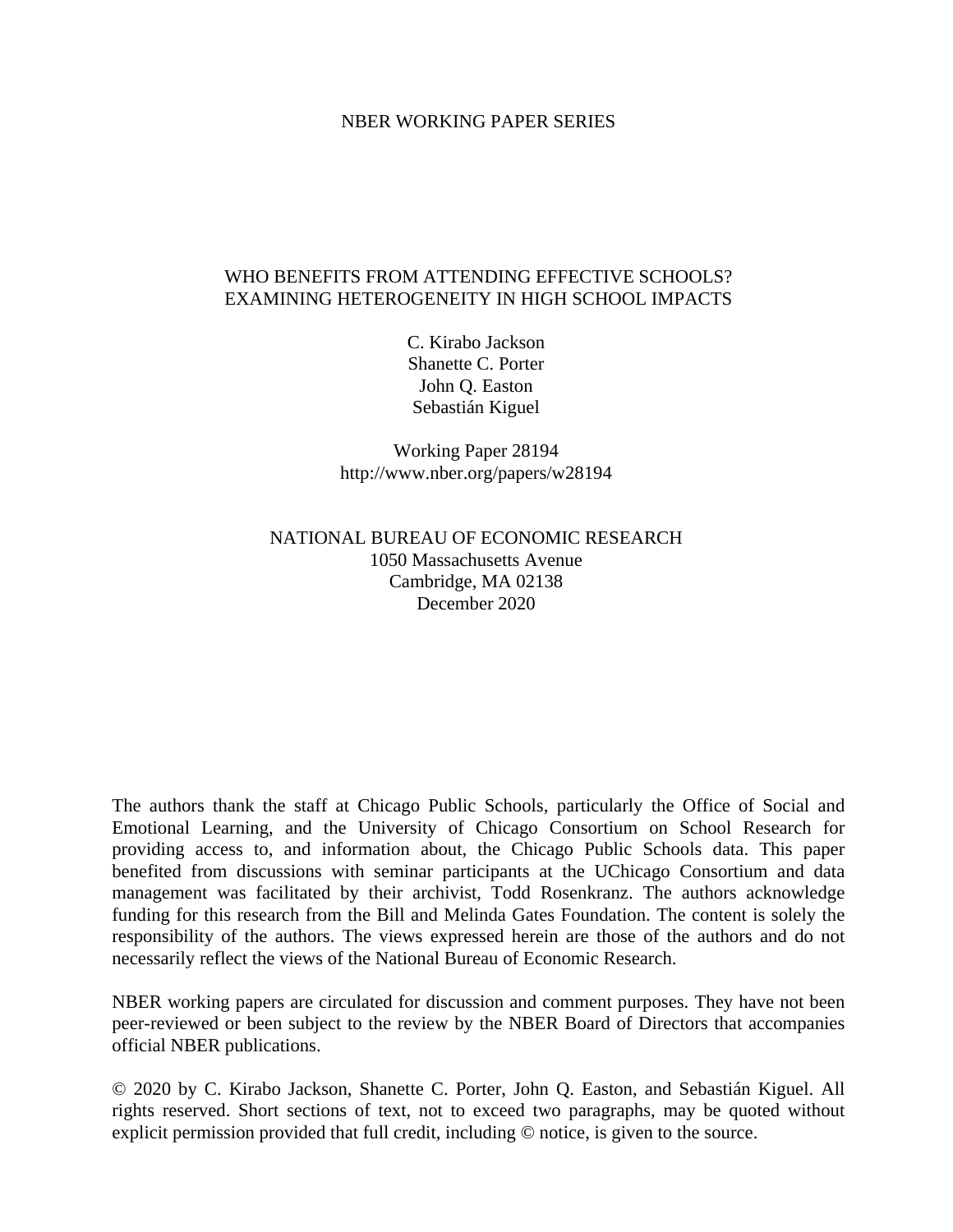Who Benefits From Attending Effective Schools? Examining Heterogeneity in High School Impacts C. Kirabo Jackson, Shanette C. Porter, John Q. Easton, and Sebastián Kiguel NBER Working Paper No. 28194 December 2020 JEL No. H0,I20,J0

#### **ABSTRACT**

We estimate the longer-run effects of attending an effective high school (one that improves a combination of test scores, survey measures of socio-emotional development and behaviours in 9th-grade) for students who are more versus less educationally advantaged (i.e., likely to attain more years of education based on 8th-grade characteristics). All students benefit from attending effective schools. However, the least advantaged students experience the largest improvements in high-school graduation, college-going, and school-based arrests. These patterns are driven by the least advantaged students benefiting the most from school impacts on the non-test-score dimensions of school quality. However, while there is considerable overlap in the effectiveness of schools attended by more and less advantaged students, it is the most advantaged students that are most likely to attend highly effective schools. These patterns underscore the importance of quality schools, and the non-test score components of quality schools, for improving the longerrun outcomes for less advantaged students.

C. Kirabo Jackson Northwestern University School of Education and Social Policy Annenberg Hall, #204 2120 Campus Dr. Evanston, IL 60208 and NBER kirabo-jackson@northwestern.edu

Shanette C. Porter Mindset Scholars Network 1201 Connecticut Ave. NW Suite 300 Washington, DC 20036 shanette@gmail.com

John Q. Easton UChicago Consortium on School Research University of Chicago 1313 E. 60th St. Chicago, IL 60637 jqeaston@uchicago.edu

Sebastián Kiguel Northwestern University School of Education and Social Policy 2120 Campus Drive Evanston, IL 60208 skiguel@u.northwestern.edu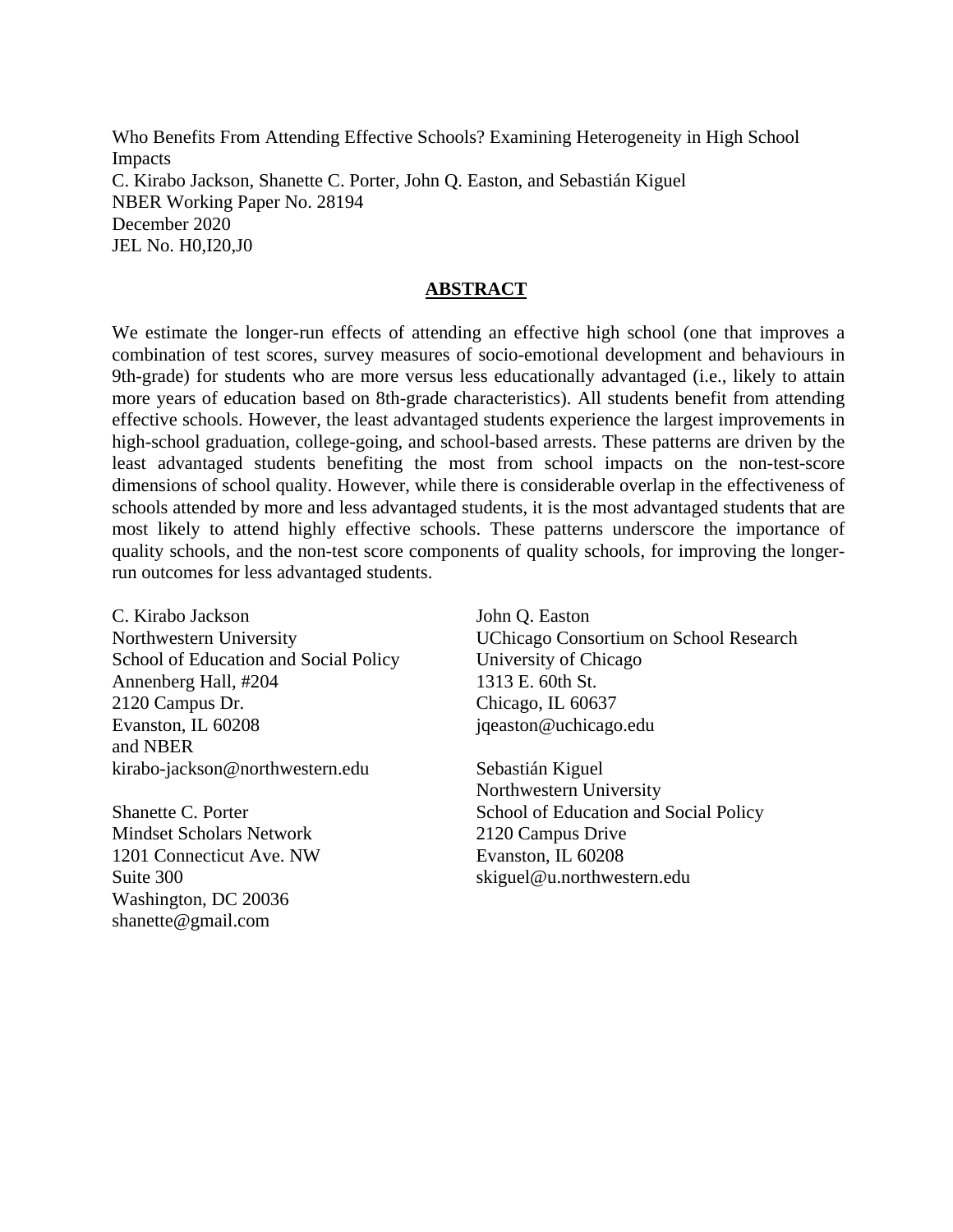# I Introduction

A growing body of research in the social sciences finds that schools have important causal effects on students' longer-term outcomes. For example, some charter schools increase college-going [\(Angrist et al. 2016;](#page-25-0) [Sass et al. 2016\)](#page-27-0), attending more selective schools improve educational attainment, wages, and health [\(Jackson 2010;](#page-26-0) [Beuermann and Jackson 2020\)](#page-25-1), and winning a school choice lottery may increase college-going for girls and reduce interaction with law enforcement among boys who are at highest risk of arrest [\(Deming et al. 2014;](#page-26-1) [Deming 2011\)](#page-26-2). In almost all these studies, the longer-run benefits are not fully explained by schools' impacts on test scores. Exploring mediators beyond test score impacts, [Jackson et al.](#page-26-3) [\(2020\)](#page-26-3) show that high schools' longer-run impacts reflect a combination of school impacts on test scores and socio-emotional development.<sup>[1](#page--1-0)</sup> Despite all this evidence, questions remain about whether the benefit of attending a better school differs for better or worse prepared students, and whether schools that improve test scores benefit different students than those that improve socio-emotional development. We seek to understand two things: (a) If "effective schools" confer similar longer-run impacts on more and less *educationally advantaged* (i.e., likely to attain more years of education based on 8*th*-grade characteristics) students, and (b) If schools that improve socio-emotional development versus test scores are similarly beneficial for more and less educationally advantaged students.

The motivations for this paper are twofold. First, even though studies are able to identify schools that improve student outcomes on average, there is relatively little evidence on the extent to which students with better or worse academic preparedness benefit equally. Because they may have more room for improvement, the least educationally advantaged students may benefit most from effective schools. On the other hand, if "*skills beget skills*" [\(Cunha et al.,](#page-25-2) [2010\)](#page-25-2), schools that are effective on average may have little impacts on the least advantaged. Despite these notions, existing empirical work on this topic is decidedly mixed.<sup>[2](#page--1-0)</sup> Moreover, to deal with well-known selection problems these studies focus on either on a small group of oversubscribed charter schools (that use randomized admission lotteries) or a small set of elite schools (that use test score cut offs for admission). Because of the special nature of the schools examined, these studies may not generalize to a broad set of traditional schools. Also, because these studies rely on comparisons

<sup>&</sup>lt;sup>1</sup>The notion that educational intervention's long-run impacts may reflect impacts on both hard skills and socioemotional development was documented in [Heckman et al.](#page-26-4) [\(2013\)](#page-26-4) for Perry preschool, [Chetty et al.](#page-25-3) [\(2011\)](#page-25-3) for Kindergarten classrooms, [Fredriksson et al.](#page-26-5) [\(2013\)](#page-26-5) for class size, and [Jackson](#page-26-6) [\(2018\)](#page-26-6) for high-school teachers.

<sup>2</sup>Looking at charter schools, [Angrist et al.](#page-25-4) [\(2012\)](#page-25-4) and [Walters](#page-27-1) [\(2018\)](#page-27-1) finds that less advantaged Boston area charter applicants benefit more from attending oversubscribed charter schools, while [Cohodes et al.](#page-25-5) [\(2020\)](#page-25-5) find little evidence of this. Additionally, looking at Charter-like schools in India [Kumar](#page-27-2) [\(2020\)](#page-27-2) finds little difference between more and less advantaged students. Looking at elite schools, [Oosterbeek et al.](#page-27-3) [\(2020\)](#page-27-3) find negative effects of attending elite schools in Amsterdam for the lower-achieving students, [Barrow et al.](#page-25-6) [\(2020\)](#page-25-6) finds that selective enrollment high school in Chicago may have deleterious impacts on students from low- but not high-income homes, and [Dustan et al.](#page-26-7) [\(2017\)](#page-26-7) finds that less affluent students are more likely to dropout at elite schools than more affluent students. In contrast [Shi](#page-27-4) [\(2020\)](#page-27-4) finds larger elite school benefits for the least privileged students.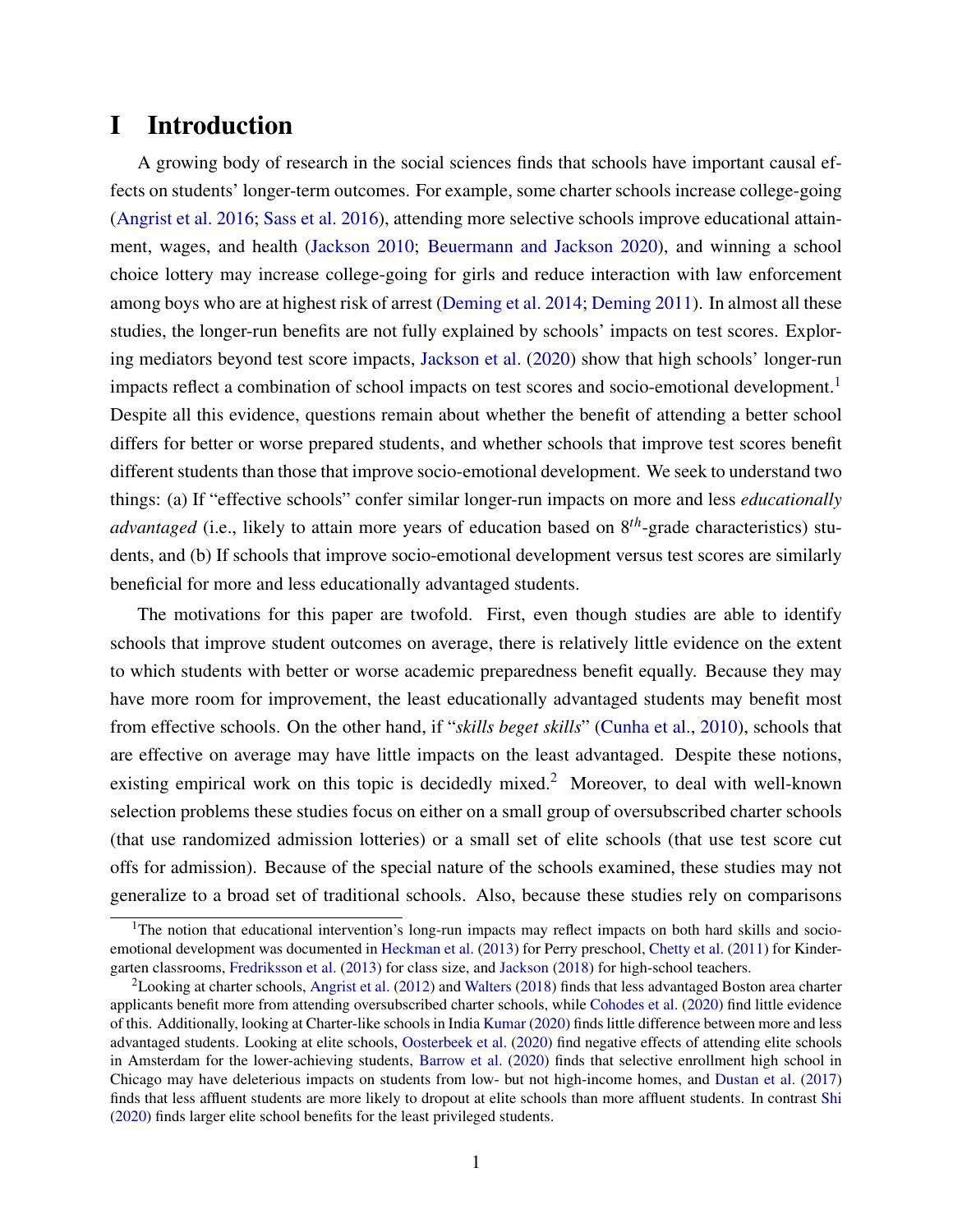among *applicants* to these special schools (who may differ from the typical students in potential benefits) the patterns for students in these studies may be very different from those in the broader student population [\(Bruhn,](#page-25-7) [2020\)](#page-25-7). In sum, while existing studies on this topic are *internally* valid, they may lack *external* validity. As such, the extent to which the causal impacts of attending a better school differ by academic advantage across a representative sample of schools or students in unknown. By exploring differences in the effect of attending more effective schools across all schools and all students in a large public school district, this study seeks to shed light on this issue.

The second motivation for this work is that both economists and social psychologists have found that differences in socio-emotional (or non-cognitive) development may explain attainment gaps by gender [\(Jacob,](#page-26-8) [2002\)](#page-26-8) and socio-economic status [\(Liu 2020;](#page-27-5) [Claro et al. 2016\)](#page-25-8). Moreover, experimental studies in psychology find that (a) students from low-income families or who are academically lower-achieving might benefit from mindset interventions [\(Sisk et al.,](#page-27-6) [2018\)](#page-27-6), and (b) interventions that promote a sense of belonging are beneficial for the educational outcomes of minoritized (including Black and Latinx) youth [\(Gray et al. 2018;](#page-26-9) [Walton and Cohen 2007;](#page-27-7) [Walton](#page-28-0) [and Cohen 2011;](#page-28-0) [Murphy et al. 2020;](#page-27-8) [Brady et al. 2020\)](#page-25-9). As such, one might expect those schools that are effective at improving socio-emotional development to have particularly pronounced impacts for students from family disadvantage, lower-achieving students, males, and minoritized students. If so, test score measures of school quality may miss an important component of school quality for disadvantaged or minority populations. However, because few scholars have been able to identify schools that influence socio-emotional skills, whether this is true is an open question. To identify those schools that may be best able to improve the outcomes of the least educationally advantaged students is of considerable policy value. By exploring the differences across students in the impact of attending schools based on value-added to both cognitive dimensions and also socio-emotional dimensions and behaviours, we seek to shed light on this issue.

We leverage detailed data from Chicago Public Schools obtained from the UChicago Consortium on School Research. These data link K12 students to high schools and colleges along with test scores, administrative records, and self-reported survey measures of SED over time. Our project entails categorizing students as academically advantaged or not and then estimating the impacts of attending effective schools on these students. This involves three key steps: (1) First we categorize students. To this aim, we use student behaviours, survey measures, and test scores in 8*th* grade to predict their educational outcomes years later (dropout, high school graduation, enroll in 2-year college, enroll in 4-year college) in an ordered probit model. We then use this model to create a latent educational advantaged index for each student. (2) Next we measure school effectiveness using value-added models. School value-added models seek to identify schools' causal impacts on student outcomes by comparing end-of-year outcomes across schools, while conditioning on lagged outcomes and other covariates. We estimate schools' impacts on test scores, behaviours,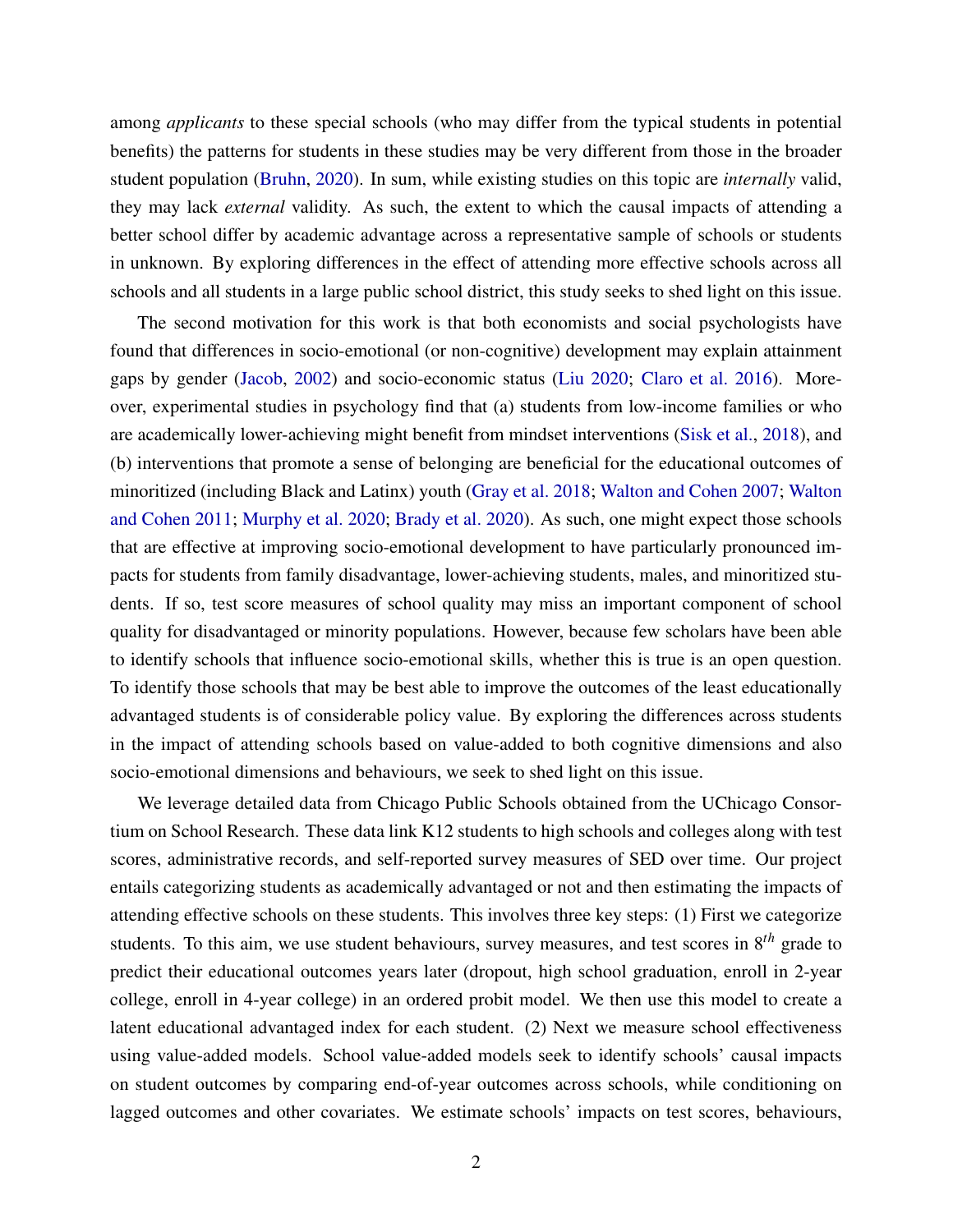and socio-emotional measures in 9*th* grade, and then combine effects across these outcomes to create an overall school effectiveness index. We validate these estimates as reflecting schools' causal impacts using within-sibling comparisons.<sup>[3](#page--1-0)</sup> (3) Finally, we estimate the effect on educational attainment and school-based arrests of attending a more effective school for students with different levels of estimated educational advantage. We also disaggregate the effectiveness index and explore differences for schools that improve different dimensions (i.e., test scores, behaviours, survey measures of socio-emotional development).

The educational advantaged index differentiates between groups of students who are more or less likely to graduate high school, enroll in college, and attend a 4-year college. Students who are low in this index are more likely to have low 8*th* grade test scores, low socio-emotional measures, and more absences and disciplinary incidents than those who are high on the index. Student low on this index are also more likely to come from low income homes, and be male and Black – precisely the student population that is thought to benefit the most from socio-emotional interventions. However, we find that *all* students benefit from attending more effective schools – rejecting a model in which only the most advantaged, or marginal, students benefit from better schools. Looking at short-run outcomes, one cannot reject that the marginal impact of attending a more effective school on test scores or socio-emotional development differs by educational advantage. However, attending a more effective school has much larger marginal effects on the behaviours (attendance and discipline) at the bottom of the educational advantage distribution. This may reflect (a) larger benefits for less-advantaged student and/or (b) the fact that these behaviours are relatively rare events for the most academically oriented.

Looking at the longer-run outcomes, those at bottom of the educational advantage distribution benefit the most from attending more effective schools (both in absolute and relative terms). Specifically, for those in the bottom decile of the distribution attending a school at the 85*th* percentile of the effectiveness distribution versus one at the median is associated with a 3.4 percentage-point increase in high school graduation, a 2.2 percentage-point increase in college-going, and a 2.1 percentage-point reduction in being arrested – all statistically significant at the 1 percent level. The corresponding estimates for those in the top decile is a 0.6 percentage-point increase in high school graduation, a 1.9 percentage-point increase in college-going, and a 0.1 percentage-point reduction in being arrested– many statistically significant only at the 10 percent level.

Next we examine mechanisms. Looking at college type, all students are more likely to attend *some* college. However, attending a more effective school leads to increased 2-year and 4-year college going for those at the bottom of the distribution, but shifts students away from 2-year colleges toward 4-year colleges in the middle and top of the distribution. To show that this is not

<sup>&</sup>lt;sup>3</sup>These models have been used extensively, and generally yield results similar to causal estimates from randomized lotteries [\(Deming et al. 2014;](#page-26-1) [Angrist et al. 2017\)](#page-25-10).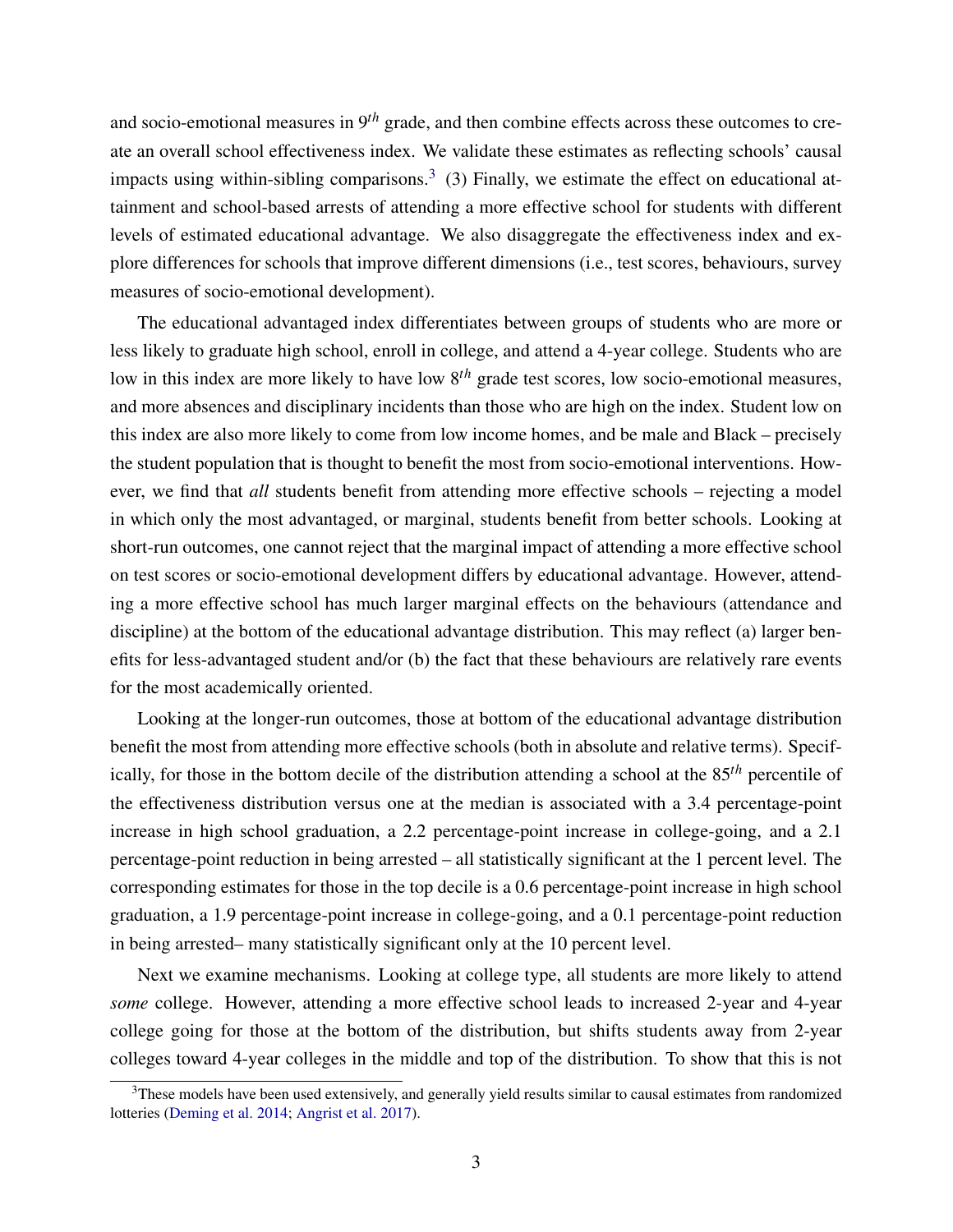driven by race or gender differences, we document that these pattern holds both across demographic groups and also within gender and race groups. To help explain these differential impacts by educational advantage, we also look at the different components of school effectiveness. While test score impacts matter for all students, across both the educational and arrest outcomes, students at the bottom of the education advantage distribution reap particularly sizable benefits from attending schools that improve soft skills (as measured by impacts on surveys and behaviours).

Because the results suggest that the least advantaged students may benefit the most from access to effective schools, we also examine the distribution of school effectiveness by educational advantages. While we find considerable overlap in the distribution of school effectiveness for more and less advantaged students, we do find that the most advantaged students are most likely to attend highly effective schools. If the least educationally advantaged students (bottom decile) attended the same schools as the most advantaged (top decile), our estimates indicate that they would be 1.3 percentage points more likely to graduate high school, 1 percentage point more likely to attend college, and about 0.9 percentage points less likely to have a school-based arrest. While differences in school effectiveness *do not* account for most of the differences in outcomes across students with differing levels of educational advantage, the potential gains to a more equitable distribution of students across schools are economically meaningful.

By examining impacts for all schools in a district (as opposed to elite schools or charter schools) we contribute to the broader school quality literature. We demonstrate that across all public schools in a large district, all students benefit from attending more effective schools. Importantly, we show sizable increases in college going even among groups with very low college going rates – reinforcing the policy importance of access to effective schools for disadvantaged students. We also contribute to this literature by moving beyond a test score measure of effectiveness, and showing how students with varying levels of educational advantage benefit from schools that raise cognitive skills versus socio-emotional skills and behaviours. Importantly, we show how test-score measures of school quality may understate the benefits of effective schools– particularly for disadvantaged student populations.

The remainder of the paper proceeds as follows: Section [II](#page-5-0) described the data used, Section [III](#page-7-0) details the methods we use to categorize students and to measure school effectiveness. Section [IV](#page-13-0) validates our methodology as representing causal impacts. The results are presented in Section [V,](#page-16-0) and Section [VI](#page-23-0) concludes.

# <span id="page-5-0"></span>II Data

We use administrative data from Chicago Public Schools (CPS) obtained from the UChicago Consortium on School Research. CPS is a large urban school district with 133 public (neighborhood /charter/ vocational/ magnet) high schools. CPS students in our data are 42% Black and 44%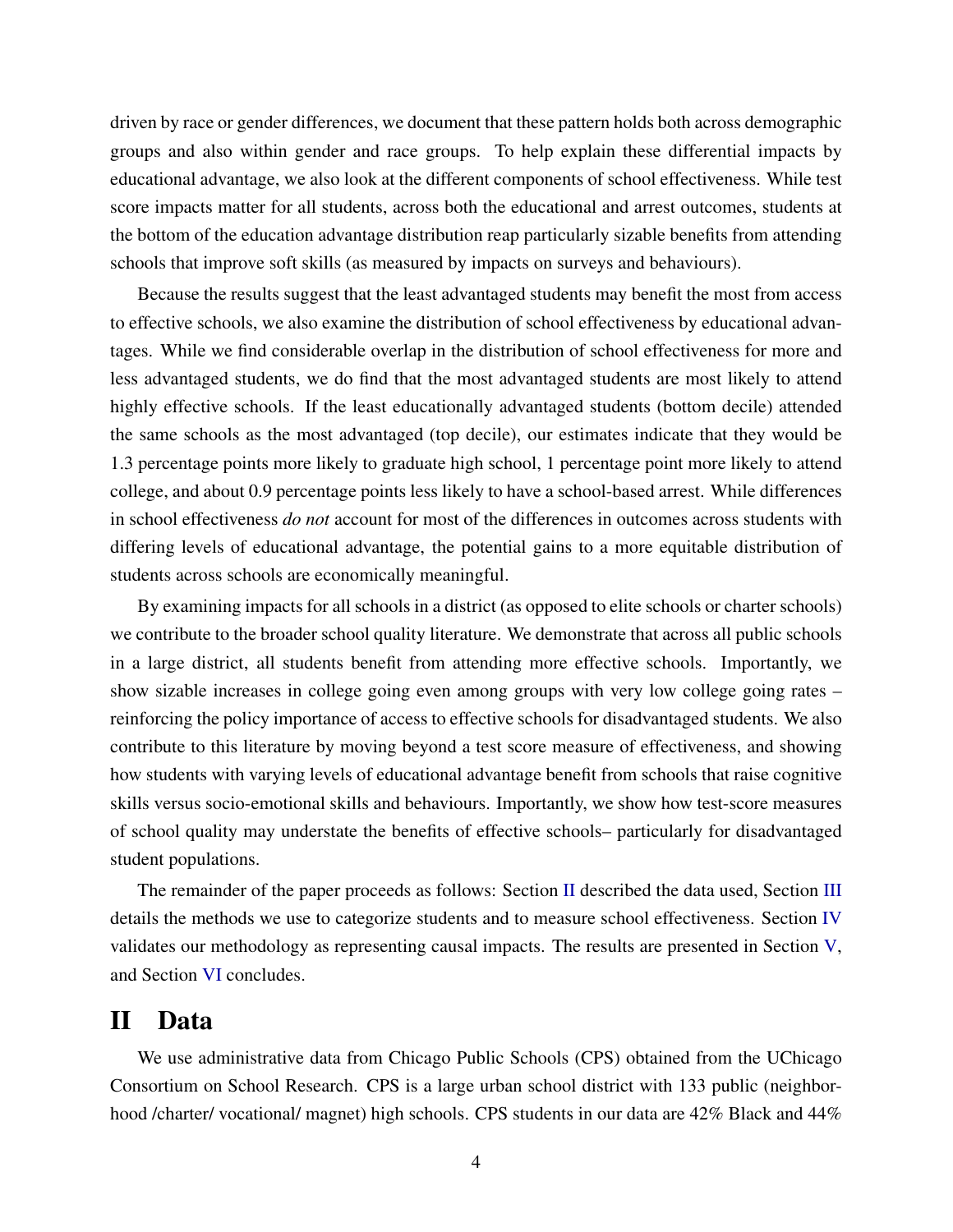Latinx, and 86% are from families with disadvantaged economic backgrounds. The full data-set includes cohorts of 9th-grade students who attended one of these schools between 2011 and 2017 (*n*=157,027). For high school graduation and school-based arrests we focus on the cohorts of 9*th* graders between 2011 and 2015 (*n*=81,929), and for college outcomes, we focus on the cohorts of 9*th* graders between 2011 and 2014 (*n*=55,347) because these students are old enough to have attended college. We only include first time 9*th* graders to remove any sample selection biases due to grade repetition. The data are summarized in Table [1](#page-29-0) and are discussed below.

Survey Measures: Some of our key variables are survey measures of social-emotional development (SED). The SED constructs captured by these surveys are hypothesized to be particularly important for the success of disadvantaged youth. Responses are collected by CPS on a survey administered to students in 2008-09, and then every year from 2010-11 onward. These survey items are not part of Chicago's accountability system and response rates were high (78%). However, nonresponse was higher for low-achievers (Appendix Table [A1\)](#page-39-0). Note that our analysis of impacts on longer-run outcomes is based on all students irrespective of survey completion. Each survey measure was comprised of several items and students responded to each item using point scales to indicate agreement (e.g., 1=Strongly disagree, to 4=Strongly agree). Rasch analysis was used to model responses and calculate a score for each student on each construct (for measure properties see Appendix Table [A2\)](#page-40-0). Two of the SED survey measures relate to one's relationship with others in the school. The first is Interpersonal Skills, and the second is a measure of Belonging.<sup>[4](#page--1-0)</sup> The other three survey measures capture students' orientation toward hard work. These are Academic Effort, the perseverance facet of Grit, and Academic Engagement.<sup>[5](#page--1-0)</sup> Following [Jackson et al.](#page-26-3) [\(2020\)](#page-26-3), we combine the interpersonal-related questions into a Social Index and the work-related questions into a Work Hard Index. To create each index we standardize each construct, compute the average of the included measures, and then standardize the index to be mean zero and unit variance.

Behavior Measures: Motivated by work showing that impacts on behaviours measure skills not well captured by test score impacts (e.g., [Jackson](#page-26-6) [\(2018\)](#page-26-6); [Liu and Loeb](#page-27-9) [\(2019\)](#page-27-9), [Heckman et al.](#page-26-4) [\(2013\)](#page-26-4), [Petek and Pope](#page-27-10) [\(2020\)](#page-27-10)), the second set of non-test score measures we use are student behaviors from CPS administrative data. These include the number of excused and unexcused absences, the number of severe disciplinary incidents (eligible for suspension), and the number

<sup>&</sup>lt;sup>4</sup>Interpersonal Skills includes: I can always find a way to help people end arguments. I listen carefully to what other people say to me. I'm good at working with other students. I'm good at helping other people. Belonging includes: I feel like a real part of my school. People here notice when I'm good at something. Other students in my school take my opinions seriously. People at this school are friendly to me. I'm included in lots of activities at school.

<sup>5</sup>Academic Effort includes: I always study for tests. I set aside time to do my homework and study. I try to do well on my schoolwork even when it isn't interesting to me. If I need to study, I don't go out with my friends. Grit includes: I finish whatever I begin. I am a hard worker. I continue steadily towards my goals. I don't give up easily. Academic Engagement includes: The topics we are studying are interesting and challenging. I usually look forward to this class. I work hard to do my best in this class. Sometimes I get so interested in my work I don't want to stop.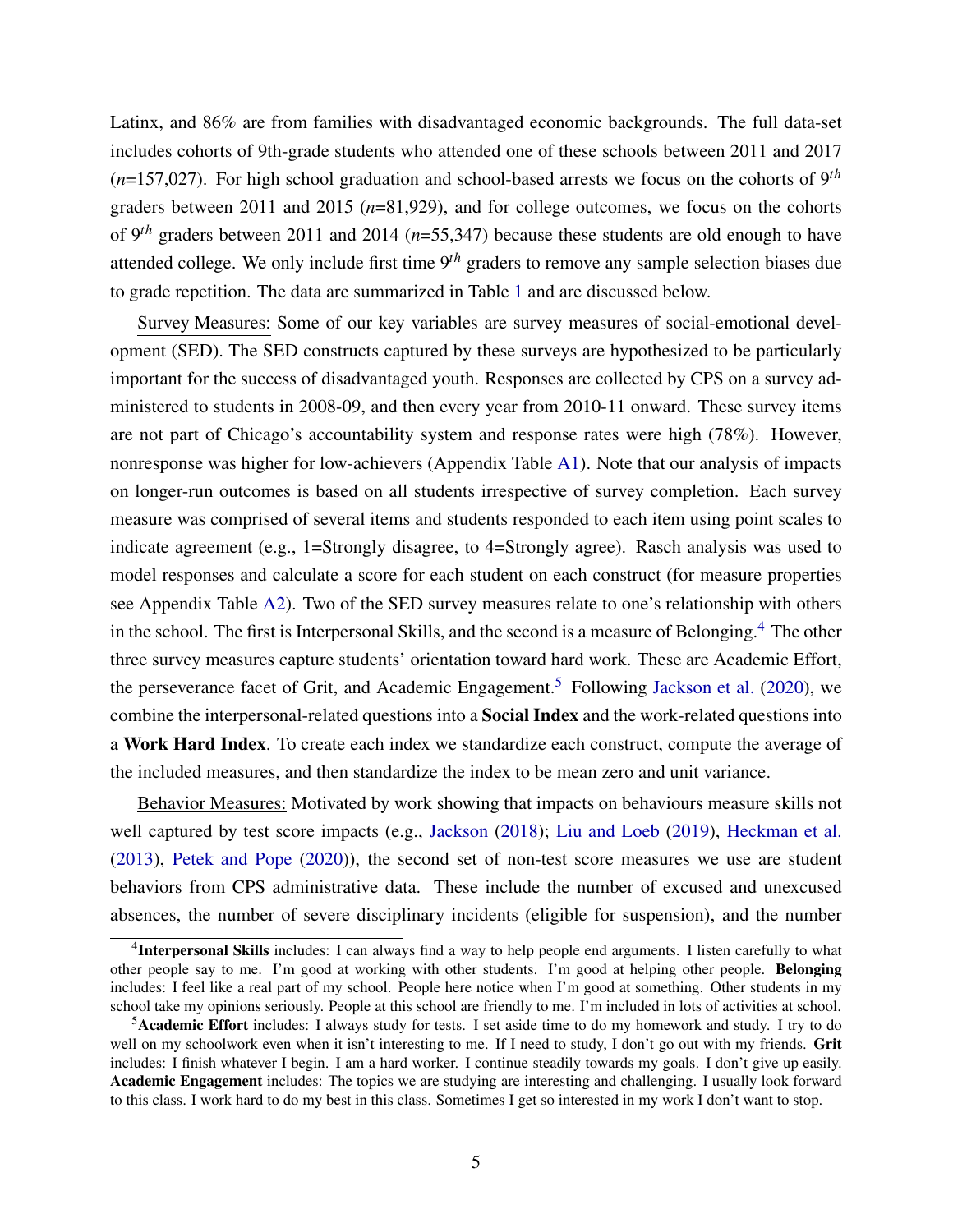of days a student is suspended, in each grade. In the analytic sample, the average 9*th* grader is absent 15.12 days and suspended 0.82 days. Approximately 7.8% of these are involved in a severe disciplinary incident. We summarize these three measures in 9*th* grade using a Behaviours Index. This index is the average of standardized days absent, days suspended, and severe disciplinary incidents in 9*th* grade. We standardize the summary measure to be mean zero and unit variance.

Test Score Measures: The "hard" skills measure in our data is standardized test scores. To allow for comparability across grades, test scores were standardized to be mean zero unit variance within grade and year among all CPS test takers. For each student we average the standardized math and English scores, and then standardize (i.e., make it mean zero with unit variance) this average to create a Test Score Index.

Long-Run Outcomes: A key longer-run outcome is having a school-related arrest (among those old enough to have graduated high school). These are arrests for activities conducted on school grounds, during off-campus school activities, or due to a referral by a school official. During our sample period, 3.8 percent of first time 9*th* graders had a school-based arrest, 5.3 percent of males, and 7.9 percent of Black males. Roughly 20 percent of juvenile arrests in 2010 were school-based arrests [\(Kaba and Edwards,](#page-27-11) [2012\)](#page-27-11), so that these have important long-term implications. Our other longer-term outcomes include high school graduation and enrollment and persistence in college. High school completion is obtained from school leaving files from the years 2010 through 2018. We define a student as having graduated high school if they are marked as leaving high school because they graduated. The high school completion rate in our data is 0.74, indicating that about 74 percent of first time 9*th* graders in CPS graduate high school. Our second key long run outcome is enrollment in college. Our college data come from the National Student Clearinghouse (NSC) and are merged with all CPS graduates. We code a student as enrolling in college if they are observed in the NSC data within two years of expected high school graduation (2011 through 2014 cohorts only). Using this measure, 53 percent of first-time 9*th* graders enrolled in college. We further divide college enrollment into 2-year and 4-year college. In our sample, 34 and 27 percent of students enroll in a 4-year or 2-year college within 2 years of expected graduation, respectively.

# <span id="page-7-0"></span>III Methods

Our analysis involves three main steps: (1) First, we calculate an educational advantage score for each student by estimating their predicted educational attainment based on a rich set of covariates using an ordered probit. We place students into deciles from least to most likely to attain more years of education. (2) Second, following [Jackson et al.](#page-26-3) [\(2020\)](#page-26-3), we identify schools that improve students' SED and test scores in 9*th* grade. In addition, we estimate school value-added on student behaviors using the same method. We combine school effects on the different 9*th*-grade measures - which are predictive of students' long-term outcomes - into an index of school effectiveness. (3)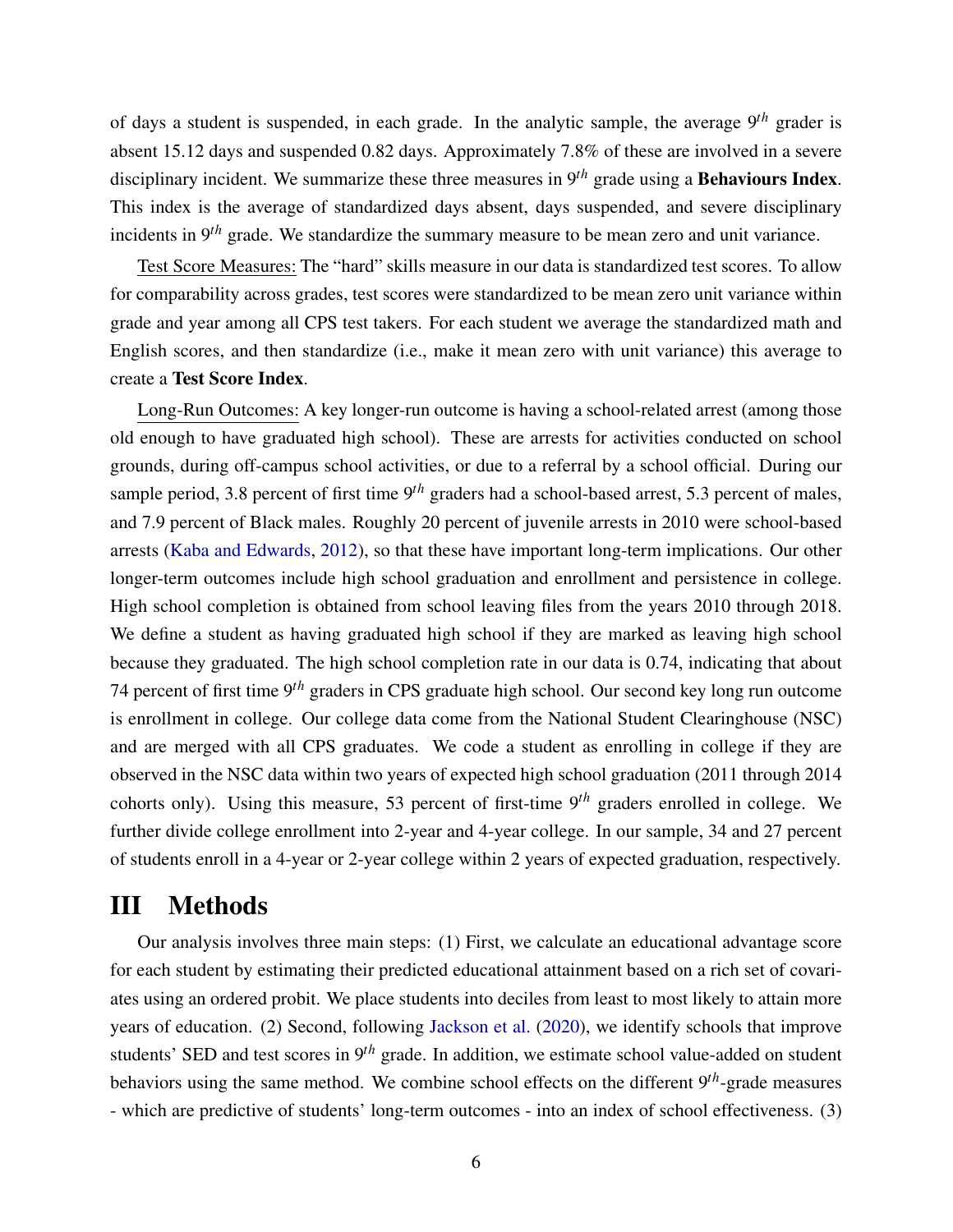Finally, we estimate the effect of attending a more effective school among students of differing educational advantage to assess who benefits from attending better schools. We also explore effects on each individual value-added dimension to shed light on whether schools that are better in some dimensions (cognitive, socio-emotional, or behaviours) are better for some students than for others.

### III.1 Classifying Students

To classify students along a single dimension, we rank students by their likelihood to attain more years of education. We refer to students who are more likely to attain more years of education (based on observed characteristics *before* entering high school) as more educationally advantaged. To classify students, we exploit the fact that we have a rich set of observable characteristics that may predict educational attainment and also multiple measures of educational attainment. In principle, with a single measure of educational attainment (say high school graduation) one could predict high-school completion based on observed covariates in 8*th* grade. However, because some characteristics may matter more for higher levels of education (such as 4-year college attendance) it is helpful to model the relationship between these covariates and 4-year college going also. If the underlying education advantage predicts both high-school completion and college-going (or any other educational attainment level), one can model a student's underlying educational advantage (in a way that will predict multiple educational attainment margins) using a rank-ordered probit.

The basic idea is that some underlying educational advantage,  $y^*$ , is a linear function of observable characteristics *X* so that  $y^* = X\pi + \varepsilon$ . Individuals with higher levels of educational advantage attain higher levels of education, where there are some unobserved thresholds between education levels. That is, for all individuals *i*

| V <sub>i</sub> =<br>Staduate high School $y_i^* \leq \mu_1$<br>Graduate high School $\mu_1 > y_i^* \leq \mu_2$<br>Attend a 2-Year College $\mu_2 > y_i^* \leq \mu_2$ |  |
|----------------------------------------------------------------------------------------------------------------------------------------------------------------------|--|
|                                                                                                                                                                      |  |
| Attend a 4-Year College $y_i^* > \mu_3$                                                                                                                              |  |

The probability of observing outcome  $y_i = k$  is then  $Pr(y_i = k) = Pr(\mu_{k-1} < X \pi \leq \mu_k)$ . The probability of observing the data is the product of these probabilities across all individuals *i*. Assuming a normally distributed error term, we solve for the set of estimates  $(\hat{\pi}, \hat{\mu}_{k-1}, \hat{\mu}_{k-1}, \hat{\mu}_{k-1})$  that are most consistent with the observed data by estimating an ordered probit model by maximum likelihood.

Our predictors of the education outcomes include measures of lagged test scores (quadratics of 8<sup>th</sup> grade math and ELA), 8<sup>th</sup> grade survey measures, and lagged behaviors<sup>[6](#page--1-0)</sup>. We also include demographics (lunch status, race, gender, and interactions between race and gender). Once the

<sup>&</sup>lt;sup>6</sup>Because these variables do not have a lot of variation in early grades, we include an indicator for being in the top quartile of absences in 8th grade and an indicator for having any severe disciplinary incidents in 7th or 8th grade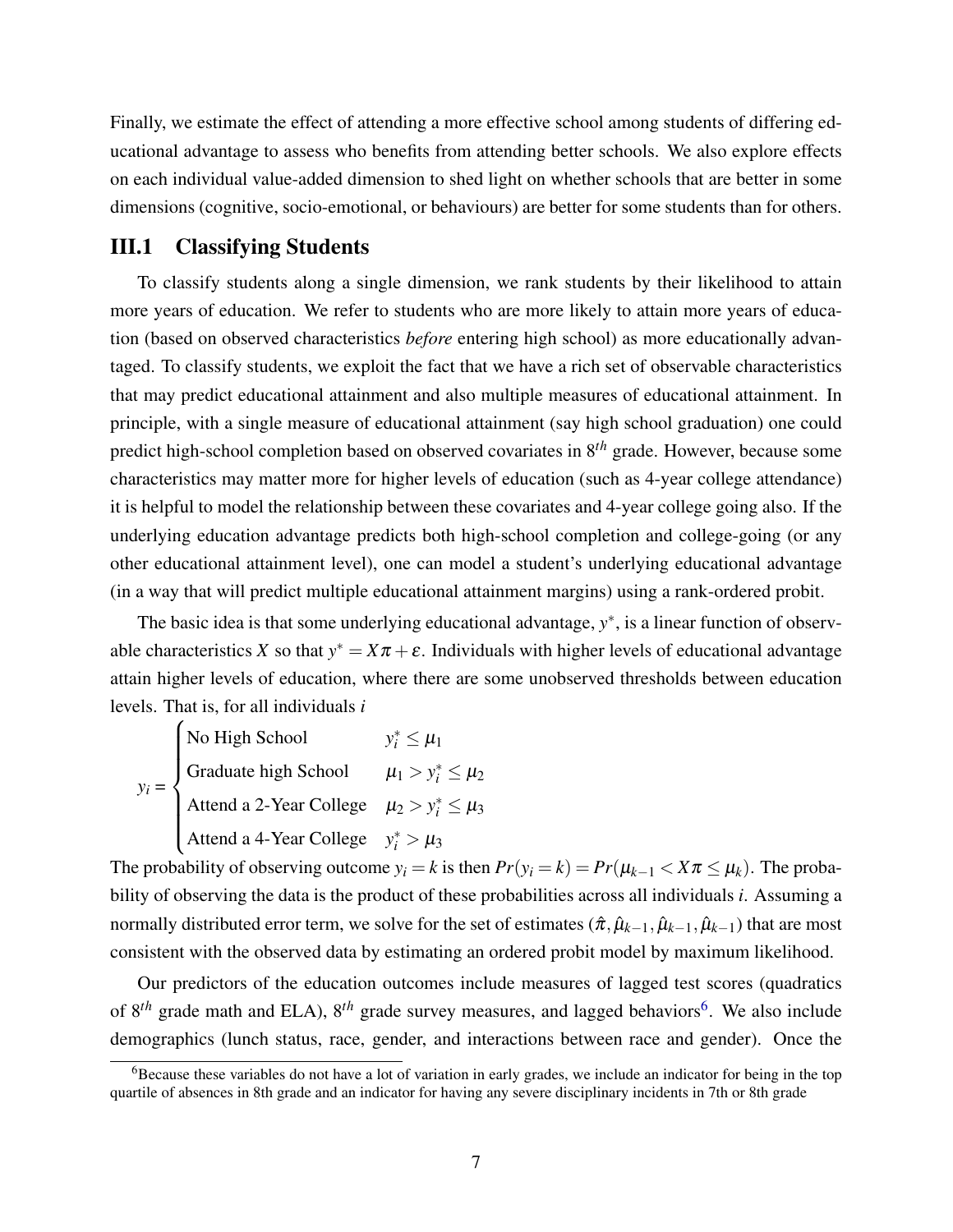parameter estimates have been estimated, we take the fitted values of latent variable,  $X\hat{\pi}$ , as our estimated latent educational advantage. *Note that, we use leave-year-out models to avoid mechanical correlation between our predicted and actual education levels for each student i.* As such, each student's predicted educational advantage index is based on the relationship between covariates and educational attainment in *other* cohorts. However, to show the relationship between the advantage index and the observable covariates we present the coefficient estimates from the ordered probit model for the full sample in Appendix Table [A3.](#page-41-0)

#### Differences in Incoming Attributes by Educational Advantage

To shed light on how the attributes of students with high and low educational advantage differ, we present summary statistics for the top and bottom deciles of the education advantage distribution in the middle and right panels of Table [1.](#page-29-0) This categorization captures important differences between students, both in terms of demographics and achievement. For example, the top decile contains almost three times more females than the bottom decile (69.8% versus 24.3%), about 8 times fewer students in special education (5.6% versus 45.2%), and less than half the share of students who qualify for free lunch (43.3% versus 95.3%). The top decile has more white students than the bottom decile (23.1% versus 4.1%), more Asian students (18.6% versus 0.13%), but with lower shares of Latinx students (33% versus 43.1%) and Black students (24.3% versus 52.3%). Regarding academic achievement, students in the lowest decile have 8*th* and 9*th*-grade test scores more than two standard deviations below those in the top decile. Students in the top decile also have fewer absences (5.5 days compared to 34.4 days) and days suspended (.06 days vs. 2.95 days), and are involved in fewer severe incidents (.007 vs .29), relative to the lowest decile in 9*th*-grade.

#### Differences in Outcomes by Educational Advantage

To illustrate the differences in our main longer-run outcomes by the latent educational advantage index, we compute the average of our key outcomes for by each percentile of the index. This is presented graphically in Figure [1.](#page-33-0) This figure highlights a few important facts. First, at the bottom of the index (the bottom 20 percent), even though about 40 percent of students graduate from high school, few (about 17 percent) go to any college, and even fewer (8 percent) attend a 4-year college. Indeed, at the very bottom decile, under 5 percent attend a 4-year college. In the middle of the distribution (between the  $40^{th}$  and  $60^{th}$  percentiles), the high school graduation rate is about 75%, the college-going rate is about 50% and both the 4-year and 2-year college-going rates are around 25%. As one looks to the top of the distribution (the top 20%), the high school graduation rate is above 90%. Interestingly, the 4-year college going rate increases to about 70%, while the 2-year college rate remains at 25%. That is, as one goes up the educational advantage distribution, 4-year college going increases but 2-year college going does not. Indeed at the very top of the educational advantage distribution, the 2-year college rate declines with educational advantage. Even though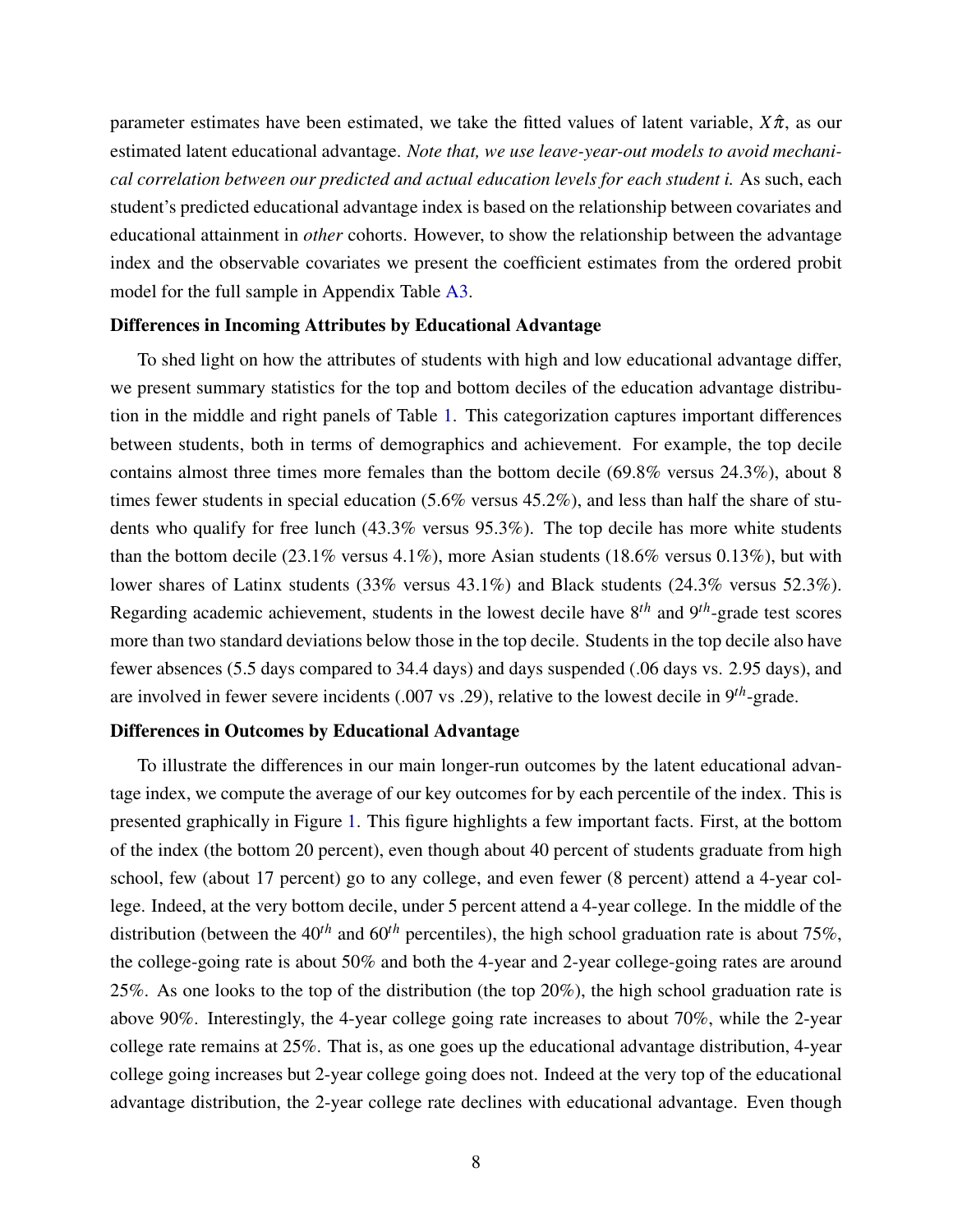the index is predicted based on educational attainment, we also report the school-based arrest rate by education advantage. School-based arrests are largely concentrated among students with very low educational advantage. For the bottom 20% the arrest rate is roughly 8 percent, while for those above the median it is almost zero (0.02%). Indeed, in the very bottom decile, the arrest rate is a sizable 12.6 percent (see Table [1\)](#page-29-0).

#### III.2 Classifying Schools

To isolate schools' causal impacts, we use value-added models to estimate schools' impacts on 9<sup>th</sup>-grade SED, behaviours, and test scores. We then combine these value-added estimates to form an overall school effectiveness index.

#### Identifying School Impacts on SED, Behaviours, and Test Scores

We seek to isolate the causal effects of individual schools on student measure  $q \in Q = \{ \text{test} \}$ scores, work hard, social, behaviours} by comparing measure *q* at the end of  $9<sup>th</sup>$  grade to those of similar students (with the same survey measures, course grades, incoming test scores, discipline, attendance, and demographics, all at the end of 8*th* grade) at other schools. School *j*'s value-added on measure *q* reflects how much school *j* increases measure *q* between 8*th* and 9*th* grade relative to the changes observed for similar students (based on all the attributes above) who attended different schools. We model the 9<sup>th</sup> grade measure *q* of student *i* who attends school *j* with characteristics  $Z_{i}$ <sub>*it*</sub></sub> in year *t* as below.  $Z_{ijt}$  includes lagged measures (i.e.,  $8^{th}$  grade test scores, surveys, behaviours), gender, ethnicity, free-lunch status, and the socio-economic status of the student's census block.<sup>[7](#page--1-0)</sup> We include school-level averages of all individual lagged outcomes. For each measure *q*, to obtain estimates of the impacts of attending school *j* in year *t* relative to the average school (i.e.,  $\theta_{jt,q}^{VA}$ ), we estimate [\(1\)](#page-10-0) below, where  $v_{ijt,q} = \theta_{j,q}^{VA} + \varepsilon_{ijt,q}$ .

<span id="page-10-0"></span>
$$
q_{ijt} = \beta_q Z_{ijt} + v_{ijt,q}
$$
 (1)

Where  $v_{ijt,q}$  is the true student-level error from [\(1\)](#page-10-0),  $u_{ijt,q}$  is the empirical student-level residual obtained after estimation of [\(1\)](#page-10-0). The average school-year level residuals from this regression is our estimated impact on measure  $q$  of attending a school in a given year. Where  $N_{jt}$  is the number of students attending school *j* in year *t*, this is

$$
\hat{\theta}_{jt,q}^{VA} = \sum_{i \in jt}^{jt} (u_{ijt,q}) / N_{jt} \tag{2}
$$

 $7$ The census block SES measure is the average occupation status and education levels in the block.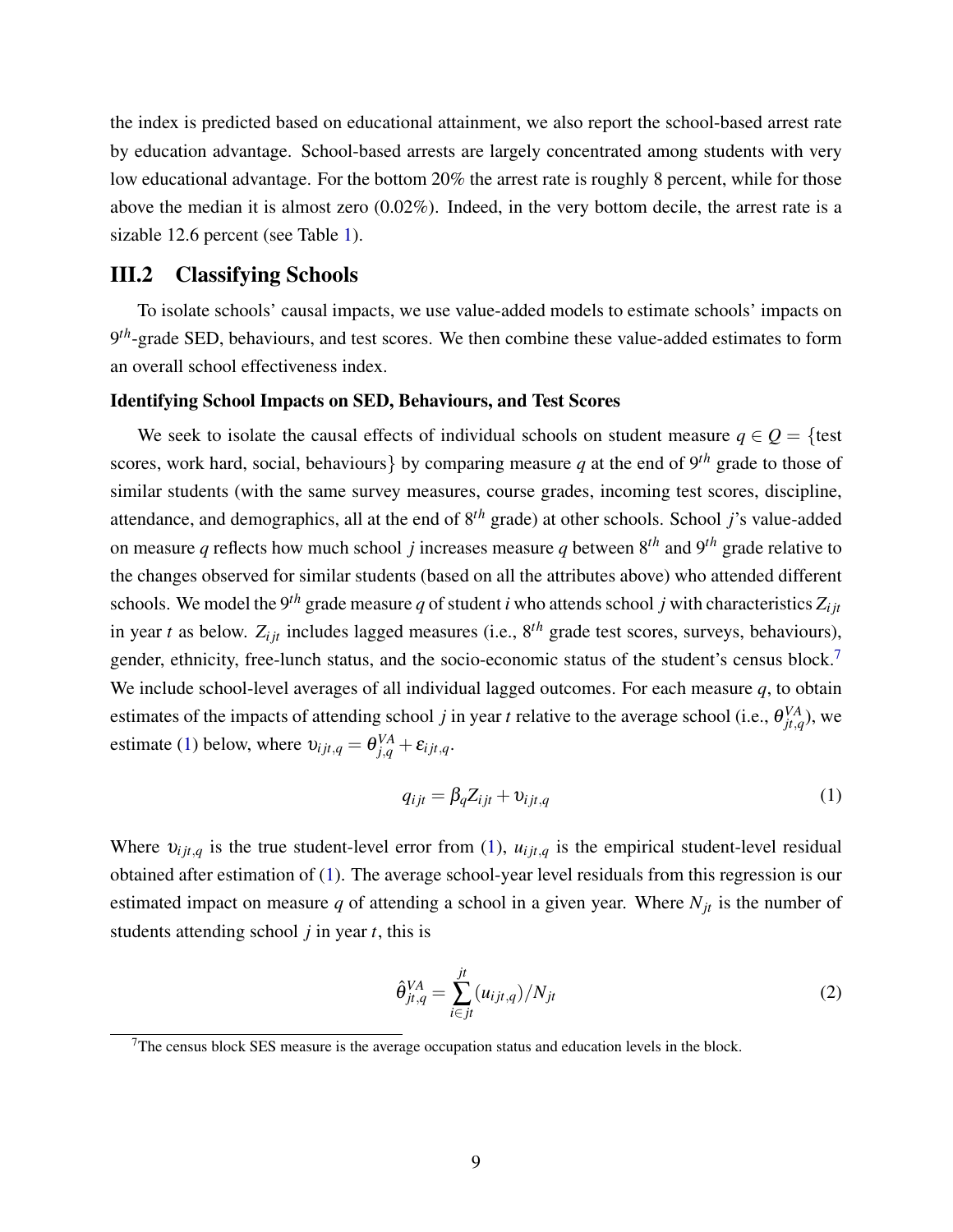If unobserved determinants of student outcomes are unrelated to our value-added estimates,  $\hat{\theta}_{jt,q}^{VA}$ will be an unbiased estimate of the value-added of school *j* in year *t* for measure *q*.

When using value-added to *predict* outcomes for a particular cohort, we exclude data for that cohort when estimating value-added to avoid mechanical correlation. As in [Jackson et al.](#page-26-3) [\(2020\)](#page-26-3), these leave-year-out (or out-of-sample) predictions of school effectiveness are based on the valueadded for the same school in *other years*. If the value-added in year  $t + 1$  were equally predictive of outcomes in year  $t$  as those in  $t + 4$  or any other year, then the best leave-year-out predictor for a school would be the average value-added for that school *in all other years*. However, adjacent years tend to be more highly correlated with one another than less temporally proximate years (see the top panel of Table [2\)](#page-30-0). Accordingly, Following [Chetty et al.](#page-25-11) [\(2014\)](#page-25-11) we use value-added with drift which places more weight on value-added for years that are more highly correlated with the prediction year. Our leave-year-out predictor for measure *q* in year *t* is

$$
\hat{\mu}_{jt,q} = \sum_{m=t-l}^{t-1} \hat{\psi}_{m,q} [\hat{\theta}_{jm,q}^{VA}] \tag{3}
$$

The vector of weights  $\hat{\psi}_q = (\hat{\psi}_{t-1,q},...,\hat{\psi}_{t-1,q},\hat{\psi}_{t+1,q},...,\hat{\psi}_{t+l,q})'$  are selected to minimize mean squared forecast errors [\(Chetty et al.,](#page-25-11) [2014\)](#page-25-11). A school's predicted value-added on measure *q* is our best prediction *based on other years* of how much that school will increase measure *q* between 8*th* and 9*th* grade relative to the improvements of similar students at other schools. We use leave-yearout predictions for all analyses, but for brevity, refer to them simply as value-added.

#### Creating an Overall School Effectiveness Index

In principle, each value-added measure represents school impacts on a different dimension. However, each may be sensitive to some deeper underlying school quality. To shed light on this, we correlate the school impacts across these four measures (see Table [2\)](#page-30-0). The correlations between the test score and SED value-added are quite high (all above 0.4) suggesting that many schools tend to be either good in all dimensions or poor in all dimensions. Given that each of these value-addeds is measured with error, the true correlations are likely higher than this. It is notable, however, that the behaviours value-added are only weakly correlated with the others - this may reflect greater measurement errors for behaviour value-added or indicate that there is important independent variation in schools' value-added on behaviours (we will show evidence of the later). To better understand the raw correlations, we conduct factor analysis of the school effects (Table [3\)](#page-31-0). The model finds that a single underlying factor explains almost all the common variation in these value-addeds.<sup>[8](#page--1-0)</sup> This single factor is positively related to all the value-addeds indicating that

 $8$ The proportion explained by this factor is greater than one because the model also includes factors with negative eigenvalues.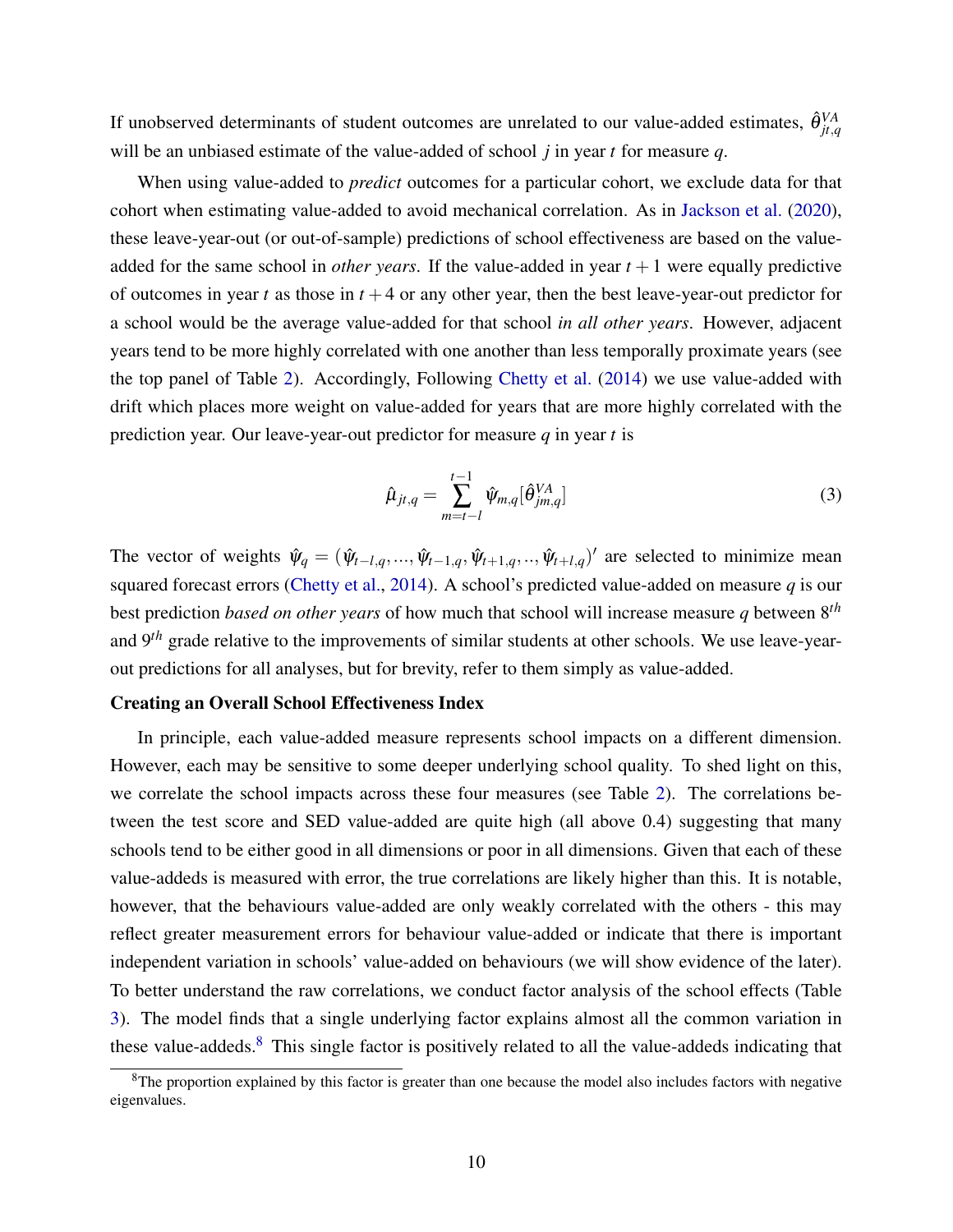it is related to the schools' quality across all dimensions. As such, we combine our value-addeds (work hard, social, test-scores, and behaviours) into a single index of school effectiveness. Our overall index is the predicted first principal factor of these four variables. The overall index,  $\hat{\omega}_{it}$ , is a weighted average of the different value-added estimates given by [\(4\)](#page-12-0) and represents a measure of school impacts on 9*th* grade measures that is shared across the SED (work hard and social), test score, and behavior dimensions.

<span id="page-12-2"></span><span id="page-12-0"></span>
$$
\hat{\omega}_{jt} = (0.09)\hat{\mu}_{jt, test scores} + (0.43)\hat{\mu}_{jt, workhard} + (0.44)\hat{\mu}_{jt, social} + (0.05)\hat{\mu}_{jt, behavior}
$$
(4)

We standardize the overall school quality index to be mean zero, unit variance. As we show in Section [IV,](#page-13-0) the index is generally a better predictor of school impacts on longer-run outcomes than the value-added on the individual measures. However, both test score and behaviours valueadded have a high level of uniqueness. This suggests that either these measures have a lot of error or that there remains independent variation in school quality captured by one or both of these dimensions. While the overall index is a good summary measure of quality, to assess the possibility that independent variation in each dimension may predict longer-run outcomes, we explore the impacts of school value-added on the individual measures in Section [V.](#page-16-0)

### III.3 Estimating School Effectiveness Impacts by Educational Advantage

To quantify the effect of attending a school with one standard deviation higher predicted overall effectiveness, we regress each outcome on the standardized school effectiveness index (plus controls). Specifically, where  $Y_{i j t}$  is an outcome, and  $\hat{\omega}_{j t}$  is the standardized out-of-sample predicted effectiveness, we estimate the following model by OLS.

<span id="page-12-1"></span>
$$
Y_{ijt} = \delta \hat{\omega}_{jt} + \beta_1 Z_{ijt} + \tau_t + \varepsilon_{ijt}
$$
\n<sup>(5)</sup>

All variables are as defined above and  $\tau_t$  is a year fixed-effect. Standard errors are adjusted for clustering at the school level.[9](#page--1-0) To estimate differences in the marginal impacts by student type, we estimate Equation [\(5\)](#page-12-1) separately for each decile of the estimated education advantage index.

To take the estimated impacts of effectiveness as reflecting schools' causal impacts requires that, on average, there are no unobserved differences in the determinants of outcomes between students that attend high- and low-effectiveness schools. We assess this in Section [IV,](#page-13-0) where we show that value-added is unrelated to observable determinants of student outcomes, validate our estimates using quasi-random variation based on school attendance zones, and show that our estimates are

<sup>9</sup> Individuals with missing 8*th* grade surveys or test scores are given imputed values. We regress each survey measure or test score on all observed pre-8*th* grade covariates. We then obtain predicted 8*th* grade values based on these regressions. and replace missing values with the predictions. Results are similar with and without imputation.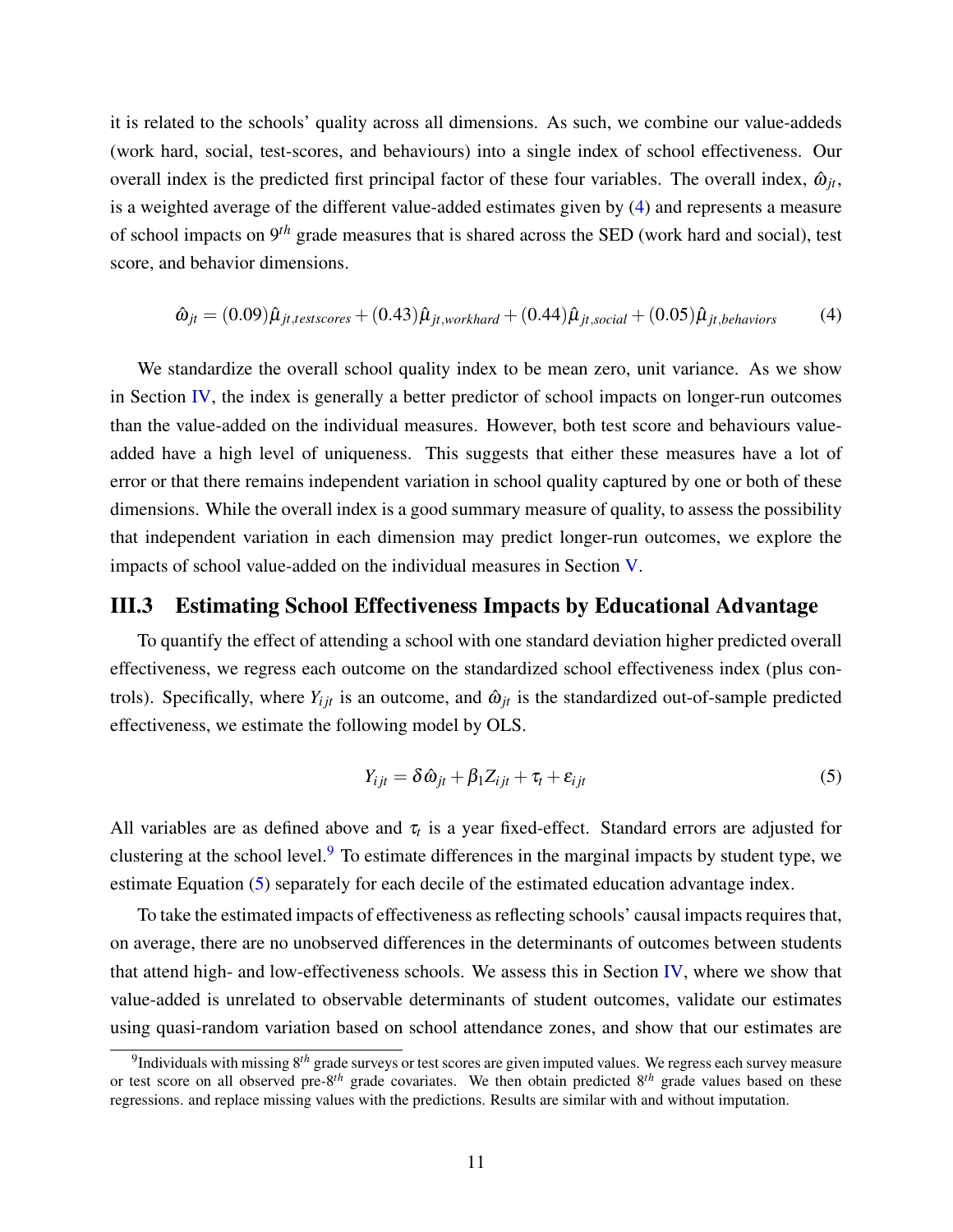<span id="page-13-0"></span>similar using within-family variation. These tests support a causal interpretation of our results.

# IV Validating the Method

#### Validating the School Effectiveness Index

Before exploring differences in school impacts by educational advantage, we establish average impacts. Table [4](#page-32-0) reports the coefficient on the educational index in a regression of various outcomes on the index and controls for the full sample. The point estimate is the difference in outcomes associated with attending a school with  $1\sigma$  higher estimated effectiveness (i.e., going from a school at the median to one at the 85*th* percentile of the effectiveness distribution). As basis for comparison, we also report the estimated effect of the value-added on the individual dimensions also. We refer to schools with a higher estimated overall school effectiveness index as more effective schools.

The top row shows that more effective schools improve 9*th*-grade test scores, socio-emotional development in 9*th* grade (as measured by surveys), and behaviours in 9*th* grade. Specifically, *on average*, a  $1\sigma$  increase in effectiveness increases test scores by 6.68 percent of a standard deviation, socio-emotional development by 7.9 percent of a standard deviation, and behaviours by 4.28 percent of a standard deviation. Note that social and work hard are very highly correlated (0.9) so that we combine these two SED measures into a single survey measure.<sup>[10](#page--1-0)</sup> Not surprisingly, more effective schools also improve longer-run outcomes on average. A  $1\sigma$  increase in effectiveness increases high school graduation by 1.89 percentage points, college going (within 2 years of high school completion) by 2.17 percentage points, and the likelihood of have a school-based arrest by 0.786 percentage points. All of these estimate are significant at the 1 percent level.

Our use of the index (as opposed to simply using test score impacts) is motivated by [Jackson](#page-26-3) [et al.](#page-26-3) [\(2020\)](#page-26-3) showing that a combination of school impacts on test scores and surveys better predict both short and long-run outcomes than test scores alone, and [Jackson](#page-26-6) [\(2018\)](#page-26-6) showing that a combination of teacher impacts on test scores and behaviours better predict long-run outcomes than test scores alone. We show this to be the case here also. In the third row, we show the estimated impact of a one standard deviation increase in test-score value-added on these same outcomes. One can see that test score value-added *does* predict impacts on both short- and long-run outcomes, but that these impacts are smaller than those based on the effectiveness index. For each of the six outcomes, the improvement in outcomes associated with a  $1\sigma$  increase in effectiveness is greater than that of a  $1\sigma$  increase in test score value-added. For the longer-run outcomes, the marginal impacts of the effectiveness index are between 50 and 100 percent larger than that for test scores alone.

To shed light on the extent to which the effectiveness index outperforms all of the individual value-added, we also present the estimated impacts of value-added on the surveys, and behaviours.

<sup>&</sup>lt;sup>10</sup>We provide analogous entries of Table [4](#page-32-0) in Appendix Table [A4](#page-42-0) where the two survey measures are separated.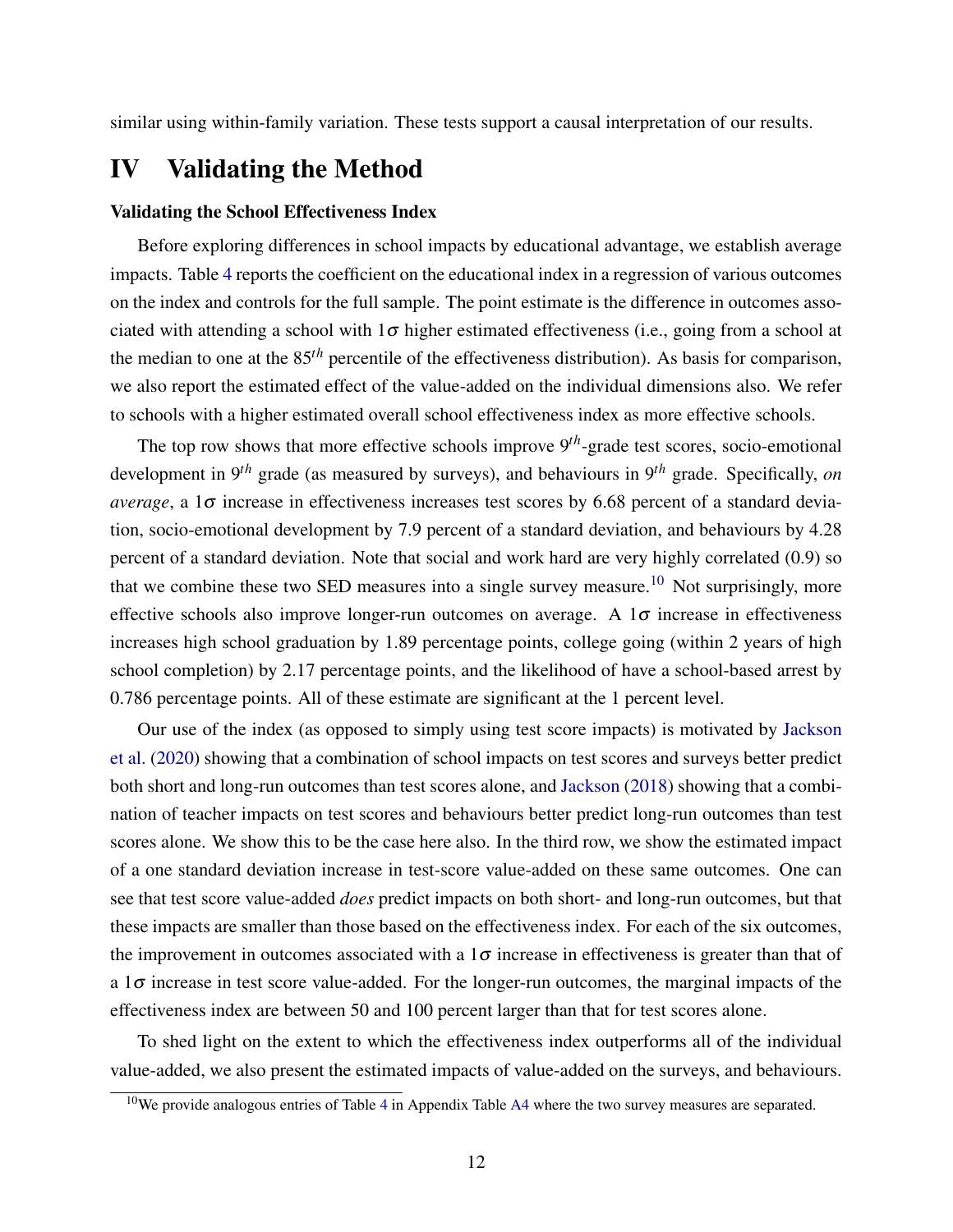Note that the school impacts on social and work hard are highly correlated and they predict longerrun outcomes similarly. As such, to be concise, we combine these two SED measures into a single surveys value-added. Remarkably, for surveys, test scores, high-school graduation, and college enrollment, the school effectiveness index is more predictive of impacts than any of the individual measures. This indicates that the effectiveness index is a good summary measure of school "effectiveness" for these outcomes. However, the behaviours value-added does appear to have more predictive power for behaviours and school-based arrests than the overall effectiveness index. This indicates that school impacts on behaviors capture some meaningful dimension of school quality that is not captured by the index which is predictive of behaviour and school-based arrests. We shed further light on this in section [V.2](#page-17-0) after presenting patterns for the overall effectiveness index.

#### IV.1 Testing For Selection

Because students are not randomly assigned to schools, one may worry that our effectiveness index is related to unobserved predictors of outcomes so that our estimates are biased. While there is no way to prove that the effectiveness estimates are unrelated to unobserved determinants of outcomes, we present several tests to show that this is likely satisfied in our setting.

#### No Selection on Observables

First, to show that our effectiveness index is likely unbiased, we show that it is unrelated to observed determinants of students' long-run outcomes. That is, we estimate the relationship between "predicted" outcomes (based on all of the observed covariates) and our effectiveness estimates. To form predicted outcomes, we regress each outcome (graduate high school, enroll in college, etc.) on *all* of the observed covariates and use the fitted values as our predicted values. To avoid mechanical correlation, we form this prediction based on the regression from other years. We then regress these predicted outcomes for each student on the estimated school effectiveness of the school they attended. More formally, where  $(\hat{Y}_{ijt}|Z)$  is the predicted outcome given all the observed covariates, we estimate the following model by Ordinary Least Squares (OLS).

$$
(\hat{Y}_{ijt}|Z) = \delta_p \hat{\omega}_{jt} + \tau_t + \upsilon_{ijt}
$$
\n<sup>(6)</sup>

Figure [2](#page-33-0) shows a binned scatterplot of the predicted outcome against the actual outcomes used in this paper. The predicted outcomes track actual outcomes well.<sup>[11](#page--1-0)</sup> The parameter estimates of  $\delta_p$ provides a test of whether the predicted outcome is correlated with estimated school effectiveness. If strong observable predictors of the outcomes are unrelated to our effectiveness estimates, then it

<sup>&</sup>lt;sup>11</sup>The R-squared is above 0.2 for surveys, behaviours, and test scores. they are also above 0.2 for graduation, any college enrollment, 4-year college enrollment. The R-squared are somewhat lower for 2-year college going and arrests are 0.13 and 0.086 respectively. For all outcome one rejects that the leave-year-out predicted outcome is unrelated to the actual outcome at the 1 percent significance level.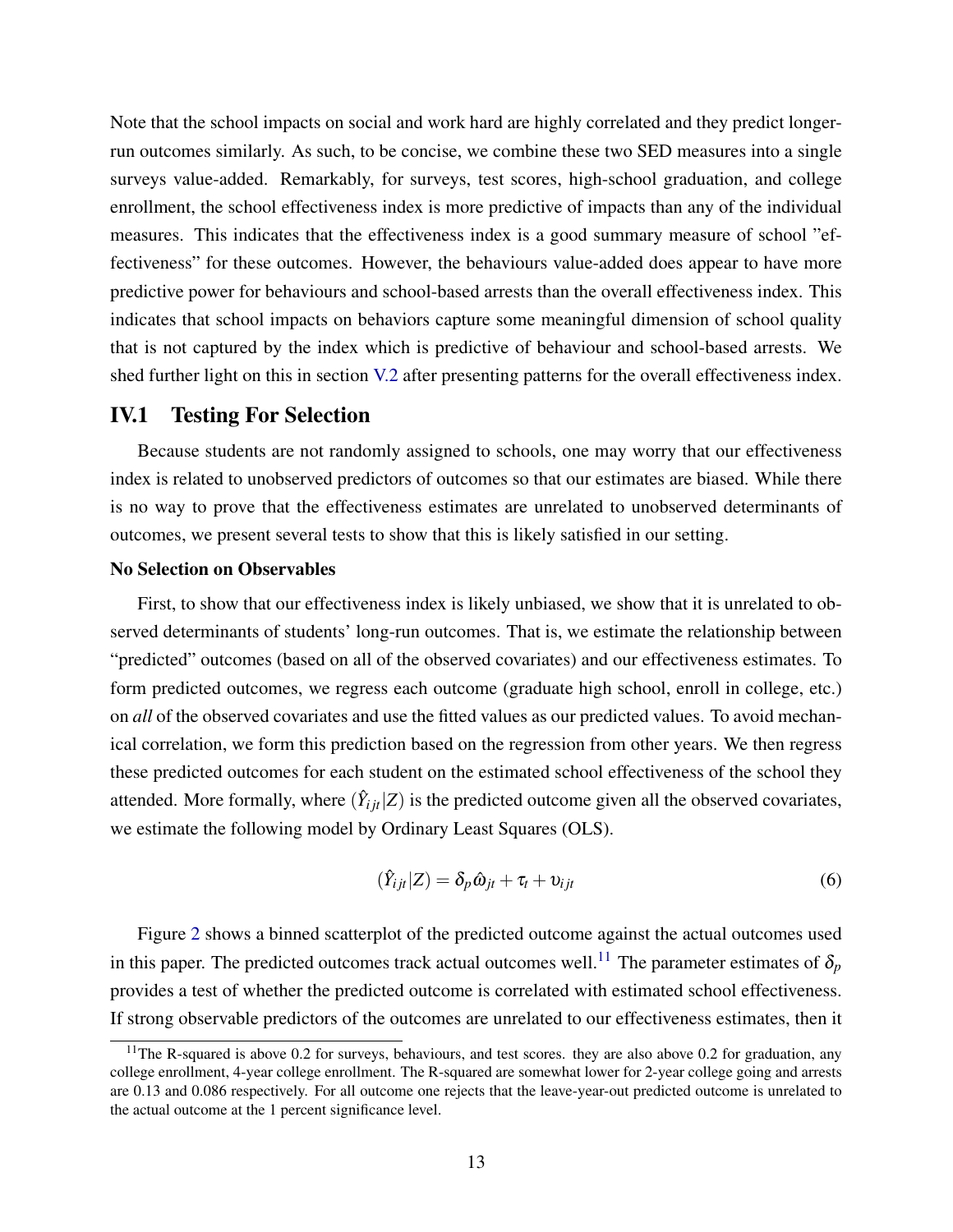is plausible that *unobservable* predictors are also – so that our estimates are unbiased. Column 4 of Table [5](#page-33-0) reports the coefficient of effectiveness on predicted outcomes. In all models, effectiveness is not significantly related to predicted outcomes and the point estimate is very small. While this evidence supports a causal interpretation of our estimates, we also present tests of selection in unobserved dimensions below.

#### Attendance Boundary Instruments

Even though we show no evidence of selection on observables, one may worry about selection on unobservables. To address this, we construct instruments that remove the sorting bias that may exists when individuals chose to attend a school outside their zoned area. We propose an instrumental variables approach that instruments for the effectiveness of the school attended with the effectiveness of the residentially assigned school. This approach eliminates all selection to non-zoned schools that could have led to bias. The first stage regression is strong – yielding first stage F-statistics above 500. The two-stage-least-squares (2SLS) regressions are reported in the second column of Table [5.](#page-33-0) The OLS estimates are reported as a basis for comparison in columns 1 and 5. For all long-run outcomes the point estimates are positive and significant at the one percent level. While the 2SLS estimates are somewhat larger than the OLS, they are on the same order of magnitude. In sum, our effectiveness measure does not appear to be biased by selection on unobservables. These 2SLS estimates will only be biased if those families that attend the zoned schools tend to self-select into neighborhoods along unobserved dimensions that are correlated with school effectiveness. To rule out this possibility, we address this below.

#### Sibling Comparisons

To account for the possibility that families may select into neighborhoods in ways that would lead to bias in our 2SLS approach, we also estimate models that rely on within-family comparisons. For a small subset of the data we can identify siblings. That is, we can identify siblings in the data after 2015. As such, for families that have more than one sibling who were in CPS after 2015 we can make within-family comparisons. We were able to identify 13,150 families in which more than one sibling is observed in 9*th* grade. Of these that have multiple children old enough to have graduated from high school, we have 3822 such families. For those old enough to have enrolled in college, this number falls to 1581 families.<sup>[12](#page--1-0)</sup> We can remove any correlation with potentially confounding family characteristics by comparing students from the same family who attended different schools. This is achieved by adding a family fixed effect to our main model in equation [\(5\)](#page-12-1). The withinfamily estimates are presented in columns 3 and 7 of Table [5.](#page-33-0) While the standard errors are much

<sup>&</sup>lt;sup>12</sup>Because we cannot identify *all* siblings prior to 2015, these data are imperfect and incomplete. However, if we are able to find similar effects in this small sub-sample as in the broader sample, it would be compelling evidence that our estimates are not biased by family selection to neighborhoods.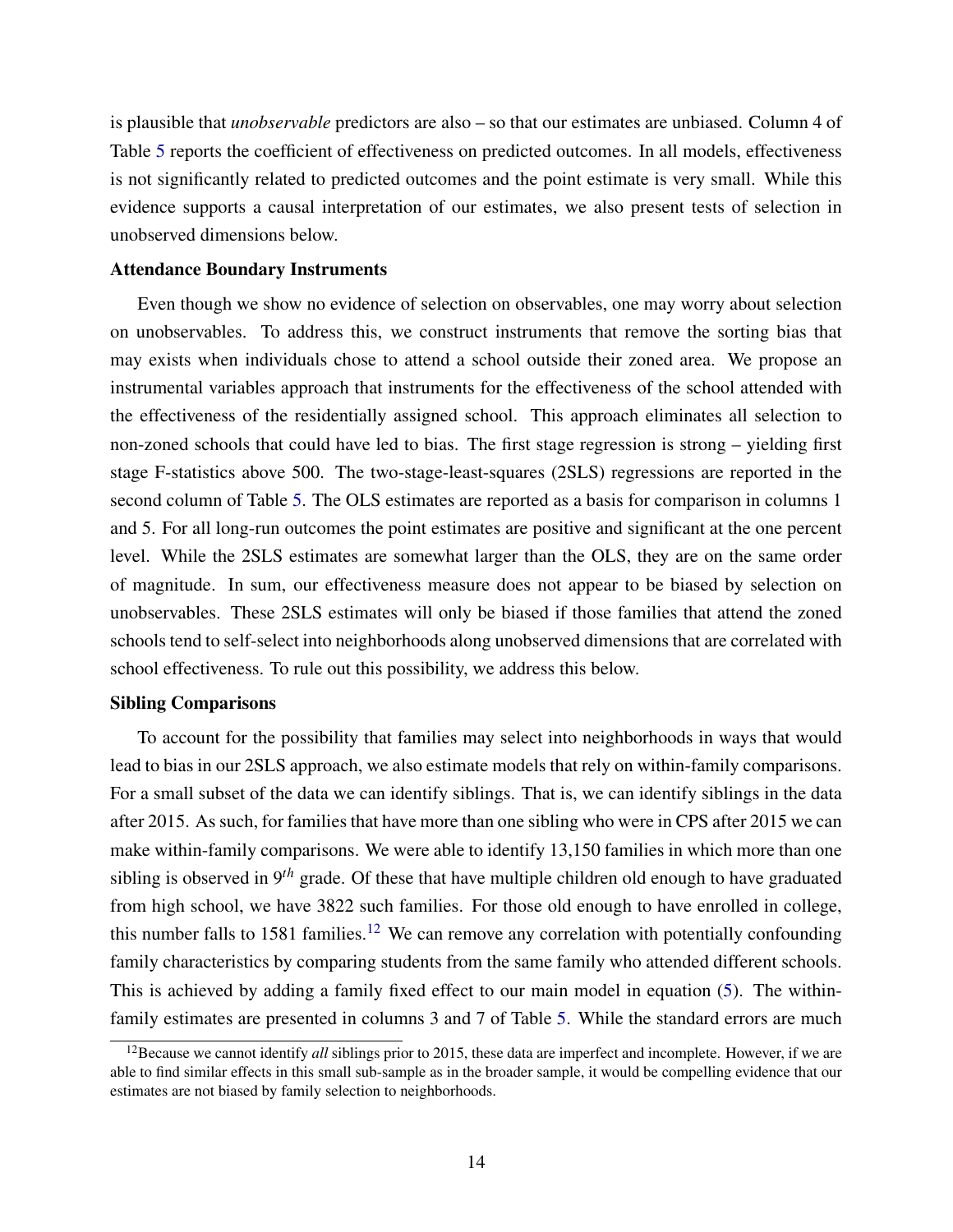larger in the sibling models, the point estimates are very similar to the OLS estimates. For college enrollment, the point estimate is no longer significant, but that for high school graduation (for which there is much more variation) remains significant at the 1 percent level, and that for inschool arrests is significant at the 10 percent level. This indicates that selection of families does not drive the estimates.

### Considering all the Selection Tests Together

Taken together, we show that (a) our effectiveness estimates are unrelated to observed covariates, (b) our estimates are not driven by selection to schools outside one's attended zone, and (c) our estimates are not biased by certain kinds of families sending their children to different schools. If our results were driven by selection to schools across families, it would bias our IV results but not our sibling results. If our results were driven by selection to schools within families, it would bias our sibling results but not our 2SLS results. If there were selection (either within or across families) one would expect that strong predictors of outcomes would be related to our estimated value-added– but this is not the case. While none of these tests is dispositive in isolation, together they are compelling evidence that our estimated school impacts, and the main results, reflect true causal impacts and are not driven by any selection bias.

# <span id="page-16-0"></span>V Results

## V.1 Heterogeneous Impacts of School Effectiveness on 9*th* Grade Measures

We now consider how effects vary for students with different levels of *ex-ante* educational advantage. We estimate these same regression for each measure and for each decile. To summarize these thirty regressions, we plot the point estimate and 95% confidence intervals for each estimate in Figure [3.](#page-33-0) The 9*th* grade measures are in the top panel. In principle, one could explore heterogeneous impacts using test score measures alone. However, if the effect heterogeneity is in dimensions other than those measured by standardized tests, one would not observe it. As such, as a starting point, we explore heterogeneous test score impacts first, and the look to other short run outcomes.

The middle top panel of Figure [3](#page-33-0) shows the effect of attending a school one standard deviation higher in school effectiveness on students' 9*th* grade test scores. All students benefit from attending a more effective school. Attending a school one standard deviation higher in school effectiveness increases the 9*th* grade test scores of students in the lowest decile of predicted educational attainment by 0.067 standard deviations. The effect is slightly higher (but statistically indistinguishable) for students in the 5th decile, at 0.083 standard deviations. The effect is somewhat smaller (0.041 standard deviations) for students in the top decile, but the impacts of attending a more effective school on 9*th* grade test scores are similar throughout the educational advantage distribution.

We now turn to the survey measures. The left panel shows the effect of attending a school one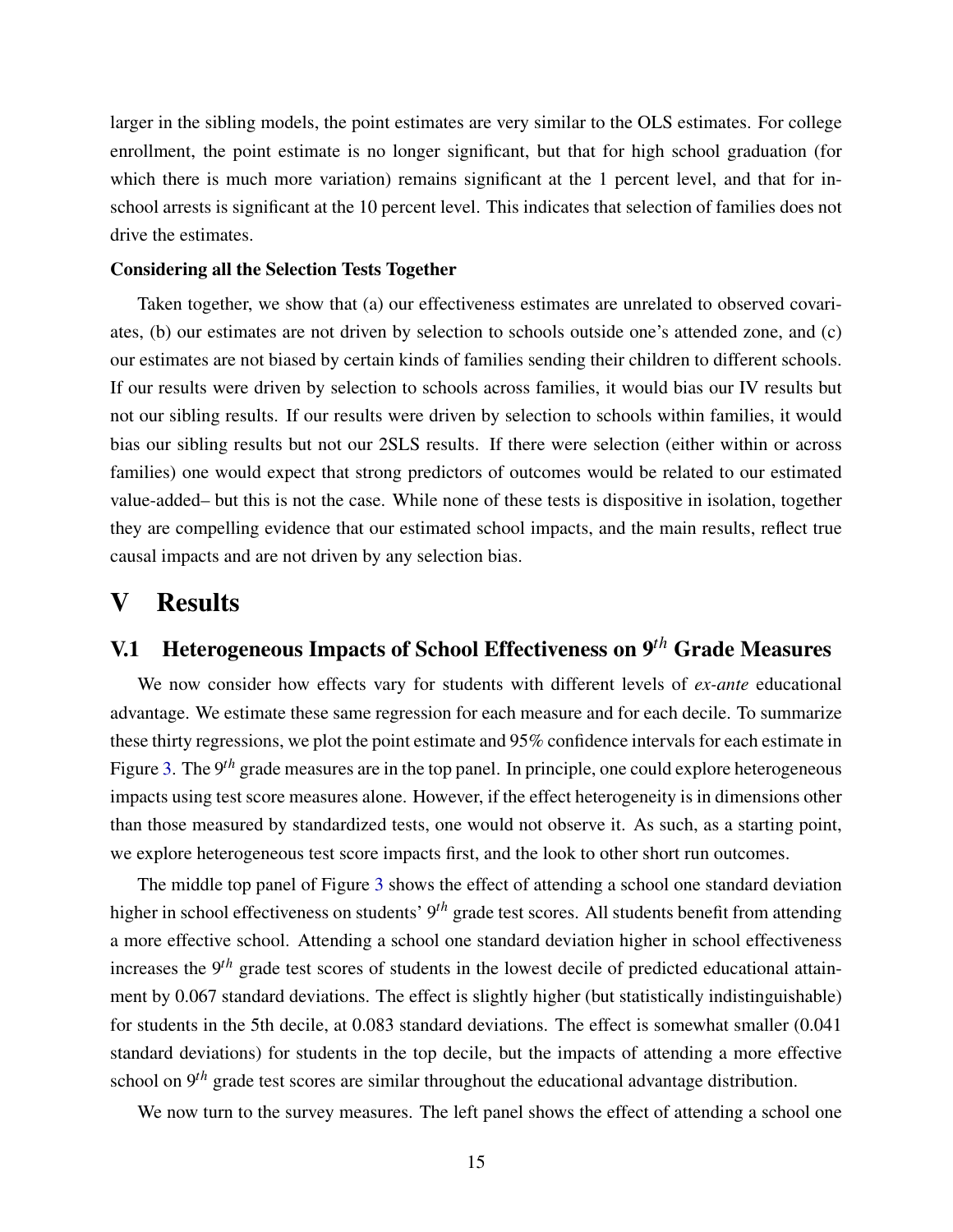standard deviation higher on the school effectiveness index on students' socio-emotional measures in 9*th* grade by decile of predicted educational attainment. As with test scores, all students benefit from attending a more effective school. For students in the lowest and top deciles of predicted educational attainment (those most and least likely to drop out of high school), attending a school 1 standard deviation higher on school effectiveness leads to a 0.080 and 0.98 standard deviation increase in 9*th* grade socio-emotional development, respectively. This suggests slightly larger effects for those at the top of the distribution, but these effect are statistically indistinguishable from the average effect reported in Table [4.](#page-32-0) Overall, the impacts on socio-emotional development (as measures by the surveys) are largely the same throughout the educational advantage distribution.

We report the results for 9<sup>th</sup> grade behaviours in the right top panel of Figure [3.](#page-33-0) Unlike the socio-emotional and test score measures, the effect on behavior is not similar across the educational advantage distribution. Effective schools have the strongest effect on behavior for students in the lower end of the distribution. For a student in the lowest (first) decile, attending a school 1 standard deviation higher in school effectiveness improves the behavior index by 0.13 standard deviations. Meanwhile, for students in the top (tenth) decile, the behavior index only improves by 0.012 standard deviations. While each effect is statistically significantly different from zero, the impacts at the top and the bottom of the distribution are statistically significantly different from each other. One interpretation of this patters in that schools have heterogeneous effects on students across the distribution. However, it is also likely that the small impacts for students at the top of the distribution are driven by a lack of variation among these students. Specifically, students in the top decile are very unlikely to be involved in a disciplinary incident (0.007) and have a low absence rate (5.5 days compared to 34 days in the bottom decile), so that there is relatively little room for improvement. Given that the other two measures (where the variation is similar for all students) show limited evidence of differential school effectiveness impacts by educational proclivity, we take the differences for behaviors (where the is a possible truncation problem) as merely suggestive.

In sum, the short run outcomes indicate that all students benefit from attending more effective schools in all dimensions. However, there is clear evidence that students at the lower end of the educational advantage distribution experience improved behaviours (compared to those at the top). Because students at the bottom have more room for improvement, we take this as only suggestive of larger relative impacts for those at the bottom of the educational advantage distribution. To shed further light on this, we not turn to impact on longer-run outcomes.

### <span id="page-17-0"></span>V.2 Heterogeneous Impacts on Longer-Run Outcomes

Having shown the effect on short-run measures in 9*th* grade, we now examine similar figures for the longer-run outcomes (the middle and lower panels of Figure [3\)](#page-33-0). Looking at high school graduation, one can see that the marginal impacts of school effectiveness are much larger for stu-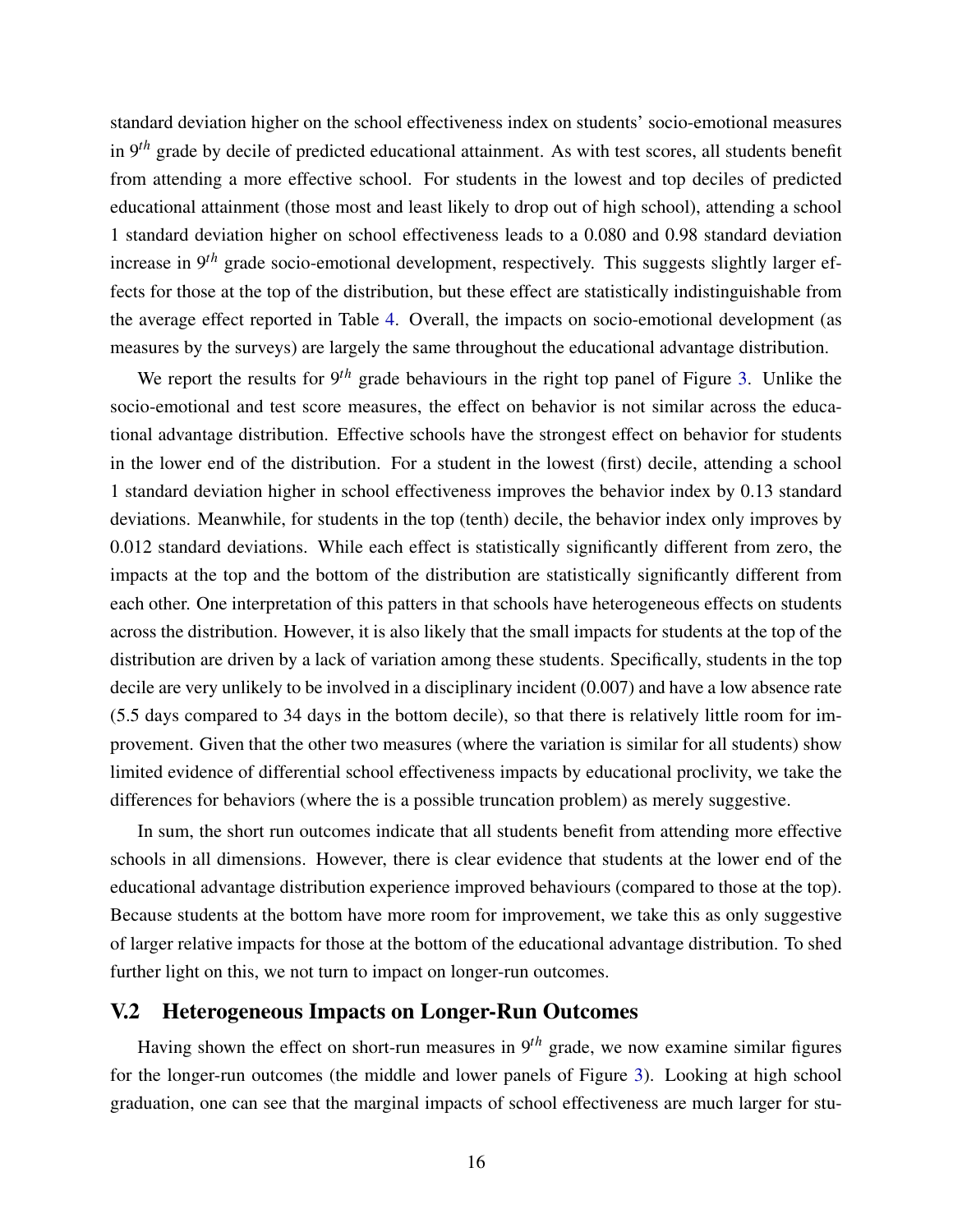dents at the bottom of the educational advantage index than those at the top. Indeed, for those in the bottom decile, a  $1\sigma$  increase in effectiveness increases high school completion by 3.4 percentage points ( $p$ -value<0.01) compared to only 0.6 percentage points ( $p$ -value>0.10) in the top decile. Relative to each groups' baseline level, this is about a 10 percent increase for those at the bottom of the distribution compared to a 1 percent increase for the top. One may wonder if this pattern is due to more students at the bottom being on the margin of high school graduation. To assess the second possibility, one can compare the graduation rates among the bottom 30 percent. Among the bottom 30 percent, the marginal effect on graduation rates is almost identical even though the average graduation rates go from 33 percent for the bottom decile to almost 60 percent at the 30th percentile. This suggests that the large high school graduation rate improvements for the bottom 30 percent of students is not *only* due to more of these students being marginal for high school completion. Another potential explanation is that school effectiveness leads to larger skill improvements for student lower in the educational advantage distribution. While the test score impacts and the survey impacts are very similar for all students, larger improvement in cognitive or SED are unlikely explanations, However, there are larger improvement in behaviours at the bottom of the distribution. Because this could be driven by nature of the behaviours studied, we take this as merely suggestive.

The next outcome we examine is enrolling in any college (2-year or 4-year) within two years of expected high-school completion. The point estimates generally suggest larger increases at the bottom of the distribution, but these differences are not statistically significant. That is for the bottom third, a  $1\sigma$  increase in effectiveness increases college-going by about 3 percentage points ( $p$ -value<0.01) compared to about 1.9 percentage points ( $p$ -value <0.05) in the top third. Given the large differences in base rates, the differences in relative marginal impacts are sizable. The estimates indicate that for the bottom third, a  $1\sigma$  increase in effectiveness increases college-going by 15 percent compared to 2.5 percent in the top third. In our setting, students in the middle third have college going rates around 50 percent, so that *if all of the differences are due to differences in the proportion of marginal students*, one might expect the largest college-going impacts for this group. The results are inconsistent with this idea; the largest increases are among the bottom third (about 3 percentage points), and the impacts for the middle and bottom thirds are largely the same (about 1.8 percentage points). Instead, the patterns are more consistent with larger skill or behavior benefits for the bottom of the distribution.

Looking at college type reveals some interesting patterns. In previous work [Jackson et al.](#page-26-3) [\(2020\)](#page-26-3) found that test score value added and surveys value added had little impacts on 2-year college going. Looking at the heterogeneous impacts provides an explanation for that null result on average. Among students who are least likely to attend any college, attending a more effective school increases 2-year college going, but among those who are more likely to attend college,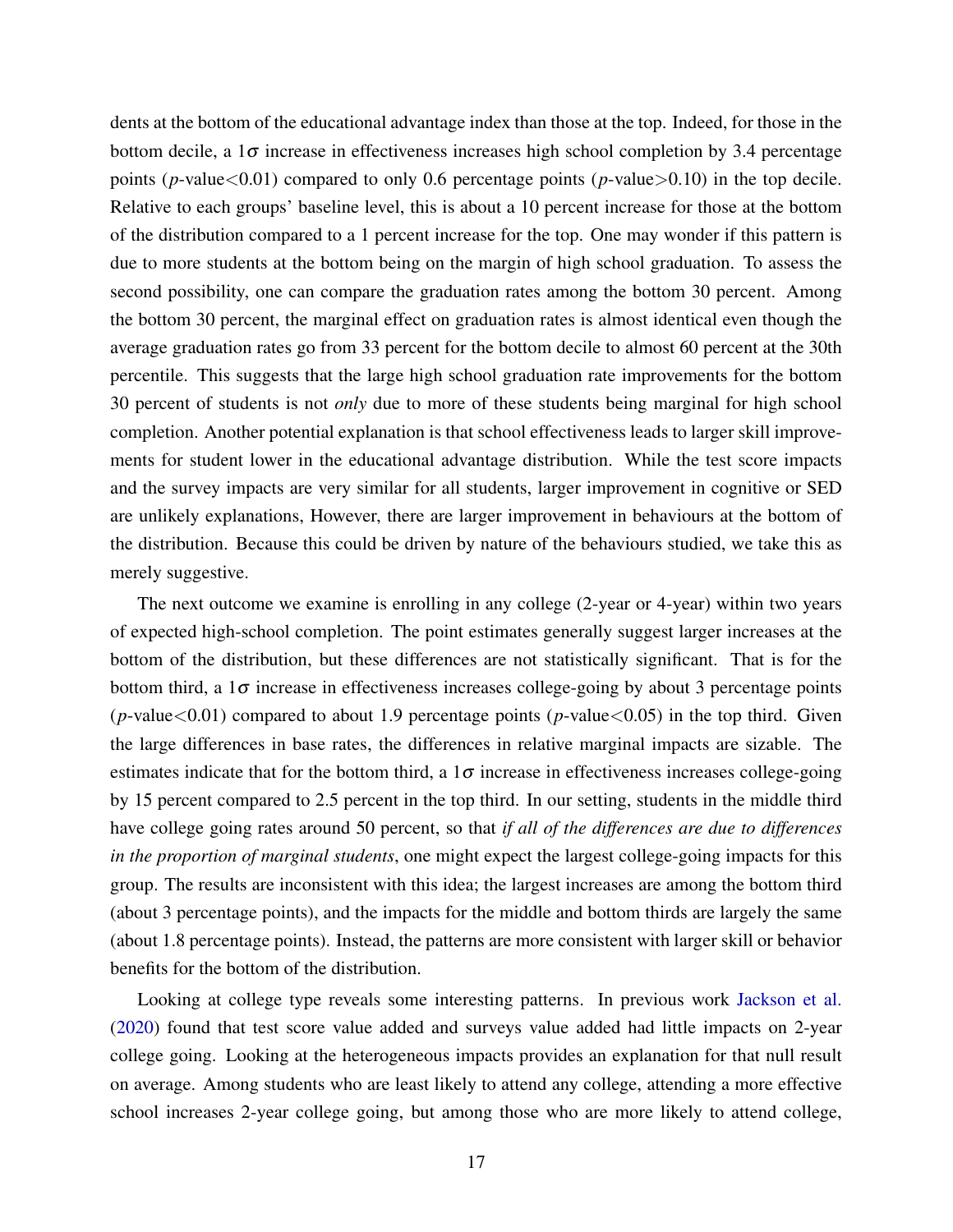attending a more effective school reduces 2-year college going. Given the increase in collegegoing overall, this suggests that more effective schools have particularly pronounced increases on 4-year college going among those in the top of the education advantage distribution. Indeed, the lower panel show this to be the case. For the bottom third, a  $1\sigma$  increase in effectiveness increases 4-year college-going by about 2.5 percentage points compared to over 4 percentage points for the middle third and about 3 percentage points for the top third. Taken together, the results reveal an overall increase in college going (both at 2-year and 4-year colleges) among those who are least likely to attend college, and an increase in 4-year college going among those who are more likely to attend college driven both by increased college attendance and also switching from 2-year to 4-year institutions. One noteworthy result is that the increase in 4-year college going is similar for those in the top third and bottom third even though the base rates are very different (15 versus 66 percent). This indicates that the increases in college going, and those for 4-year institutions are not limited only to populations with students on the margin. These results show that attending an effective high school can lead to sizable increases in college going even among student populations for which that may seem unlikely.

To explore whether these increases in college going result in students persisting in college, we examine impacts on college persistence beyond freshman year. As one can see, there are positive impacts throughout the educational advantage distribution. Much like the impacts on 4-year college going, one cannot likely reject equality of impacts through the distribution.

Finally, we examine whether a student had ever had a school-based arrest. Because this is a relatively rare outcome among student at the top of the education advantage distribution, one would not expect much effect at the top of the distribution. Indeed, this is precisely what one observes. Among students in the bottom decile, a  $1\sigma$  increase in effectiveness decreases in-school arrests by 2.1 percentage points ( $p$ -value $\lt 0.01$ ) compared to only 0.1 percentage point in the top decile (*p*-value<0.1). Even though there are significant effects even among those at the top of the educational advantage distribution, the marginal effects are much more pronounced for those at the bottom. Given the long terms implication of these school-based arrests, this implies sizable long term benefits to attending effective schools particularly for those who are least likely to complete high school. It is also worth noting that this likely represents a *lower* bound on the effect of arrests because students who may have dropped out of school will not receive a school-based arrest.

### The Impact of School Effectiveness on Long-run Outcomes: By Dimension

Our measure of school effectiveness reflects a combination of school impacts on test scores, surveys and behaviours. One may wonder if the heterogeneous impacts we document are driven by one particular dimension. To shed light on this, we present the marginal impacts of attending a school on the disaggregated components of the effectiveness index (test scores, surveys, and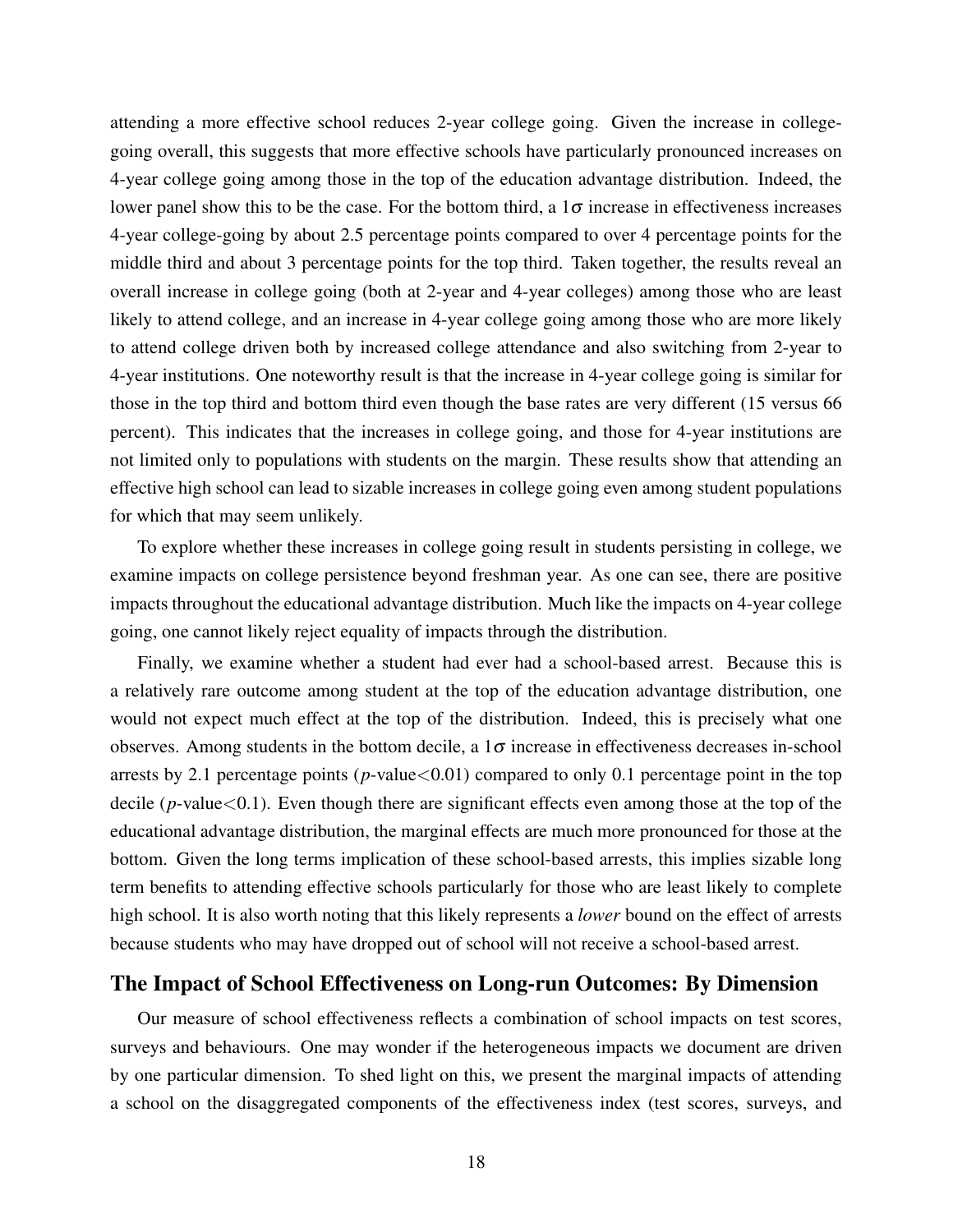behaviours). Similar to Figure [3,](#page-33-0) we plot the estimated marginal impacts of standardized valueadded on each dimension for each decile of the educational advantage index (Figure [4\)](#page-33-0) . As a point of reference, we also plot the impacts of standardized overall school effectiveness.

The results for high school graduation are in the top left panel. In general, students at the lower end of the educational advantage distribution benefit more from schools that improve 9*th* grade skill measures than those at the top. However, this difference is particularly pronounced for the school impacts on socio-emotional development (SED), measured by surveys. In particular, raising test score value-added and SED value-added by 1 standard deviation increases high school graduation for the top decile by only about 0.2 and 0.6 percentage points, respectively. However, the effects are quite different for the bottom decile; raising test score value-added and SED value-added by 1 standard deviation among those in the bottom decile increases high school graduation by 1.8 and 3.1 percentage-points respectively. That is, while the effects of test score and SED valueadded on high school graduation are similar for student at the top decile, the marginal effects are much larger for a 1 standard deviation increase in SED value-added than test score value-added among the lowest decile. Unlike the other dimensions (which show larger benefits for the less advantaged), the impact of school behaviours value-added on high school graduation is similar throughout the educational advantage distribution. The similarity in the pattern of effects between the overall index and SED value-added suggests that the *primary* reason for the larger high-school graduation impacts for students at the lower end of the educational advantage distribution is due to these students being particularly sensitive to improvements in SED value-added. These patterns are consistent with work is psychology suggesting that less advantaged students may enjoy particularly large benefits from interventions that promote socio-emotional development [\(Sisk et al. 2018](#page-27-6)[,Gray](#page-26-9) [et al. 2018;](#page-26-9) [Walton and Cohen 2007;](#page-27-7) [Walton and Cohen 2011\)](#page-28-0).

Looking to college-going (top middle panel of Figure [4\)](#page-33-0) the pattern of larger impacts at the lower end of the distribution than the top is echoed for both test score and SED value-added. Even though the estimates are somewhat imprecise, the college-going effects are most pronounced for SED value-added for student in the lowest decile of educational advantage – further evidence that less-advantaged students *may* enjoy particularly large benefits from interventions that promote socio-emotional development. The marginal impact of a 1 standard deviation increase in SED value-added on college-going for the top and bottom decides are 1.6 and 2.1 percentage points, respectively (a 31 percent difference). In contrast, this difference or test score value-added is under 10 percent. Much like high school graduation, the marginal effect of behaviours value-added on college-going is relatively similar throughout the educational advantage distribution (about 2 percentage points) though there is suggestive evidence of larger effects at the very top of the distribution and smaller impacts at the very bottom. Looking at 4-year college going (lower left panel), a large part of the benefit of effective schools on 4-year college going is due to effects on SED.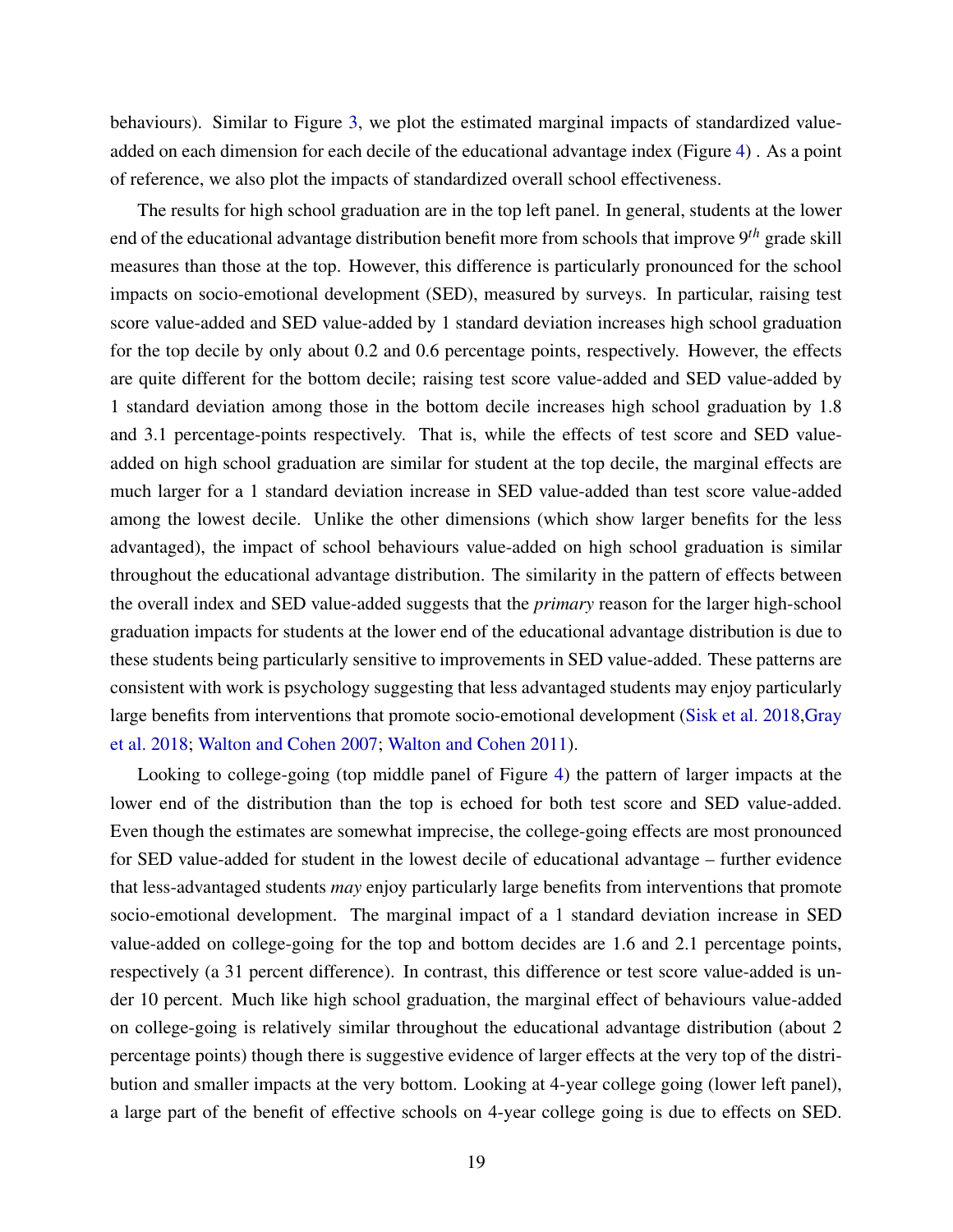Indeed, through most of the educational advantage distribution, the impact on increasing SED value-added is appreciably larger than that of test-score value-added or behaviours value-added. For the lowest decile, the marginal impact of a standard deviation increase in value-added is between 50 and 100 percent larger for SED value-added than behaviour or test score value-added. For the second decile (which has larger college going impacts in general) this gap is even larger; the marginal impact of a standard deviation increase in value-added is between 125 and 260 percent larger for SED value-added than behaviour or test score value-added. While this gap varies in size throughout the educational advantage distribution, it exists for all but the top decile. This indicates that school impacts on socio-emotional development appear to capture a set of skills and dispositions that are particularly important at promoting 4-year college going for most students.

Looking at school-based arrests (lower right panel) it is clear that, *on average*, behaviours valueadded provides much more predictive power than test score or SED value-added. Indeed, as shown in Table [4,](#page-32-0) on average, a 1 standard deviation increase in behaviours value-added reduces the likelihood of a school-based arrest by 1.28 percentage points, compared to only 0.6 percentage points for SED value-added, 0.35 percentage points for test score value-added. Consistent with this, the behaviours value-added predicts larger reductions in arrests than the other value-added (including the overall index) for most students. However, for the bottom decile of educational advantage, a standard deviation increase in SED value-added predicts larger reduction in arrests (about 2.1 percentage points) than behaviours value-added (about 1.4 percentage points). For all the other deciles, the predictive power is larger for behaviours value-added. Taken together the results indicate that (a) behaviours value-added captures important dimensions of school quality that best predict nonacademic outcomes such as arrests, but that (b) among the very least advantaged populations SED value-added may be particularly important (even more so that behaviours value-added). Another notable pattern is that test score value-added predicts small reductions in arrests, while behaviours value-added and SED value added predict large benefits, particularly among those at the bottom of the educational advantage distribution.

In sum, we document that for most outcomes, the benefit to attending a more effective school are larger for the least academically advantaged students. Looking at particular dimensions of school quality, the patterns indicate that this is mainly due to less-advantaged students benefiting the most from schools that improve socio-emotional development or promoting positive behaviours. This supports the notion that cognitive skills only capture a fraction of the skills needed to be successful academically (and in general), and that soft skills play an important role [\(Farrington et al. 2012;](#page-26-10) [Duckworth et al. 2007;](#page-26-11) [Dweck 2006;](#page-26-12) [Lindqvist and Vestman 2011;](#page-27-12) [Heckman and Rubinstein 2001;](#page-26-13) [Borghans et al. 2008;](#page-25-12) [Waddell 2006](#page-27-13) [Kautz et al. 2014\)](#page-27-14). Another important implication of the pattern of results is that test-score based measures of school effectiveness may drastically understate the benefits to attending "better" schools – particularly for the least educationally advantaged students.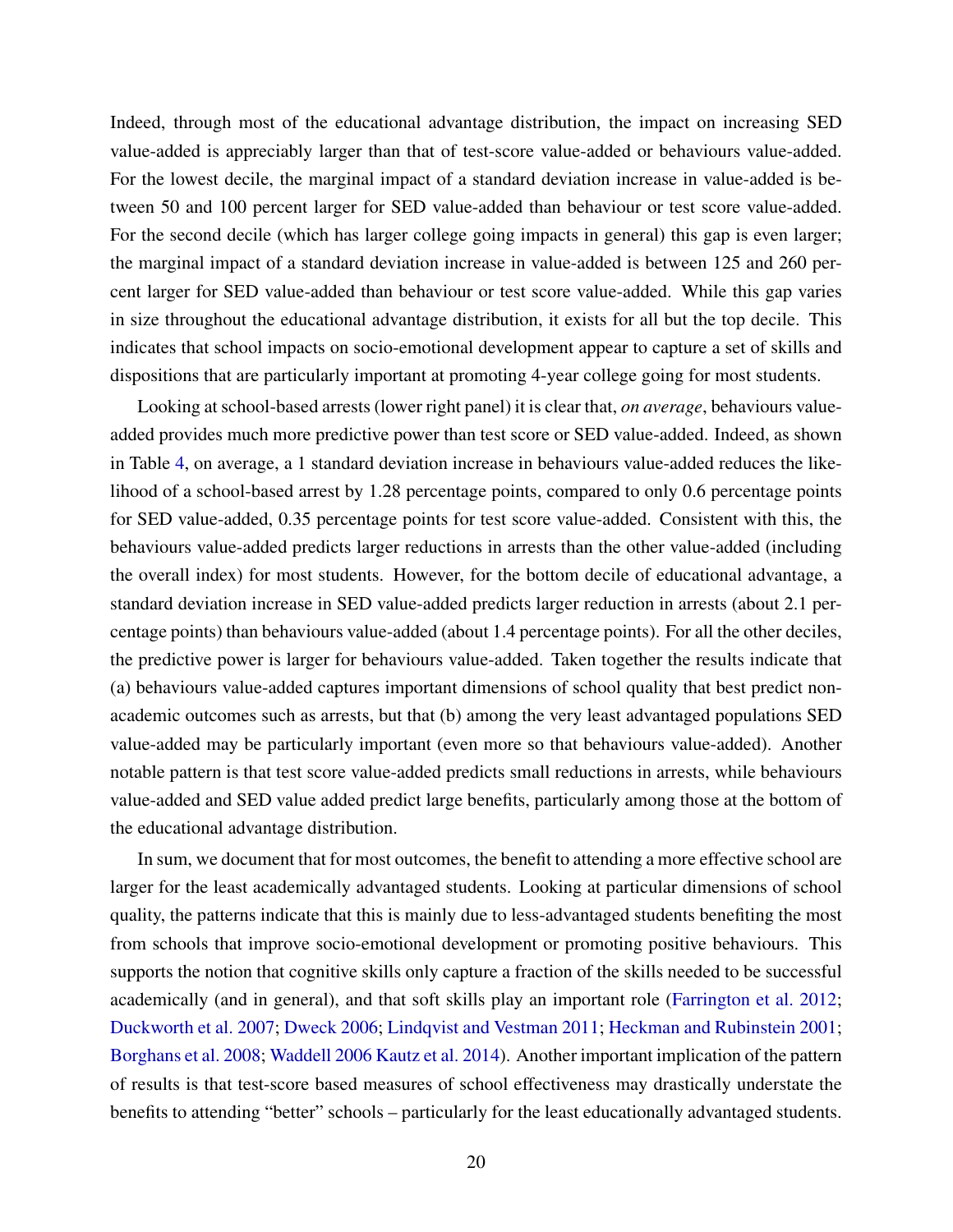### Differences by Race and Gender and School Type

The summary statistics in Table [1](#page-29-0) show that students in the bottom and top of the educational advantage distribution differ along both sex and ethnicity dimensions. As such, one may wonder if these patterns reflect gender or race differences, or if these are broad patterns that exist within demographic groups. To assess this, we implement analogous analyses using students from a particular group (males, females, black, Latinx). By and large, the patters of results that we document across all groups exists within groups (See appendix Figures  $\overline{A1}$  $\overline{A1}$  $\overline{A1}$  and  $\overline{A2}$ ). As such, our results are not an artifact of making comparisons across sex or ethnic groups. There are, however, some differences that we discuss below.

Looking at males and females separately, the educational effects are similar for the two groups; the average effects on high school graduation are slightly larger for males and the effects on college going are slightly larger for females. In contrast, the arrests rates of males are clearly more responsive to school quality than those of females. The average effect of a 1SD increase in school effectiveness for males is about 1.1 percentage points while that for females is about 0.5 percentage points. However, for both males and females, students at the very bottom of the educational advantage distribution experience larger reductions in arrests from attending a more effective school.

Next we examine effects for Black and Latinx students separately (other ethnic groups are too small to examine heterogeneous impacts). The arrest outcomes are much more sensitive to school effectiveness for Black students than Latinx students, while the educational attainment effects are particularly pronounced for Latinx students. In particular, among Black students in the bottom decile of the educational advantage distribution, a standard deviation increase in school effectiveness reduces the likelihood of a school-based arrest by over 3 percentage points (*p*-value<0.01), while that for Latinx students is less than one percentage point. Looking at educational outcomes, for Latinx students in the bottom of the educational advantage distribution, a standard deviation increase in school effectiveness increases the likelihood of high-school graduation by over 5 percentage points  $(p$ -value $< 0.01$ ), and in the middle of the distribution it increases the four-year college going rate by around 7 percentage-points.<sup>[13](#page--1-0)</sup> The analogous numbers for Black students are 2.1, and 1.8 percentage points for high school graduation and college going, respectively.

Given that much of the evidence of differential school effectiveness is based on small samples of oversubscribed charter schools, one may wonder if our results persist if one were to focus only on traditional public schools. To assess this, we implement the entire analysis looking only at traditional public schools (See appendix Figure  $\overline{A}3$ ). The patterns we document are very similar when restricted only to traditional public schools. This suggests that the patterns we document may

 $13$ These relatively large college-going effects are consistent with [Jackson](#page-26-14) [\(2014\)](#page-26-14) finding particularly large college going responses among Latinx student to a college preparatory program in Texas.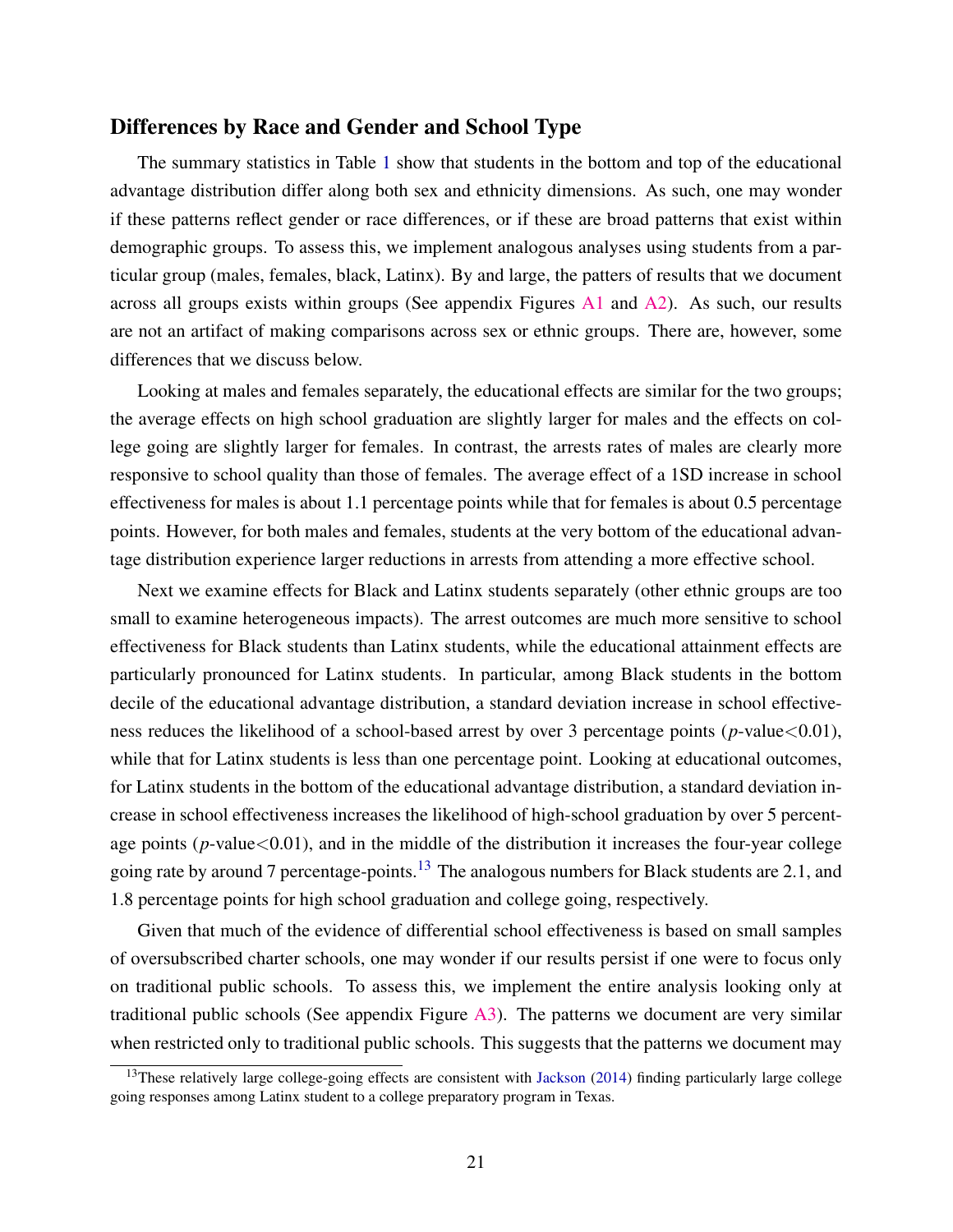reflect some underlying characteristics of the education production function that may generalize to other settings.

### V.3 Distribution of Effectiveness by Advantage

Our results indicate that the least educationally advantaged students may benefit the most from attending more effective schools. As such, it is instructive to assess whether school effectiveness is evenly distributed by educational advantage. To this aim, we compute various percentiles of the school effectiveness index for students in each decile of the advantage index. This provides information about the extent of exposure to high-quality schools by educational advantage. We plot the percentiles for the deciles in Figure [5.](#page-33-0) One takeaway from this figure is that students of all educational advantage levels are exposed to schools that are both high and low on the effectiveness index. Indeed, the differences in school effectiveness within each decile (e.g., comparing the 5 *th* to the 95*th* percentile of school effectiveness within a given educational advantage decile) are much larger than the differences in the same percentiles of effectiveness across educational advantage (e.g., comparing the 95*th* percentile of school effectiveness for the top and bottom deciles of educational advantage). However, there *are* economically significant differences across deciles.

Looking across deciles of educational advantage, the 10*th* decile (the most advantaged group) is exposed to higher levels of school effectiveness. Indeed, the 95*th* percentile of school effectiveness for the bottom and top deciles are about 1.54 and 1.94 respectively. While this 0.41 SD difference is modest relative to the unconditional distribution of school effectiveness, it is economically significant. The estimates in Figure 3 indicate that a 0.41 SD increase in effectiveness would increase high school graduation by about 1.3 percentage points, college-going by over 1 percentage points, and reduce the likelihood of being arrested by about 0.9 percentage points. This represents the improvement in outcome student at the bottom of the educational advantage would enjoy if they attended school similar to those attended by the most advantaged. The differences at the median are slightly smaller, but similar (a difference of 0.35 SD) indicating some economically important difference for the top decile of educational advantage compared to others. While differences in school effectiveness do not account for most of the differences in outcomes across students with differing levels of educational advantage (see Figure [1\)](#page-33-0), the potential gains to a more equitable distribution of students across schools are economically significant.

# <span id="page-23-0"></span>VI Conclusions

Recent research across several social sciences has shown that schools can have important and meaningful impacts on both short-run outcomes and longer-run outcomes. However, the extent to all students benefit similarly from attending better schools is not well understood. Moreover, the extent to which more or less advantaged students benefit differently from school quality in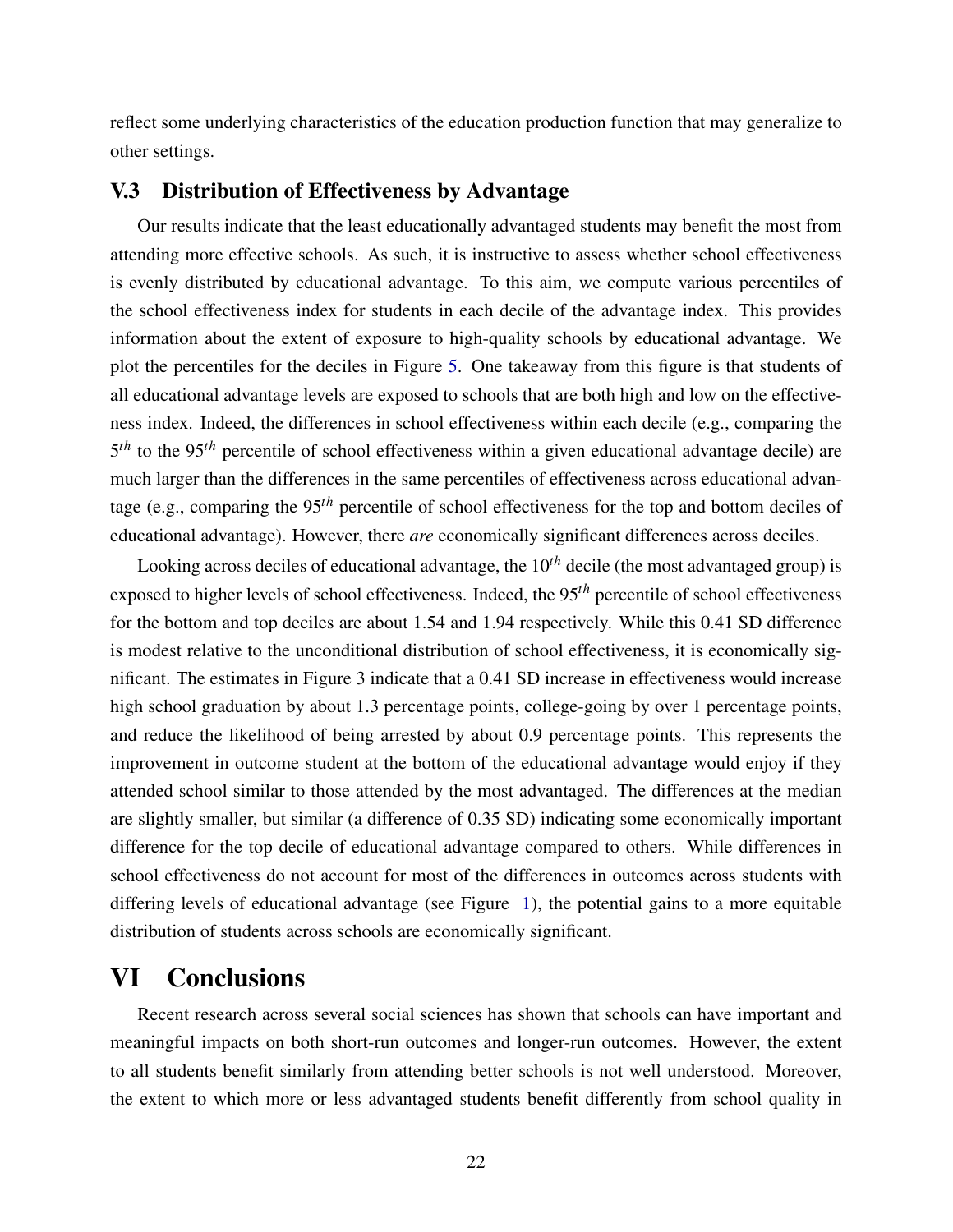different dimensions (cognitive value added versus socio-emotional and behaviours value added) is unknown. We shed light on these issues by estimating the effect of attending a more effective school for students with very different likelihoods of graduating high school, or attending college. To shed light on the different dimensions of school quality that may matter, we (a) use an overall index of school quality that combines school value-added on cognitive tests, socio-emotional measures, and behaviours, and also (b) examine differential impacts for these different dimensions.

Reinforcing the importance of schools, all students benefit from attending effective schools. Interestingly, even those least likely to attend college experience sizable increases in college going from attending more effective schools. This is due to the least advantaged student receiving particularly large benefit from attending schools that improve socio-emotional development. Our analysis of school-based arrests also suggest large benefits to attending more effective schools particularly for those at the bottom of the educational advantage distribution. For arrests, school impacts on both socio-emotional development and behaviours are important for the least advantaged students. Overall we show that effective schools matter, and that they may matter even more for more fragile student populations. Our results reinforce the importance of soft skills, and suggest that if one were to use test-based measures of school quality alone, one would dramatically understate the benefits for students who need access the better schools the most.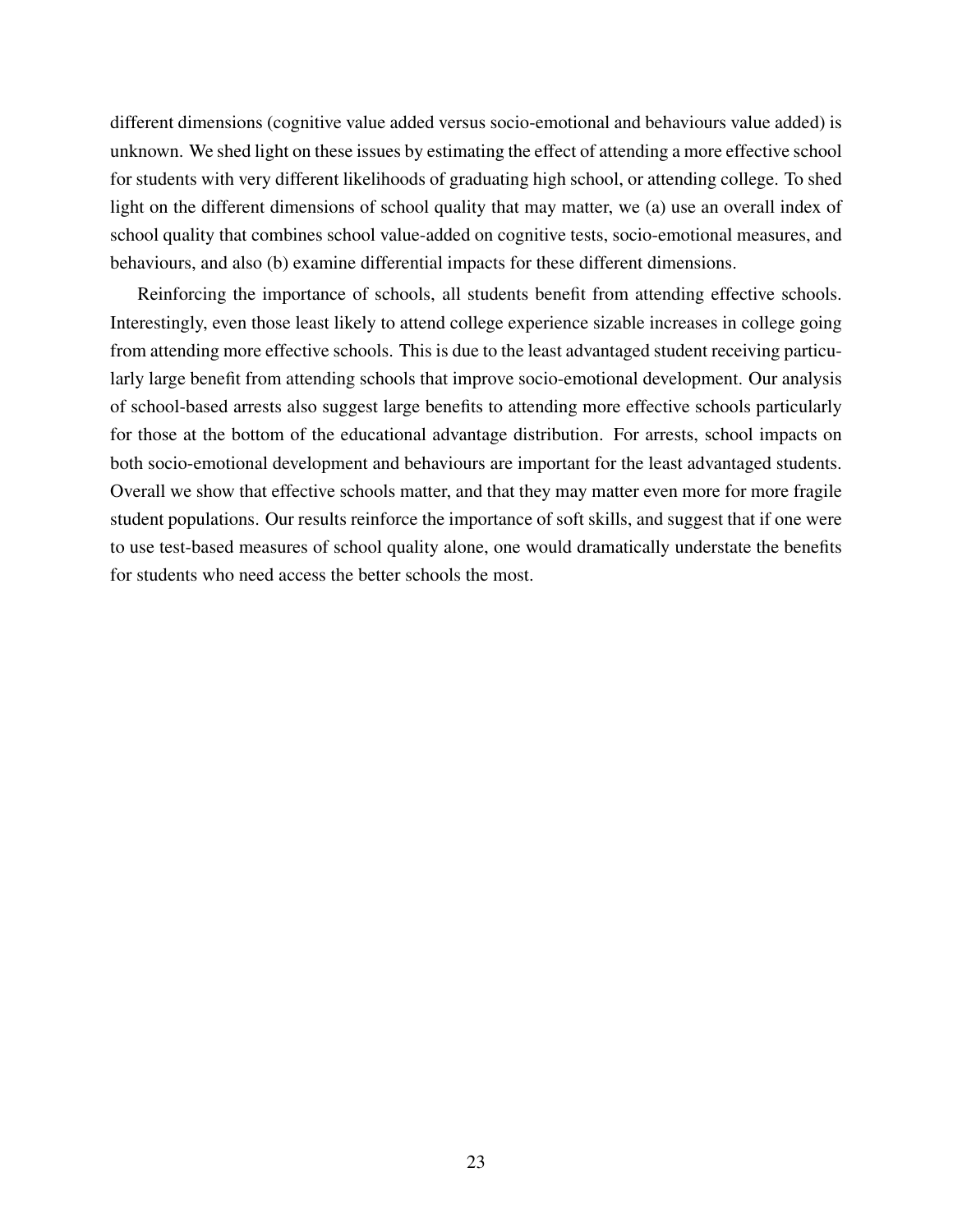# References

- <span id="page-25-4"></span>Joshua D. Angrist, Susan M. Dynarski, Thomas J. Kane, Parag A. Pathak, and Christopher R. Walters. Who benefits from kipp? *Journal of Policy Analysis and Management*, 31:837–860, 9 2012. ISSN 02768739. doi: 10.1002/pam. 21647. URL <http://doi.wiley.com/10.1002/pam.21647>.
- <span id="page-25-0"></span>Joshua D. Angrist, Sarah R. Cohodes, Susan M. Dynarski, Parag A. Pathak, and Christopher R. Walters. Stand and deliver: Effects of boston's charter high schools on college preparation, entry, and choice. *Journal of Labor Economics*, 34:275–318, 4 2016. ISSN 0734306X. doi: 10.1086/683665. URL [https://www.journals.uchicago.](https://www.journals.uchicago.edu/doi/abs/10.1086/683665) [edu/doi/abs/10.1086/683665](https://www.journals.uchicago.edu/doi/abs/10.1086/683665).
- <span id="page-25-10"></span>Joshua D. Angrist, Peter D. Hull, Parag A. Pathak, and Christopher R. Walters. Leveraging lotteries for school valueadded: Testing and estimation. *Quarterly Journal of Economics*, 132:871–919, 5 2017. ISSN 15314650. doi: 10.1093/qje/qjx001. URL <https://academic.oup.com/qje/article/132/2/871/2966019>.
- <span id="page-25-6"></span>Lisa Barrow, Lauren Sartain, and Marisa de la Torre. Increasing access to selective high schools through place-based affirmative action: Unintended consequences. *American Economic Journal: Applied Economics*, 2020. ISSN 1945-7782. doi: 10.1257/APP.20170599.
- <span id="page-25-1"></span>Diether W. Beuermann and C. Kirabo Jackson. The Short and Long-Run Effects of Attending The Schools that Parents Prefer. *Journal of Human Resources*, pages 1019–10535R1, apr 2020. ISSN 0022-166X. doi: 10.3368/jhr.57.3.1019-10535r1. URL [http://jhr.uwpress.org/content/early/2020/04/03/jhr.57.](http://jhr.uwpress.org/content/early/2020/04/03/jhr.57.3.1019-10535R1 http://jhr.uwpress.org/content/early/2020/04/03/jhr.57.3.1019-10535R1.abstract) [3.1019-10535R1http://jhr.uwpress.org/content/early/2020/04/03/jhr.57.3.1019-10535R1.](http://jhr.uwpress.org/content/early/2020/04/03/jhr.57.3.1019-10535R1 http://jhr.uwpress.org/content/early/2020/04/03/jhr.57.3.1019-10535R1.abstract) [abstract](http://jhr.uwpress.org/content/early/2020/04/03/jhr.57.3.1019-10535R1 http://jhr.uwpress.org/content/early/2020/04/03/jhr.57.3.1019-10535R1.abstract).
- <span id="page-25-12"></span>Lex Borghans, Bas ter Weel, and Bruce A. Weinberg. Interpersonal Styles and Labor Market Outcomes. *Journal of Human Resources*, 43(4):815–858, oct 2008.
- <span id="page-25-9"></span>Shannon T. Brady, Geoffrey L. Cohen, Shoshana N. Jarvis, and Gregory M. Walton. A brief social-belonging intervention in college improves adult outcomes for black americans. *Science Advances*, 6:eaay3689, 4 2020. ISSN 23752548. doi: 10.1126/sciadv.aay3689. URL <http://advances.sciencemag.org/>.
- <span id="page-25-7"></span>Jesse Bruhn. The consequences of sorting for understanding school quality, 2020.
- <span id="page-25-3"></span>Raj Chetty, John N. Friedman, Nathaniel Hilger, Emmanuel Saez, Diane Whitmore Schanzenbach, and Danny Yagan. How does your kindergarten classroom affect your earnings? evidence from project star. *Quarterly Journal of Economics*, 126:1593–1660, 11 2011. ISSN 00335533. doi: 10.1093/qje/qjr041. URL [https://academic.oup.](https://academic.oup.com/qje/article/126/4/1593/1923939) [com/qje/article/126/4/1593/1923939](https://academic.oup.com/qje/article/126/4/1593/1923939).
- <span id="page-25-11"></span>Raj Chetty, John N. Friedman, and Jonah E. Rockoff. Measuring the Impacts of Teachers I: Evaluating Bias in Teacher Value-Added Estimates. *American Economic Review*, 104(9):2593–2632, sep 2014.
- <span id="page-25-8"></span>Susana Claro, David Paunesku, and Carol S. Dweck. Growth mindset tempers the effects of poverty on academic achievement. *Proceedings of the National Academy of Sciences of the United States of America*, 113:8664–8668, 8 2016. ISSN 10916490. doi: 10.1073/pnas.1608207113. URL [www.pnas.org/cgi/doi/10.1073/pnas.](www.pnas.org/cgi/doi/10.1073/pnas.1608207113) [1608207113](www.pnas.org/cgi/doi/10.1073/pnas.1608207113).
- <span id="page-25-5"></span>Sarah R. Cohodes, Elizabeth M. Setren, and Christopher R. Walters. Can successful schools replicate? scaling up boston039;s charter school sector. *American Economic Journal: Economic Policy*, 2020. ISSN 1945-7731. doi: 10.1257/POL.20190259.
- <span id="page-25-2"></span>Flavio Cunha, James J. Heckman, and Susanne M. Schennach. Estimating the technology of cognitive and noncognitive skill formation. *Econometrica*, 78:883–931, 5 2010. ISSN 0012-9682. doi: 10.3982/ecta6551. URL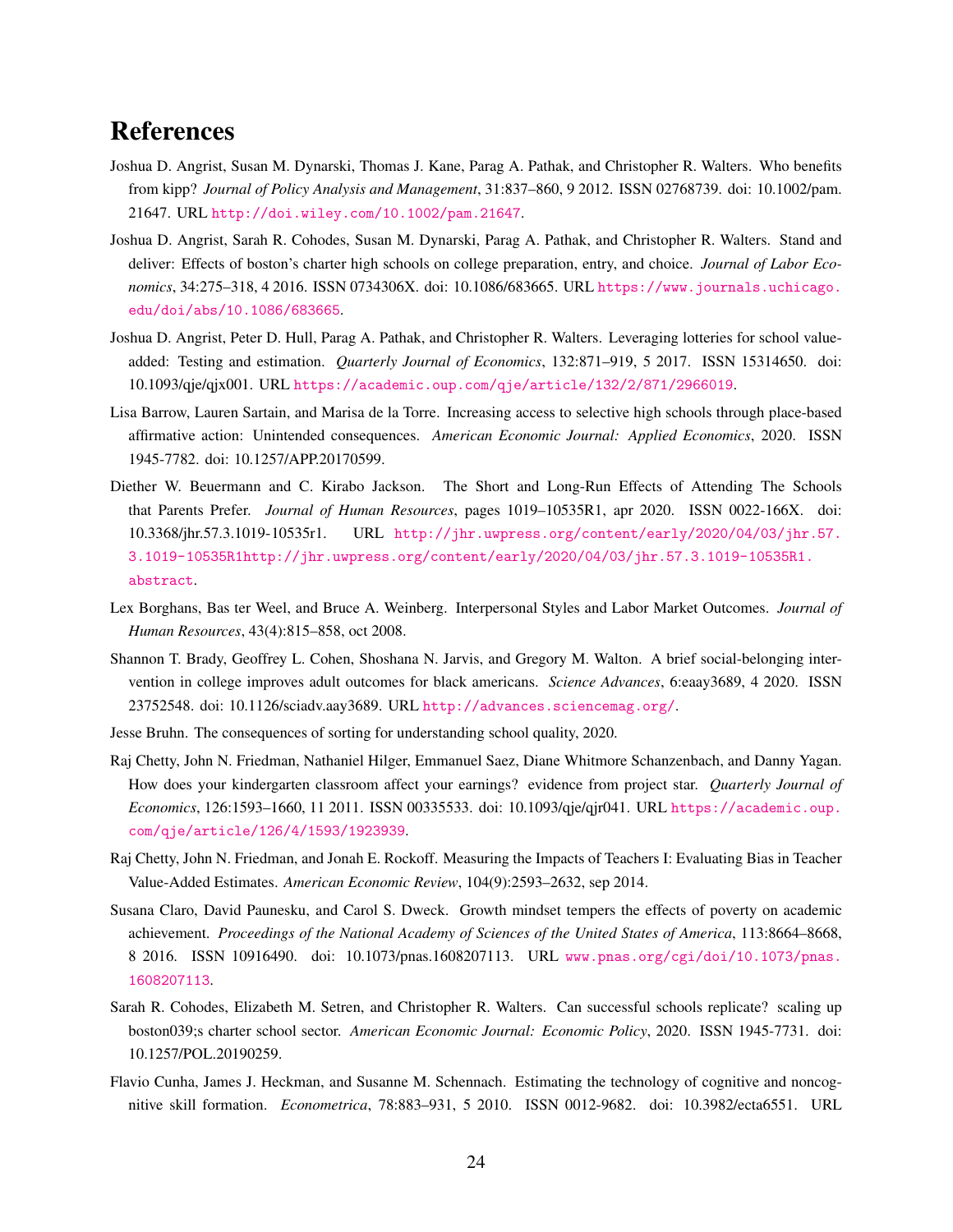[https://onlinelibrary.wiley.com/doi/full/10.3982/ECTA6551https://onlinelibrary.wiley.](https://onlinelibrary.wiley.com/doi/full/10.3982/ECTA6551 https://onlinelibrary.wiley.com/doi/abs/10.3982/ECTA6551 https://onlinelibrary.wiley.com/doi/10.3982/ECTA6551) [com/doi/abs/10.3982/ECTA6551https://onlinelibrary.wiley.com/doi/10.3982/ECTA6551](https://onlinelibrary.wiley.com/doi/full/10.3982/ECTA6551 https://onlinelibrary.wiley.com/doi/abs/10.3982/ECTA6551 https://onlinelibrary.wiley.com/doi/10.3982/ECTA6551).

<span id="page-26-2"></span>David J. Deming. Better Schools, Less Crime? \*. *The Quarterly Journal of Economics*, 126(4):2063–2115, nov 2011.

- <span id="page-26-1"></span>David J. Deming, Justine S. Hastings, Thomas J. Kane, and Douglas O. Staiger. School Choice, School Quality, and Postsecondary Attainment, 2014.
- <span id="page-26-11"></span>Angela L. Duckworth, Christopher Peterson, Michael D. Matthews, and Dennis R. Kelly. Grit: Perseverance and passion for long-term goals. *Journal of Personality and Social Psychology*, 92(6):1087–1101, jun 2007. ISSN 1939-1315. doi: 10.1037/0022-3514.92.6.1087.
- <span id="page-26-7"></span>Andrew Dustan, Alain de Janvry, and Elisabeth Sadoulet. Flourish or fail: The risky reward of elite high school admission in mexico city. *Journal of Human Resources*, 52:756–799, 6 2017. ISSN 15488004. doi: 10.3368/jhr.52. 3.0215-6974R1. URL [http://jhr.uwpress.org/content/52/3/756http://jhr.uwpress.org/content/](http://jhr.uwpress.org/content/52/3/756 http://jhr.uwpress.org/content/52/3/756.abstract) [52/3/756.abstract](http://jhr.uwpress.org/content/52/3/756 http://jhr.uwpress.org/content/52/3/756.abstract).
- <span id="page-26-12"></span>Carol S. Dweck. *Mindset : the new psychology of success*. Random House, 2006. ISBN 9780345472328.
- <span id="page-26-10"></span>Camille A. Farrington, Melissa Roderick, Elaine Allensworth, Jenny Nagaoka, Tasha Seneca Keyes, David W. Johnson, and Nicole O. Beechum. Teaching adolescents to become learners : the role of noncognitive factors in shaping school performance : a critical literature review. Technical report, 2012.
- <span id="page-26-5"></span>Peter Fredriksson, Björn Öckert, and Hessel Oosterbeek. Long-term effects of class size. *Quarterly Journal of Economics*, 128:249–285, 2 2013. ISSN 00335533. doi: 10.1093/qje/qjs048. URL [https://academic.oup.com/](https://academic.oup.com/qje/article/128/1/249/1839904) [qje/article/128/1/249/1839904](https://academic.oup.com/qje/article/128/1/249/1839904).
- <span id="page-26-9"></span>De Leon L. Gray, Elan C. Hope, and Jamaal S. Matthews. Black and belonging at school: A case for interpersonal, instructional, and institutional opportunity structures. *Educational Psychologist*, 53:97–113, 4 2018. ISSN 00461520. doi: 10.1080/00461520.2017.1421466. URL [https://www.tandfonline.com/doi/abs/10.1080/00461520.](https://www.tandfonline.com/doi/abs/10.1080/00461520.2017.1421466) [2017.1421466](https://www.tandfonline.com/doi/abs/10.1080/00461520.2017.1421466).
- <span id="page-26-4"></span>James Heckman, Rodrigo Pinto, and Peter Savelyev. Understanding the mechanisms through which an influential early childhood program boosted adult outcomes. *American Economic Review*, 103:2052–2086, 10 2013. ISSN 00028282. doi: 10.1257/aer.103.6.2052.
- <span id="page-26-13"></span>James J Heckman and Yona Rubinstein. The Importance of Noncognitive Skills: Lessons from the GED Testing Program. *American Economic Review*, 91(2):145–149, may 2001. ISSN 0002-8282. doi: 10.1257/aer.91.2.145.
- <span id="page-26-0"></span>C. Kirabo Jackson. Do Students Benefit from Attending Better Schools? Evidence from Rule-based Student Assignments in Trinidad and Tobago\*. *The Economic Journal*, 120(549):1399–1429, dec 2010. ISSN 00130133. doi: 10.1111/j.1468-0297.2010.02371.x.
- <span id="page-26-14"></span>C. Kirabo Jackson. Do college-preparatory programs improve long-term outcomes? *Economic Inquiry*, 52:72–99, 1 2014. ISSN 00952583. doi: 10.1111/ecin.12040. URL <http://doi.wiley.com/10.1111/ecin.12040>.
- <span id="page-26-6"></span>C. Kirabo Jackson. What do test scores miss? the importance of teacher effects on non-test score outcomes. *Journal of Political Economy*, 5 2018. doi: 10.3386/w22226.
- <span id="page-26-3"></span>C. Kirabo Jackson, Shanette C. Porter, John Q. Easton, Alyssa Blanchard, and Sebastian Kiguel. School effects ´ on socio-emotional development, school-based arrests, and educational attainment. *American Economic Review: Insights*, 2020. doi: 10.1257/AERI.20200029.
- <span id="page-26-8"></span>Brian A. Jacob. Where the boys aren't: Non-cognitive skills, returns to school and the gender gap in higher education. *Economics of Education Review*, 21:589–598, 12 2002. ISSN 02727757. doi: 10.1016/S0272-7757(01)00051-6.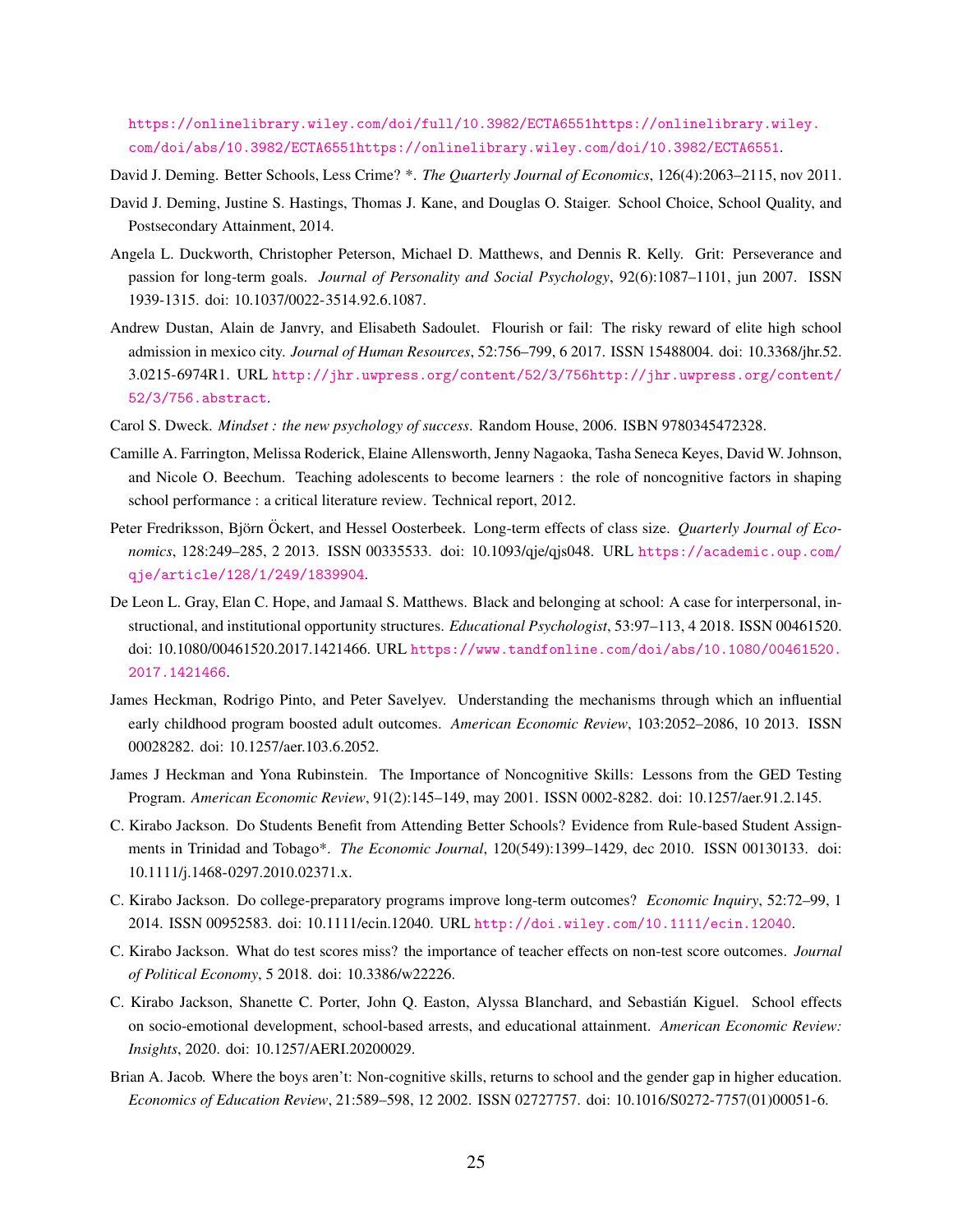- <span id="page-27-11"></span>Mariame Kaba and Frank Edwards. Policing Chicago Public Schools:A Gateway to the School-to-Prison Pipeline. Technical report, 2012. URL <http://cpdincps.com/fullreport>.
- <span id="page-27-14"></span>Tim Kautz, James J. Heckman, Ron Diris, Bas ter Weel, and Lex Borghans. Fostering and Measuring Skills. *National Bureau of Economic Research,*, No. w19656, nov 2014.
- <span id="page-27-2"></span>Naveen Kumar. Public school quality and student outcomes: Evidence from model schools in india, 2020. URL <https://drive.google.com/file/d/1-Va6T6WLZzIi1H0UpTBxROWUoO4takXz/view>.
- <span id="page-27-12"></span>Erik Lindqvist and Roine Vestman. The Labor Market Returns to Cognitive and Noncognitive Ability: Evidence from the Swedish Enlistment. *American Economic Journal: Applied Economics*, 3(1):101–128, jan 2011. ISSN 1945-7782.
- <span id="page-27-5"></span>Airan Liu. Non-Cognitive skills and the growing achievement Gap. *Research in Social Stratification and Mobility*, page 100546, sep 2020. ISSN 02765624. doi: 10.1016/j.rssm.2020.100546. URL [https://linkinghub.elsevier.](https://linkinghub.elsevier.com/retrieve/pii/S0276562420300822) [com/retrieve/pii/S0276562420300822](https://linkinghub.elsevier.com/retrieve/pii/S0276562420300822).
- <span id="page-27-9"></span>Jing Liu and Susanna Loeb. Engaging teachers: Measuring the impact of teachers on student attendance in secondary school. *Journal of Human Resources*, pages 1216–8430R3, 7 2019. ISSN 0022-166X. doi: 10.3368/jhr.56.2.1216-8430r3. URL [http://jhr.uwpress.org/content/early/2019/07/02/jhr.56.](http://jhr.uwpress.org/content/early/2019/07/02/jhr.56.2.1216-8430R3 http://jhr.uwpress.org/content/early/2019/07/02/jhr.56.2.1216-8430R3.abstract) [2.1216-8430R3http://jhr.uwpress.org/content/early/2019/07/02/jhr.56.2.1216-8430R3.](http://jhr.uwpress.org/content/early/2019/07/02/jhr.56.2.1216-8430R3 http://jhr.uwpress.org/content/early/2019/07/02/jhr.56.2.1216-8430R3.abstract) [abstract](http://jhr.uwpress.org/content/early/2019/07/02/jhr.56.2.1216-8430R3 http://jhr.uwpress.org/content/early/2019/07/02/jhr.56.2.1216-8430R3.abstract).
- <span id="page-27-8"></span>Mary C. Murphy, Maithreyi Gopalan, Evelyn R. Carter, Katherine T.U. Emerson, Bette L. Bottoms, and Gregory M. Walton. A customized belonging intervention improves retention of socially disadvantaged students at a broadaccess university. *Science Advances*, 6:eaba4677, 7 2020. ISSN 23752548. doi: 10.1126/sciadv.aba4677. URL <http://advances.sciencemag.org/>.
- <span id="page-27-3"></span>Hessel Oosterbeek, Nienke Ruijs, and Inge de Wolf. Using admission lotteries to estimate heterogeneous effects of elite schools, 2020. URL [https://www.dropbox.com/s/1p4t9cxhosctyrs/eliteschools2020march.pdf?](https://www.dropbox.com/s/1p4t9cxhosctyrs/eliteschools2020march.pdf?dl=0)  $d = 0$ .
- <span id="page-27-10"></span>Nathan Petek and Nolan G Pope. The multidimensional impact of teachers on students, 2020.
- <span id="page-27-0"></span>Tim R. Sass, Ron W. Zimmer, Brian P. Gill, and T. Kevin Booker. Charter High Schools' Effects on Long-Term Attainment and Earnings. *Journal of Policy Analysis and Management*, 35(3):683–706, jun 2016.
- <span id="page-27-4"></span>Ying Shi. Who benefits from selective education? evidence from elite boarding school admissions. *Economics of Education Review*, 74:101907, 2 2020. ISSN 02727757. doi: 10.1016/j.econedurev.2019.07.001.
- <span id="page-27-6"></span>Victoria F. Sisk, Alexander P. Burgoyne, Jingze Sun, Jennifer L. Butler, and Brooke N. Macnamara. To what extent and under which circumstances are growth mind-sets important to academic achievement? two meta-analyses. *Psychological Science*, 29:549–571, 4 2018. ISSN 0956-7976. doi: 10.1177/0956797617739704. URL [http:](http://journals.sagepub.com/doi/10.1177/0956797617739704) [//journals.sagepub.com/doi/10.1177/0956797617739704](http://journals.sagepub.com/doi/10.1177/0956797617739704).
- <span id="page-27-13"></span>Glen R. Waddell. LABOR-MARKET CONSEQUENCES OF POOR ATTITUDE AND LOW SELF-ESTEEM IN YOUTH. *Economic Inquiry*, 44(1):69–97, jan 2006.
- <span id="page-27-1"></span>Christopher R. Walters. The demand for effective charter schools. *Journal of Political Economy*, 126:2179–2223, 12 2018. ISSN 1537534X. doi: 10.1086/699980. URL [https://www.journals.uchicago.edu/doi/abs/10.](https://www.journals.uchicago.edu/doi/abs/10.1086/699980) [1086/699980](https://www.journals.uchicago.edu/doi/abs/10.1086/699980).
- <span id="page-27-7"></span>Gregory M. Walton and Geoffrey L. Cohen. A question of belonging: Race, social fit, and achievement. *Journal of Personality and Social Psychology*, 92:82–96, 1 2007. ISSN 00223514. doi: 10.1037/0022-3514.92.1.82.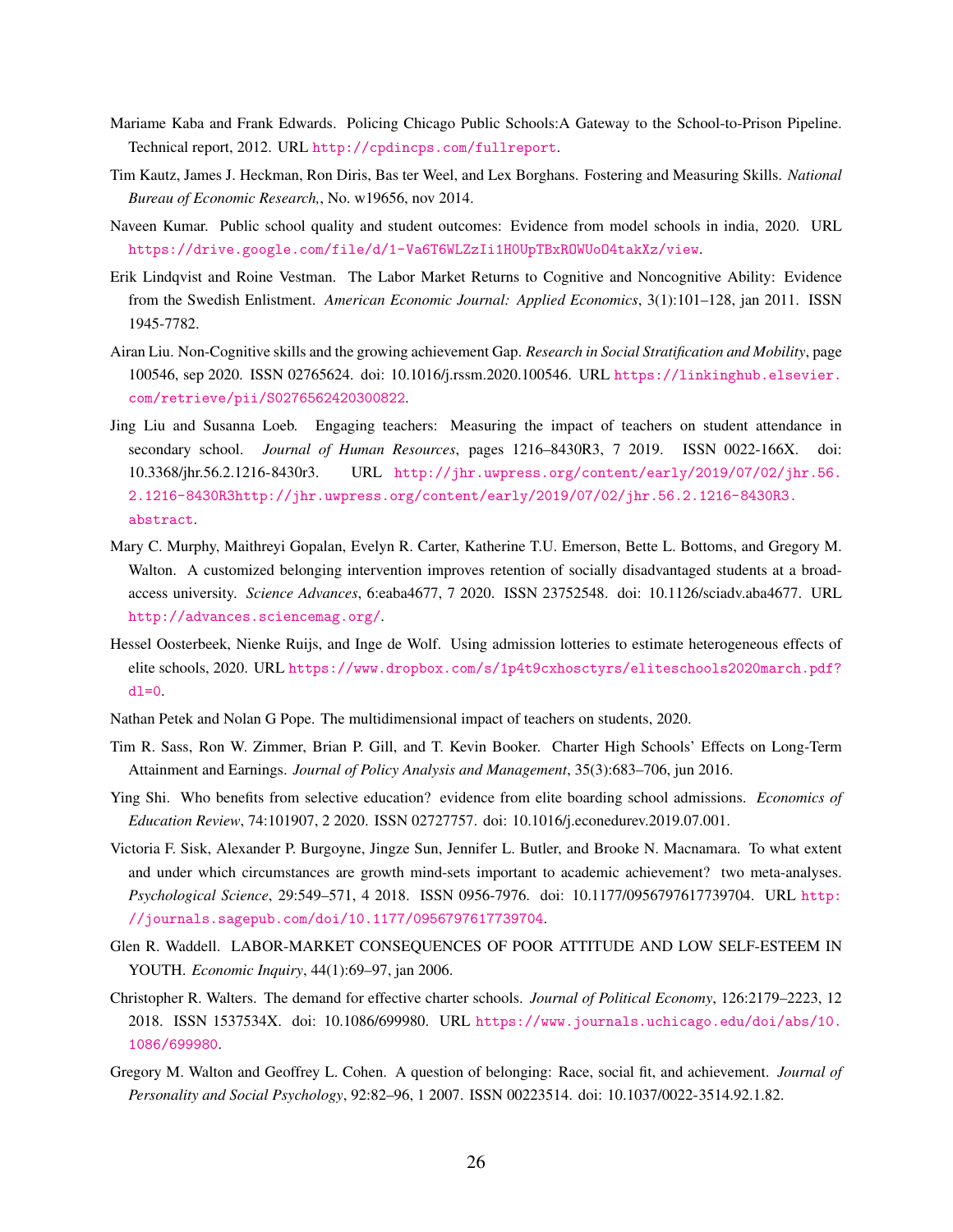<span id="page-28-0"></span>Gregory M. Walton and Geoffrey L. Cohen. A brief social-belonging intervention improves academic and health outcomes of minority students. *Science*, 331:1447–1451, 3 2011. ISSN 00368075. doi: 10.1126/science.1198364. URL <https://pubmed.ncbi.nlm.nih.gov/21415354/>.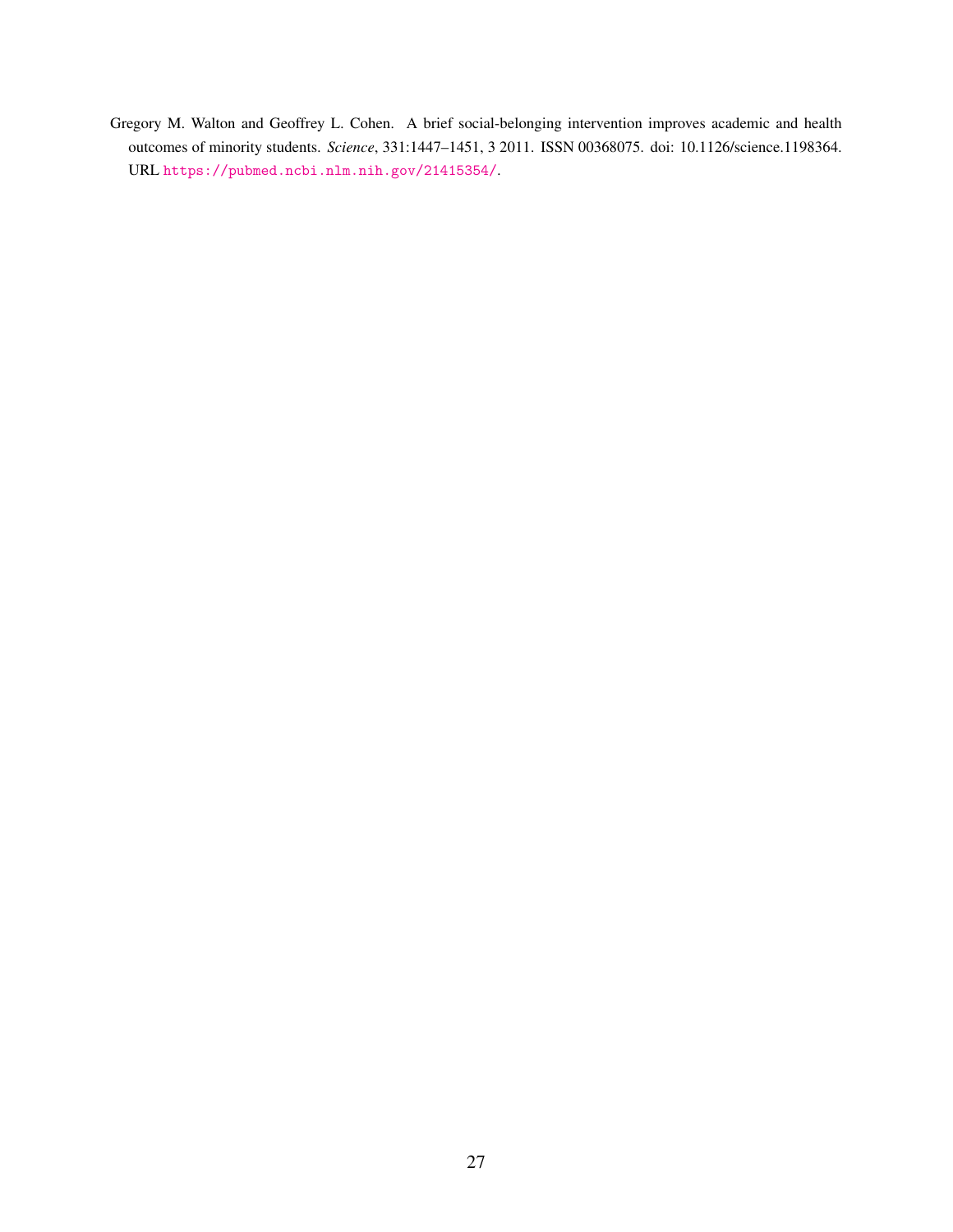# Tables and Figures

<span id="page-29-0"></span>

|                                             | <b>Analytic Sample</b> |                                |           | Bottom Decile of Educa-<br>tional Advantage Index | Top Decile of Educational<br>Advantage Index |           |
|---------------------------------------------|------------------------|--------------------------------|-----------|---------------------------------------------------|----------------------------------------------|-----------|
|                                             | mean                   | <b>SD</b>                      | mean      | SD                                                | mean                                         | <b>SD</b> |
|                                             |                        | Demographics                   |           |                                                   |                                              |           |
| Female                                      | 0.4916                 | 0.4999                         | 0.2431    | 0.4290                                            | 0.6977                                       | 0.4593    |
| Special education (IEP)                     | 0.1834                 | 0.3870                         | 0.4526    | 0.4978                                            | 0.0560                                       | 0.2300    |
| Free lunch                                  | 0.7879                 | 0.4088                         | 0.9525    | 0.2127                                            | 0.4327                                       | 0.4955    |
| Reduced-price lunch                         | 0.0734                 | 0.2608                         | 0.0188    | 0.1360                                            | 0.1534                                       | 0.3603    |
|                                             |                        |                                |           |                                                   |                                              | 0.9039    |
| <b>Census Block SES</b>                     | $-0.4616$              | 0.8658                         | $-0.5887$ | 0.8148                                            | $-0.1104$                                    |           |
| White                                       | 0.0847                 | 0.2784                         | 0.0408    | 0.1979                                            | 0.2312                                       | 0.4216    |
| <b>Black</b>                                | 0.4121                 | 0.4922                         | 0.5232    | 0.4995                                            | 0.2427                                       | 0.4287    |
| Native American                             | 0.0017                 | 0.0417                         | 0.0020    | 0.0444                                            | 0.0030                                       | 0.0546    |
| Asian/Pacific Islander                      | 0.0325                 | 0.1772                         | 0.0013    | 0.0365                                            | 0.1856                                       | 0.3888    |
| Latino                                      | 0.4589                 | 0.4983                         | 0.4306    | 0.4952                                            | 0.3303                                       | 0.4703    |
|                                             |                        | 9th grade Intemediate Outcomes |           |                                                   |                                              |           |
| Test Scores in 9th Grade                    | $-0.0276$              | 0.9834                         | $-0.9980$ | 0.6447                                            | 1.4077                                       | 0.7164    |
| Work Hard in 9th Grade                      | 0.1795                 | 0.9874                         | $-0.0807$ | 1.0225                                            | 0.5116                                       | 0.9697    |
| Social in 9th Grade                         | $-0.0026$              | 0.9988                         | $-0.2386$ | 1.0452                                            | 0.3376                                       | 0.9782    |
| Surveys in 9th Grade                        | 0.1718                 | 0.9523                         | $-0.0994$ | 0.9935                                            | 0.5367                                       | 0.9287    |
| Behavior in 9th Grade                       | 0.1688                 | 0.7620                         | $-0.5201$ | 1.4190                                            | 0.4537                                       | 0.1951    |
| Days Absent in 9th Grade                    | 15.1211                | 18.7236                        | 34.4276   | 27.7463                                           | 5.5405                                       | 7.5782    |
| Days Suspended in 9th grade                 | 0.8183                 | 3.3172                         | 2.9514    | 6.6062                                            | 0.0621                                       | 0.6685    |
| Diciplinary Incidents in 9th Grade          | 0.0782                 | 0.4218                         | 0.2922    | 0.8717                                            | 0.0068                                       | 0.0942    |
| On Track in 9th Grade                       | 0.8462                 | 0.3607                         | 0.5738    | 0.4945                                            | 0.9804                                       | 0.1385    |
|                                             |                        | 8th Grade Measures             |           |                                                   |                                              |           |
| Math in 8th Grade                           | 0.1908                 | 0.9377                         | $-0.8607$ | 0.6109                                            | 1.7885                                       | 0.7468    |
| ELA in 8th Grade                            | 0.1959                 | 0.9355                         | $-0.8514$ | 0.8203                                            | 1.6046                                       | 0.7917    |
| Emotional Health in 8th Grade               | 0.0673                 | 0.8972                         | $-0.1994$ | 0.8923                                            | 0.3224                                       | 0.9298    |
| Academic Engagement in 8th Grade            | 0.2691                 | 0.9137                         | 0.1333    | 0.8621                                            | 0.3582                                       | 1.0133    |
| Grit in 8th Grade                           | 0.0440                 | 0.8373                         | $-0.3160$ | 0.8772                                            | 0.4330                                       | 0.8148    |
| School Connectedness in 8th Grade           | 0.1393                 | 0.9015                         | $-0.0320$ | 0.8701                                            | 0.4391                                       | 0.9836    |
| Study Habits in 8th Grade                   | 0.1497                 | 0.8904                         | $-0.2341$ | 0.8541                                            | 0.6797                                       | 0.9568    |
| Absences in 8th Grade                       | 8.7303                 | 8.6344                         | 19.7363   | 12.4395                                           | 4.5914                                       | 3.8855    |
| GPA in 8th Grade                            |                        | 0.7795                         |           |                                                   |                                              | 0.4908    |
|                                             | 2.7899                 |                                | 2.0326    | 0.7810                                            | 3.6003                                       |           |
| Days Suspended in 8th Grade                 | 0.4479                 | 1.8229                         | 2.2757    | 4.4857                                            | 0.0231                                       | 0.2611    |
| Incidents in 8th Grade                      | 0.0655                 | 0.3359                         | 0.3824    | 0.8485                                            | 0.0011                                       | 0.0349    |
|                                             |                        | Long-term Outcomes             |           |                                                   |                                              |           |
| Any school-Based arrest                     | 0.0377                 | 0.1905                         | 0.1260    | 0.3319                                            | 0.0044                                       | 0.0660    |
| Graduation                                  | 0.7392                 | 0.4391                         | 0.4278    | 0.4948                                            | 0.9370                                       | 0.2429    |
| Enrolled in any college within 2 years      | 0.5288                 | 0.4992                         | 0.1742    | 0.3793                                            | 0.8733                                       | 0.3326    |
| Enrolled in a 4 year college within 2 years | 0.3386                 | 0.4732                         | 0.0596    | 0.2368                                            | 0.7790                                       | 0.4150    |
| Enrolled in a 2 year college within 2 years | 0.2764                 | 0.4472                         | 0.1283    | 0.3345                                            | 0.2501                                       | 0.4331    |
| N                                           |                        | 157027                         |           | 15703                                             |                                              | 15702     |

# Table 1: Summary Statistics

Notes: Number of observations may vary by variable due to missingness and variation in cohorts for which a variable was collected.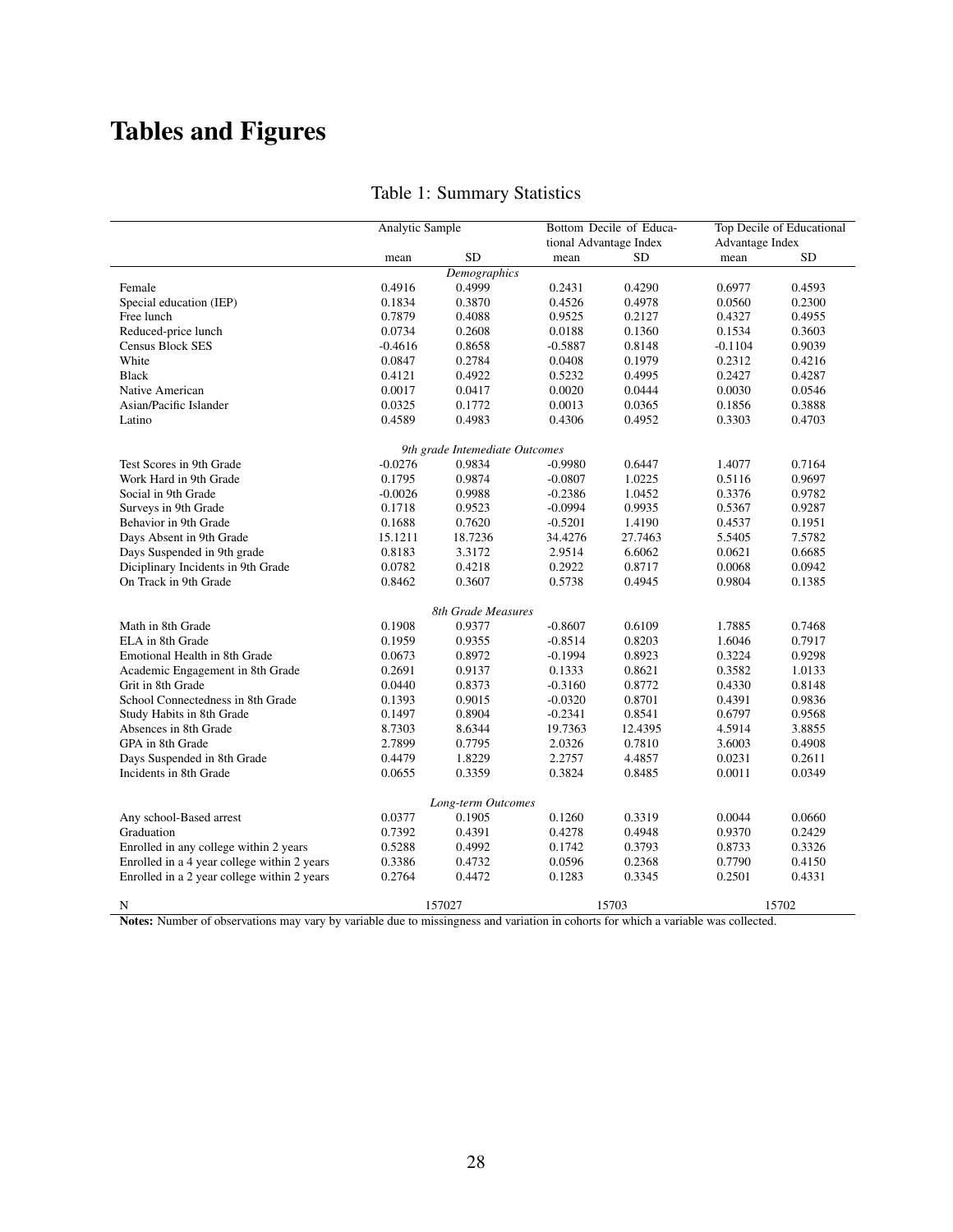| Conciations of Value-August Within Outcomes Across Thile |             |        |             |      |        |        |                   |  |
|----------------------------------------------------------|-------------|--------|-------------|------|--------|--------|-------------------|--|
|                                                          | Test        | scores | Work        | Hard | Social | Value- | <b>Behaviours</b> |  |
|                                                          | Value-added |        | Value-added |      | added  |        | Value-added       |  |
| $t+1$                                                    | .417        |        | .274        |      | .36    |        | .708              |  |
| $t+2$                                                    | .285        |        | .192        |      | .166   |        | .571              |  |
| $t+3$                                                    | .109        |        | .103        |      | .09    |        | .506              |  |
| $t + 4$                                                  | .18         |        | .188        |      | .212   |        | .372              |  |

<span id="page-30-0"></span>Table 2: Temporal Stability of Value-Added and Correlations Across Value-Added

Correlations of Value-Added Within Outcomes Across Time

| <b>Test Score Value Added</b> |        |        |        |  |
|-------------------------------|--------|--------|--------|--|
| Work Hard Value-Added         | 0.4449 |        |        |  |
| Social Value-Added            | 0.4795 | 0.6486 |        |  |
| <b>Behaviours Value-Added</b> | 0.1468 | 0.0205 | 0.0746 |  |

Notes: All reported results are restricted to school-year cells with at least 10 respondents. The top panel reports, for each 9<sup>th</sup> grade measure measure, the correlations between a schools value-added in year t and value-added for years  $t+1$ ,  $t+2$ ,  $t+3$ , and  $t+4$ . The **bottom panel** reports, the correlations between the value-addeds (estimates across all years) for the 9*th* grade measures.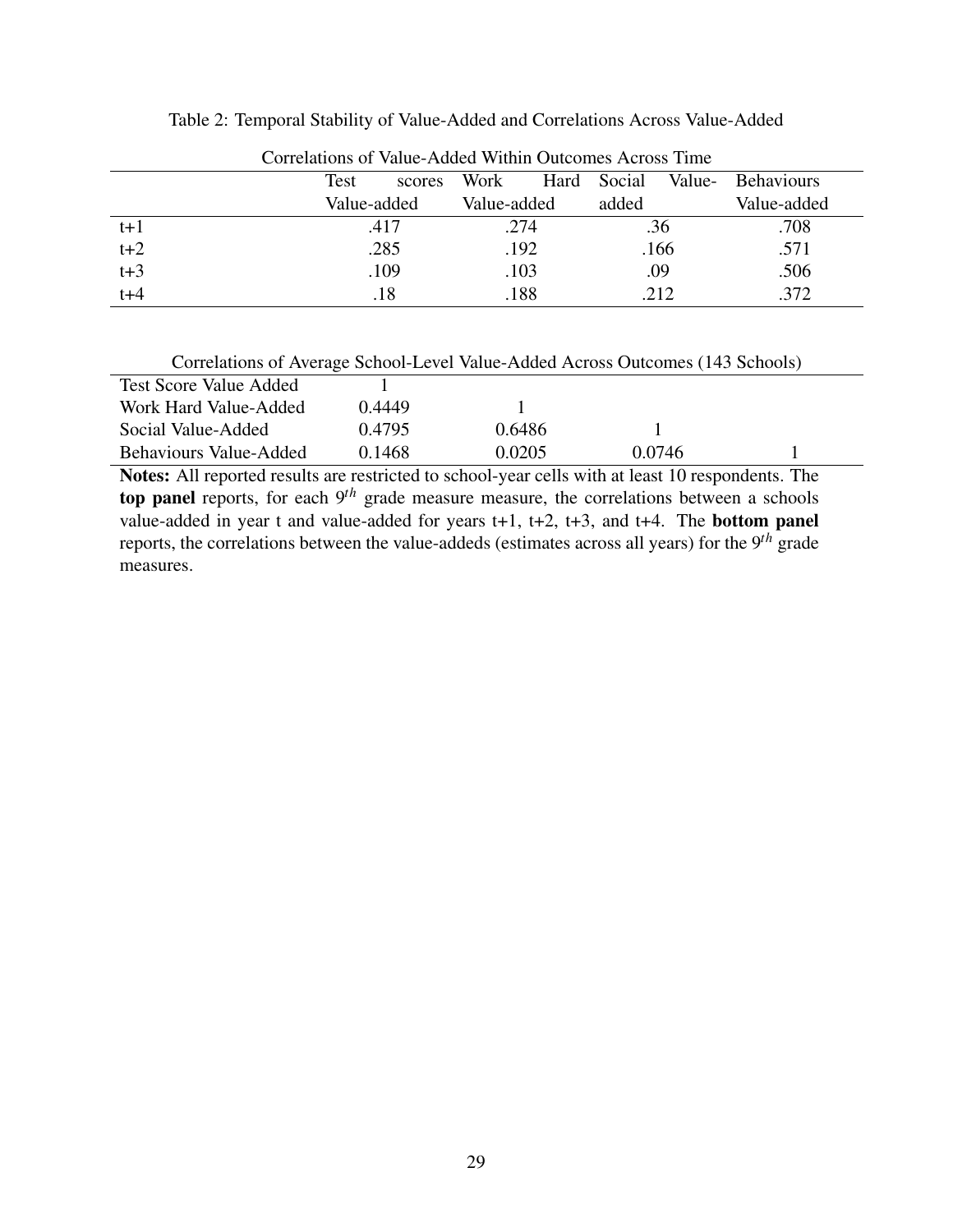## Table 3: Factor Analysis

<span id="page-31-0"></span>

|          |         | Variance Difference Proportion |            |
|----------|---------|--------------------------------|------------|
| Factor 1 | 1.41463 | 1.38108                        | - 1.1886 - |
| Factor 2 | 0.03355 |                                | 0.0282     |

Rotated factor loadings (pattern matrix) and unique variances

|                                | Factor <sup>1</sup> | Factor2   | Uniqueness |
|--------------------------------|---------------------|-----------|------------|
| Work Hard Value-Added          | 0.7922              | $-0.0144$ | 0.3723     |
| Social Value-Added             | 0.7954              | 0.0142    | 0.3671     |
| <b>Test Scores Value-Added</b> | 0.3351              | $-0.1141$ | 0.8747     |
| Behaviours Value-Added         | 0.2052              | 0.1419    | 0.9378     |

Method: principal factors

Rotation: orthogonal varimax (Kaiser off)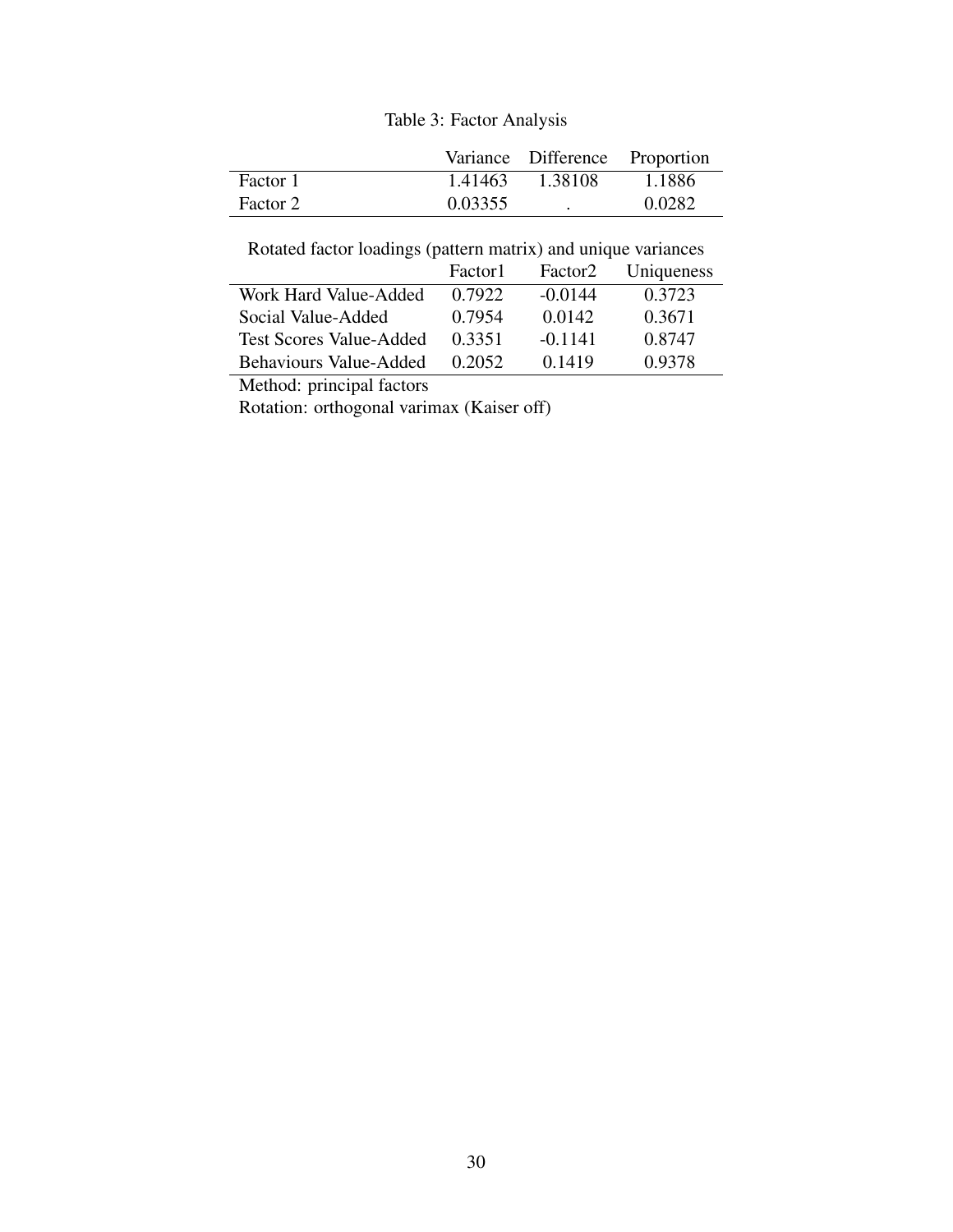|                            | <b>Test</b><br>scores<br>9th Grade | 2<br>9th<br><b>Surveys</b><br>Grade | 3<br><b>Behaviors</b><br>9th Grade | 4<br><b>HS</b> Graduation | 5<br>Enrolled in Any<br>College Within 2<br>Years | 6<br>School-Based<br><b>Arrests</b> |
|----------------------------|------------------------------------|-------------------------------------|------------------------------------|---------------------------|---------------------------------------------------|-------------------------------------|
| School Effectiveness Index | $0.0668***$                        | $0.0790***$                         | $0.0428***$                        | $0.0189***$               | $0.0217***$                                       | $-0.00786***$                       |
|                            | (0.0115)                           | (0.00892)                           | (0.0103)                           | (0.00372)                 | (0.00593)                                         | (0.00203)                           |
| Socioemotional Value-Added | $0.0602***$                        | $0.0772***$                         | $0.0328***$                        | $0.0170***$               | $0.0186***$                                       | $-0.00691***$                       |
|                            | (0.0117)                           | (0.00996)                           | (0.0105)                           | (0.00371)                 | (0.00585)                                         | (0.00205)                           |
| Test-Score Value-Added     | $0.0639***$                        | $0.0336***$                         | $0.0199$ ***                       | $0.0114***$               | $0.0154***$                                       | $-0.00373**$                        |
|                            | (0.0114)                           | (0.00577)                           | (0.00729)                          | (0.00249)                 | (0.00497)                                         | (0.00152)                           |
| Behavior Value-added       | $0.0214**$                         | $0.0247**$                          | $0.173***$                         | $0.00919**$               | $0.0171***$                                       | $-0.0123***$                        |
|                            | (0.0107)                           | (0.0101)                            | (0.00848)                          | (0.00455)                 | (0.00496)                                         | (0.00270)                           |
| <b>Observations</b>        | 102,200                            | 124,833                             | 157,027                            | 82,092                    | 55,509                                            | 82,092                              |

<span id="page-32-0"></span>Table 4: Average Impacts of Value-Added and School Effectiveness

Robust standard errors in parentheses

\*\*\* p<0.01, \*\* p<sup>&</sup>lt;0.05, \* p<0.1

 Results are based on regression of outcomes on <sup>a</sup> single measure of out-of-sample school impacts (overall effectiveness, test score valueadded, socio-emotional value-added, or behaviour value-added). All models include individual demographic controls (race / ethnicity, free and reduced price lunch, and gender), 8th grade lags (math and ELA test scores, survey measures, absences, and discipline), and schoollevel averages for all the demographics and lagged measures, as well as year fixed effects. We also include the socio-economic status of the student census block proxied by average occupation status and education levels. Missing <sup>8</sup>*th* grade measures were imputed using <sup>7</sup>*th* grade measures and demographic characteristics. For the longer-run college outcomes, the sample includes first time <sup>9</sup>*th* grade students between2011 and 2014. *For the longer-run high-school outcomes, the sample includes first time*  $9^{th}$  *grade students between 2011 and 2015. For the*  measures, the sample includes first time <sup>9</sup>*th* grade students between <sup>2011</sup> and 2017. Note: Sample sizes may differ across outcomes due tosome missingness in 9th grade test scores and surveys.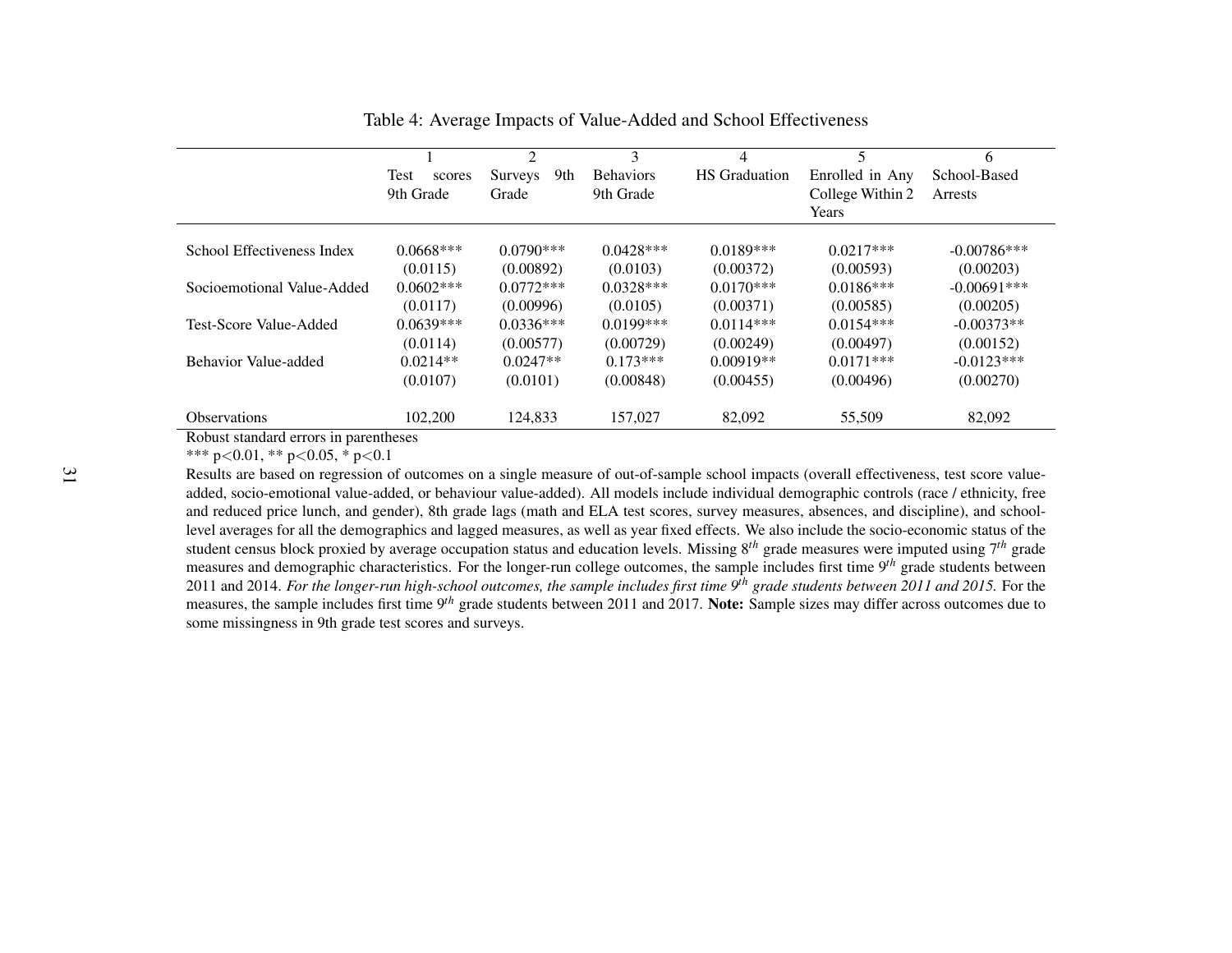<span id="page-33-0"></span>

|                                   | <b>Intermediate Outcomes</b> |                             |             |              | <b>Long-Run Outcomes</b> |                                    |             |              |
|-----------------------------------|------------------------------|-----------------------------|-------------|--------------|--------------------------|------------------------------------|-------------|--------------|
|                                   |                              | $\mathcal{D}_{\mathcal{L}}$ | 3           | 4            | 5                        |                                    |             | 8            |
|                                   |                              | 9th Grade Test Scores       |             | Predicted    |                          | <b>HS</b> Graduation               |             | Predicted    |
|                                   |                              |                             |             |              |                          |                                    |             |              |
| School Effectiveness Index        | $0.0668***$                  | $0.0462***$                 | $0.0459***$ | $-0.000119$  | $0.0189***$              | $0.0316***$                        | $0.0143***$ | 4.05e-05     |
|                                   | (0.0115)                     | (0.0111)                    | (0.00975)   | (0.000165)   | (0.00372)                | (0.00748)                          | (0.00530)   | $(8.90e-05)$ |
| <b>Observations</b>               | 102,200                      | 99,649                      | 16,384      | 102,200      | 82,092                   | 79,498                             | 8,188       | 82,092       |
| <b>F-statistic on First Stage</b> |                              | 549.9                       |             |              |                          | 827.7                              |             |              |
|                                   |                              |                             |             |              |                          |                                    |             |              |
|                                   |                              | 9th Grade Survey Measures   |             | Predicted    |                          | Enrolled in College within 2 Years |             | Predicted    |
| School Effectiveness Index        | $0.0790***$                  | $0.0928***$                 | $0.0457***$ | $-3.66e-05$  | $0.0217***$              | $0.0283***$                        | 0.00943     | $-4.25e-07$  |
|                                   | (0.00892)                    | (0.0106)                    | (0.0138)    | $(5.22e-05)$ | (0.00593)                | (0.0104)                           | (0.0125)    | $(7.06e-05)$ |
|                                   |                              |                             |             |              |                          |                                    |             |              |
| <b>Observations</b>               | 124,833                      | 122,071                     | 28,800      | 124,833      | 55,509                   | 53,190                             | 3,399       | 55,509       |
| <b>F-statistic on First Stage</b> |                              | 506.9                       |             |              |                          | 683.3                              |             |              |
|                                   |                              |                             |             |              |                          |                                    |             |              |
|                                   |                              | 9th Grade Behaviors         |             | Predicted    |                          | <b>In-school Arrests</b>           |             | Predicted    |
| School Effectiveness Index        | $0.0428***$                  | $0.0833***$                 | $0.0169**$  | 0.000199     | $-0.00786***$            | $-0.0152***$                       | $-0.00754*$ | $-2.55e-05$  |
|                                   | (0.0103)                     | (0.0116)                    | (0.00765)   | (0.000184)   | (0.00203)                | (0.00352)                          | (0.00450)   | $(1.62e-05)$ |
|                                   |                              |                             |             |              |                          |                                    |             |              |
| <b>Observations</b>               | 157,027                      | 153,928                     | 41,709      | 157,588      | 82,092                   | 79,498                             | 8,188       | 82,092       |
| F-statistic on First Stage        |                              | 557                         |             |              |                          | 827.7                              |             |              |
| Sibling FE                        |                              |                             | X           |              |                          |                                    | X           |              |
| School Assignment IV              |                              | X                           |             |              |                          | X                                  |             |              |

#### Table 5: Testing for Selection

Robust standard errors in parentheses

\*\*\*  $p<0.01$ , \*\*  $p<0.05$ , \*  $p<0.1$ 

Results are based on regression of outcomes on out-of-sample school effectiveness. All models include individual demographic controls (race / ethnicity, free and reduced price lunch, and gender), 8th grade lags (math and ELA test scores, survey measures, absences, and discipline), and school-level averages for all the demographics and lagged measures, as well as year fixed effects. We also include the socio-economic status of the student census block proxied by average occupation status and education levels. Missing 8*th* grade measures were imputed using 7*th* grade measures and demographic characteristics. For the longer-run outcomes, the sample includes first time 9*th* grade students between 2011 and 2014. For the measures, the sample includes first time 9*th* grade students between 2011 and 2017. Columns 4 and 8: Predicted outcomes are fitted values from a linear regression of said outcome on *all* observed controls. The predictors include lagged measures (i.e., 8<sup>th</sup> grade test scores, surveys, behaviours), gender, ethnicity, free-lunch status, and the socio-economic status of the student's census block. To avoid mechanical correlation, we use leave-year out predicted outcomes (i.e., predicted outcomes based on the relationship between the outcome and covariates in *other* years). The reported point estimates are those on predicted outcomes on the value-addeds with no controls. Note: Sample sizes may differ across outcomes due to some missingness in 9th grade test scores and surveys.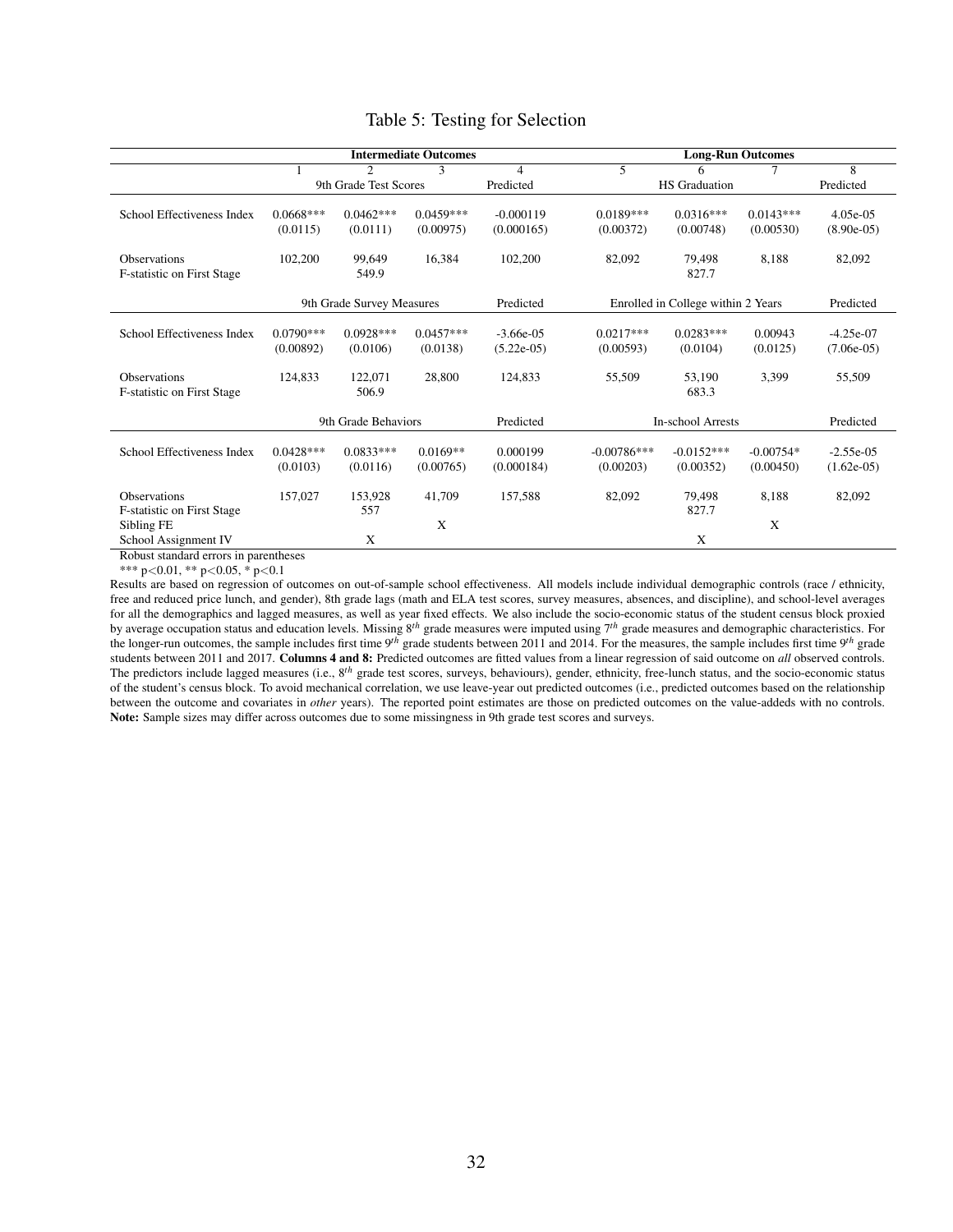

Figure 1. *Average Outcomes: By Estimated Educational Advantage*

*Notes*: This figures plots the average of each outcome for different percentiles of the estimated educational advantage distribution. The predicted educational advantage is the fitted value from an ordered probit model predicting the level of education attained based on all 8*th* grade measures and demographics (*in all other years*). We present the coefficient estimates from the ordered probit model for the full sample in Appendix Table [A3.](#page-41-0)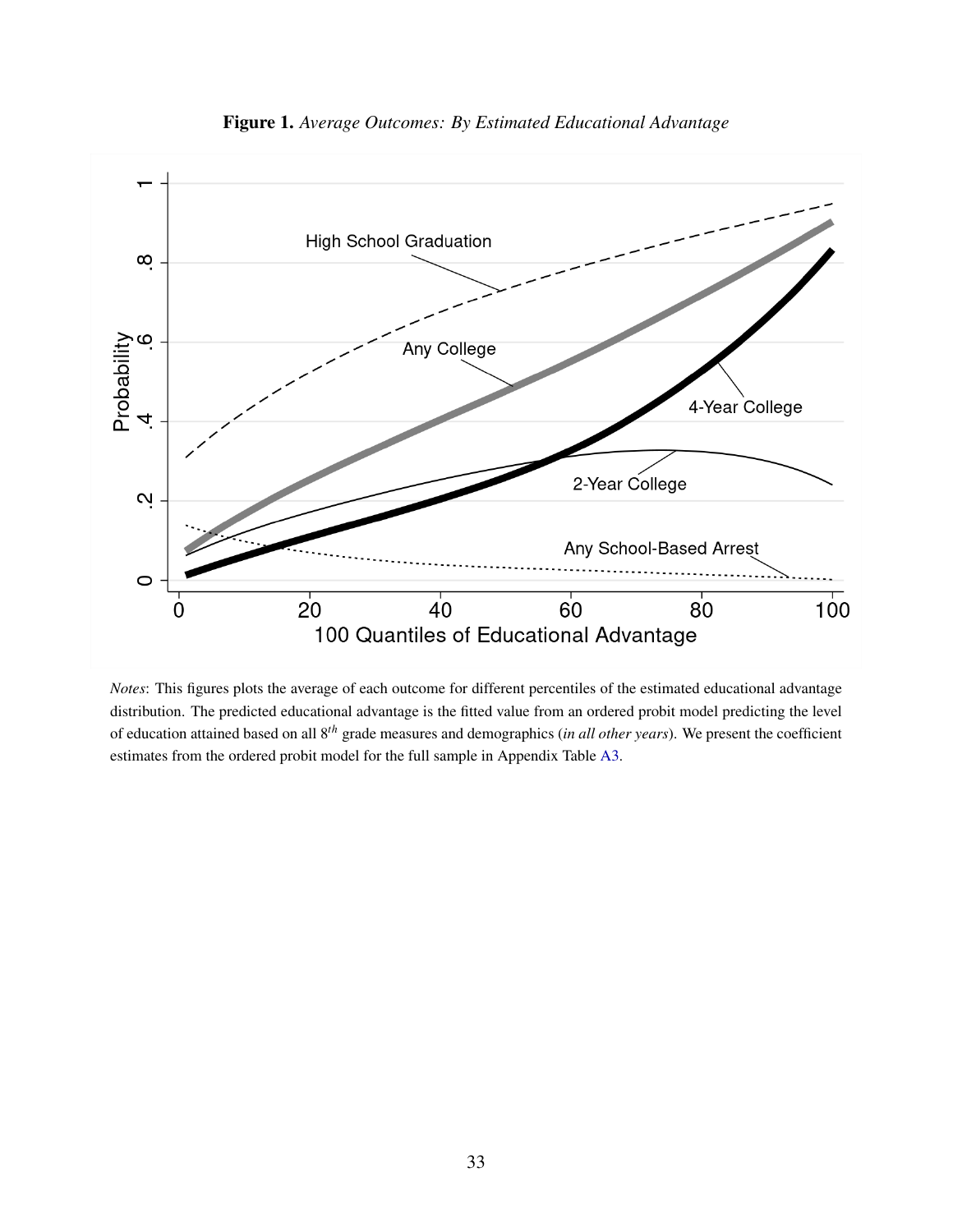

Figure 2. *Actual Outcome by Predicted Outcome*

*Notes*: Each graph presents the average of the actual outcome for different groups of students by predicted outcome. The predicted outcomes are the fitted values from a regression of each outcome on all observed demographics and 8*th* grade measures based on students in *other* years. The predictors include lagged measures (i.e., 8*th* grade test scores, surveys, behaviours), gender, ethnicity, free-lunch status, and the socio-economic status of the student's census block.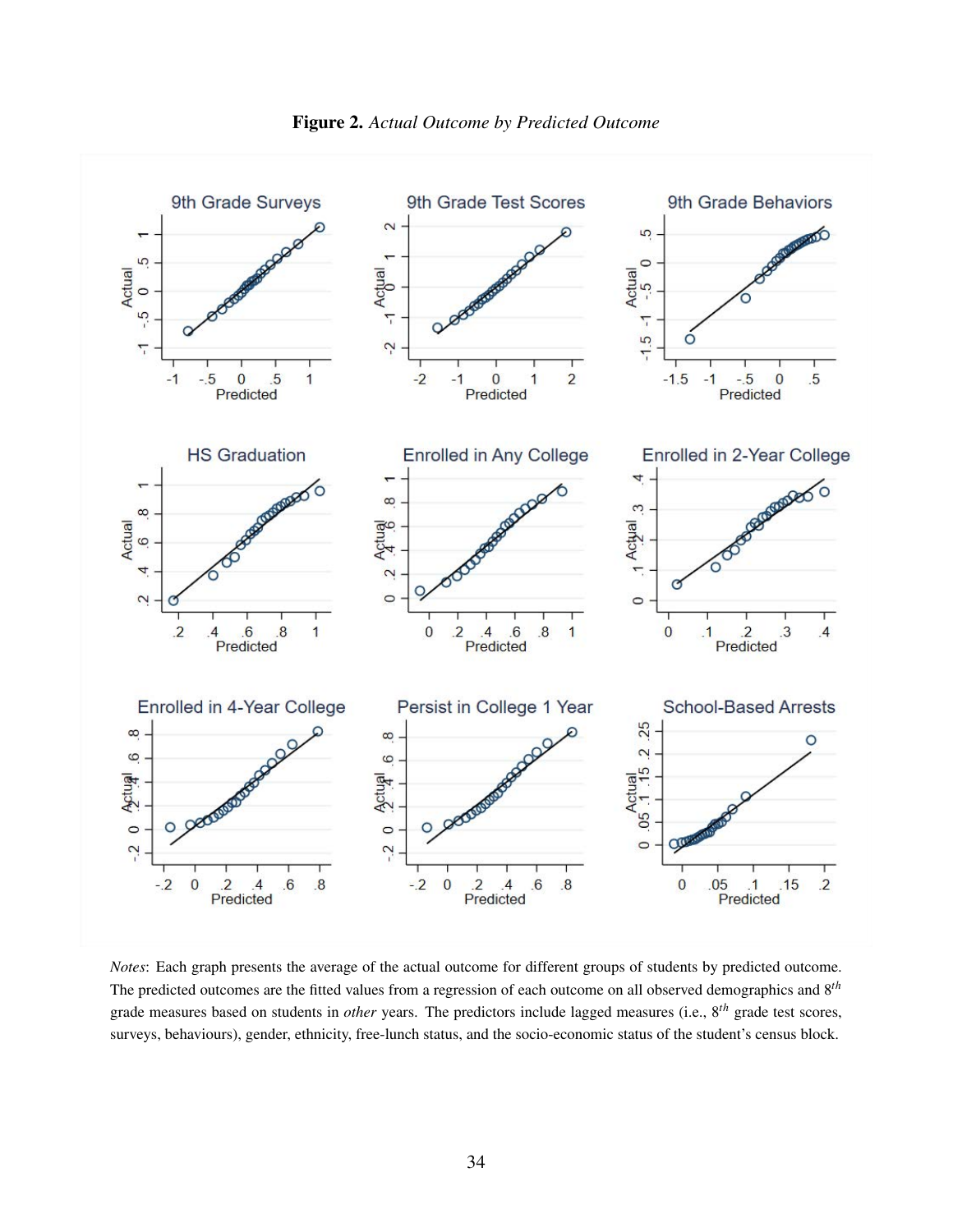

*Notes*: Each graph represents the marginal impacts of a 1 standard deviation increase in overall school effectiveness for different deciles of the educational advantage distribution for a single outcome. Each panel presents the results of 10 separate regressions each defined as in Equation [\(5\)](#page-12-1). The dashed black horizontal line in each panel depicts the the average marginal impacts as defined in Table [4.](#page-32-0)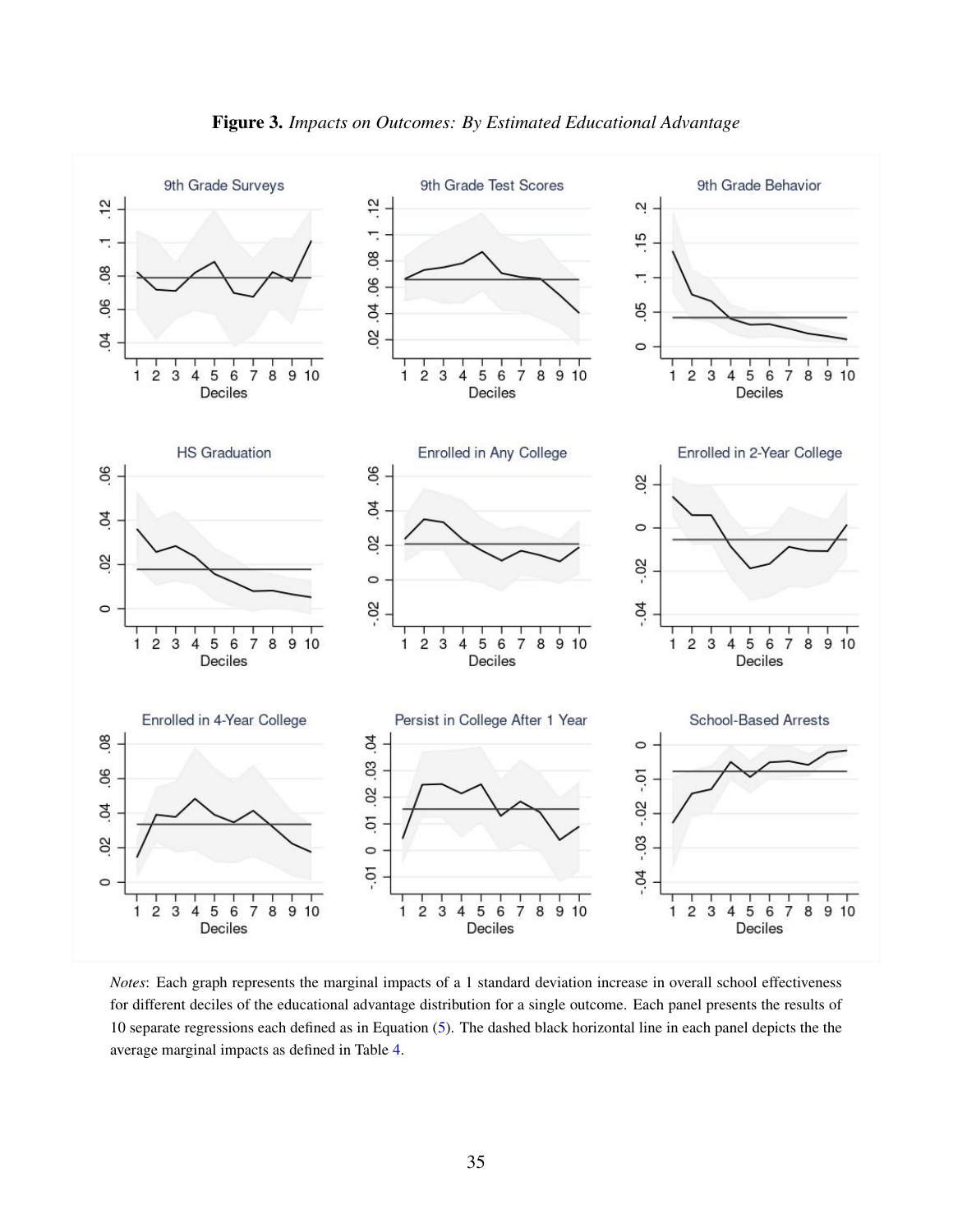

Figure 4. *Impacts on Long-Run Outcomes: By Quality Dimension and Educational Advantage*

*Notes*: Each of the 6 panels represents the marginal impacts of <sup>a</sup> 1 standard deviation increase in school impacts (effectiveness index, SED value-added, test score value-added, behaviours value added) for different deciles of the educational advantage distribution for <sup>a</sup> single outcome. As such, each panel represents the resultsof 40 separate regressions. Each regression model controls for the same covariates as in Equation [\(5\)](#page-12-2).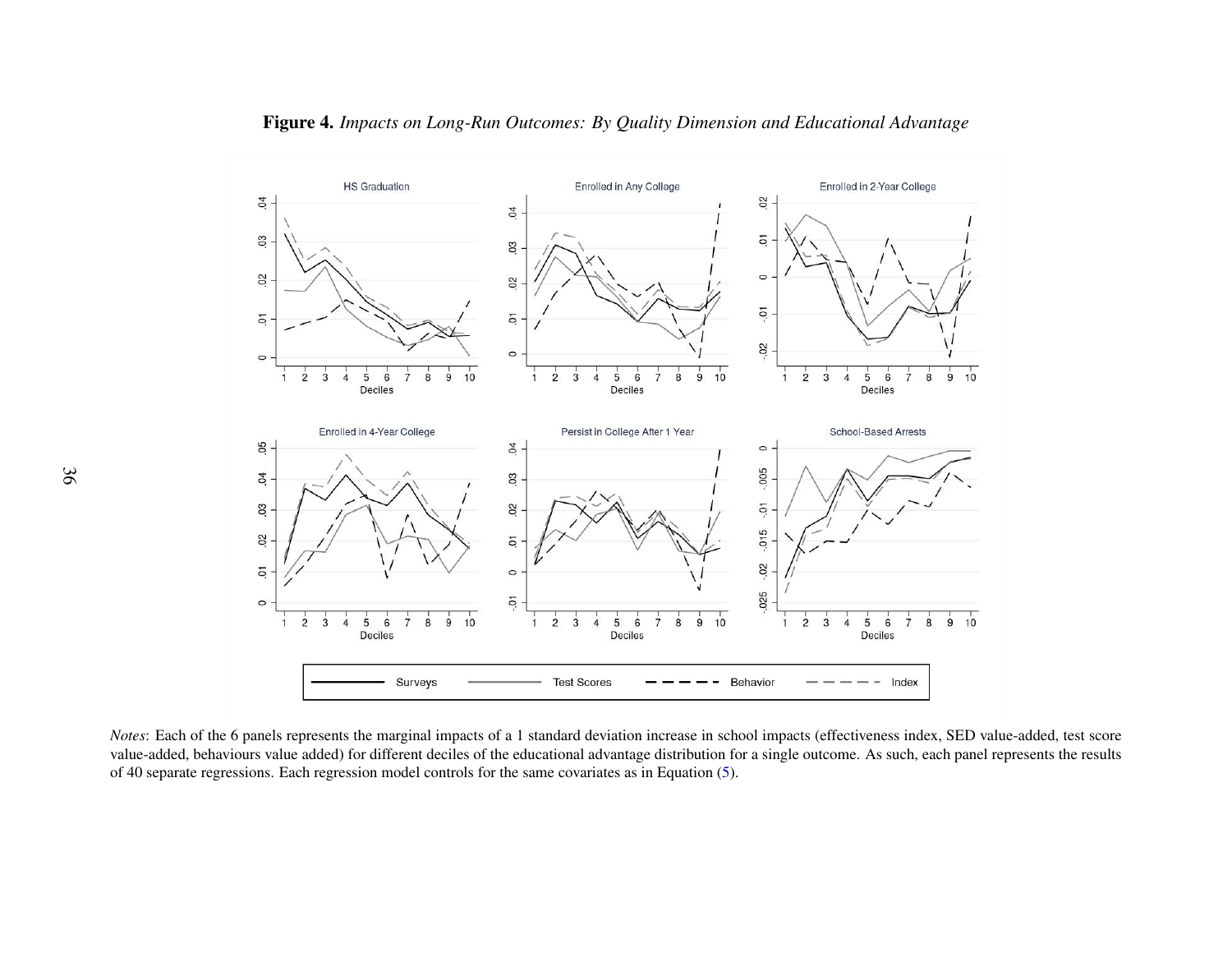

Figure 5. *Percentiles of Effectiveness Index: By Estimated Educational Advantage*

*Notes*: This plot various percentiles of the overall effectiveness index for student with different levels of educational advantage.

37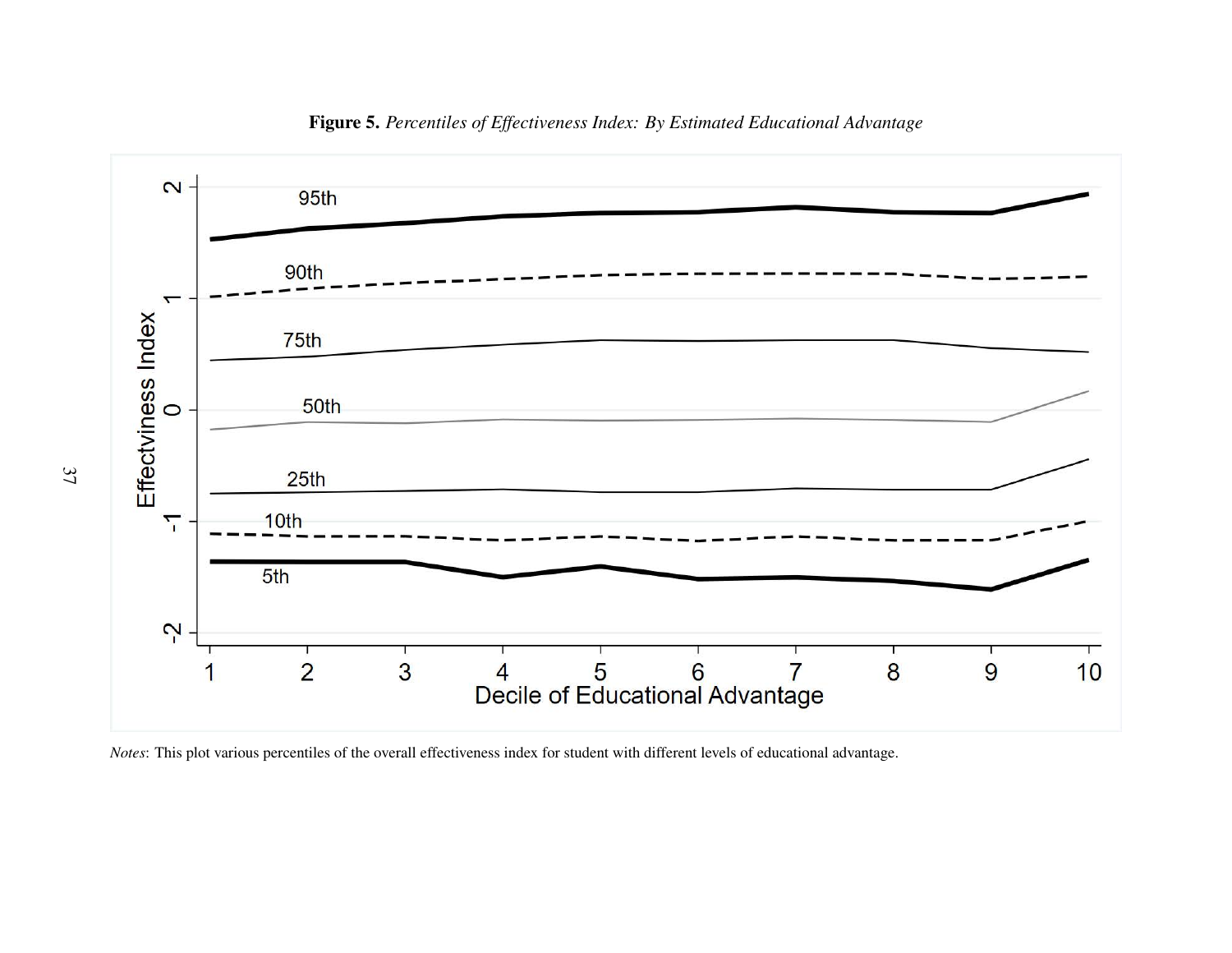# <span id="page-39-0"></span>VII Appendix

|                                             | Analytic Sample |                                | Completed the Sur- |            | Did not                | complete   |
|---------------------------------------------|-----------------|--------------------------------|--------------------|------------|------------------------|------------|
|                                             | mean            | <b>SD</b>                      | veys<br>mean       | SD         | <b>Surveys</b><br>mean | <b>SD</b>  |
|                                             |                 | Demographics                   |                    |            |                        |            |
| Female                                      | 0.4916          | 0.4999                         | 0.502669           | 0.499995   | 0.458725               | 0.4983     |
| Special education (IEP)                     | 0.1834          | 0.3870                         | 0.158572           | 0.365278   | 0.258087               | 0.437588   |
| Free lunch                                  | 0.7879          | 0.4088                         | 0.780976           | 0.413587   | 0.808699               | 0.393331   |
| Reduced-price lunch                         | 0.0734          | 0.2608                         | 0.077028           | 0.266637   | 0.0625                 | 0.242065   |
| <b>Census Block SES</b>                     | $-0.4616$       | 0.8658                         | $-0.46797$         | $-0.87357$ | $-0.44255$             | $-0.84185$ |
| White                                       | 0.0847          | 0.2784                         | 0.089733           | 0.2858     | 0.069668               | 0.254591   |
| <b>Black</b>                                | 0.4121          | 0.4922                         | 0.382196           | 0.485926   | 0.50176                | 0.500003   |
| Native American                             | 0.0017          | 0.0417                         | 0.001672           | 0.040855   | 0.001939               | 0.043989   |
| Asian/Pacific Islander                      | 0.0325          | 0.1772                         | 0.036384           | 0.187244   | 0.020714               | 0.142428   |
| Latino                                      | 0.4589          | 0.4983                         | 0.480416           | 0.499618   | 0.394413               | 0.488731   |
|                                             |                 | 9th grade Intemediate Outcomes |                    |            |                        |            |
| Test Scores in 9th Grade                    | $-0.0276$       | 0.9834                         | 0.029924           | -0.96869   | $-0.21285$             | $-1.00746$ |
| Work Hard in 9th Grade                      | 0.1795          | 0.9874                         | 0.186834           | $-0.98092$ | $-0.02135$             | $-1.13492$ |
| Social in 9th Grade                         | $-0.0026$       | 0.9988                         | 0.003019           | $-0.99426$ | $-0.15024$             | $-1.09945$ |
| Surveys in 9th Grade                        | 0.1718          | 0.9523                         | 0.179159           | $-0.94566$ | $-0.01489$             | $-1.08968$ |
| Behavior in 9th Grade                       | 0.1688          | 0.7620                         | 0.233114           | $-0.64323$ | $-0.029$               | $-1.02141$ |
| Days Absent in 9th Grade                    | 15.1211         | 18.7236                        | 12.99633           | 15.59982   | 21.65436               | 24.95769   |
| Days Suspended in 9th grade                 | 0.8183          | 3.3172                         | 0.644835           | 2.795615   | 1.337551               | 4.495297   |
| Diciplinary Incidents in 9th Grade          | 0.0782          | 0.4218                         | 0.061845           | 0.3596     | 0.127143               | 0.566646   |
| On Track in 9th Grade                       | 0.8462          | 0.3607                         | 0.870445           | 0.335815   | 0.757014               | 0.428896   |
|                                             |                 | 8th Grade Measures             |                    |            |                        |            |
| Math in 8th Grade                           | 0.1908          | 0.9377                         | 0.25101            | $-0.93307$ | 0.010372               | $-0.92871$ |
| ELA in 8th Grade                            | 0.1959          | 0.9355                         | 0.257527           | $-0.91814$ | 0.010957               | $-0.96243$ |
| Emotional Health in 8th Grade               | 0.0673          | 0.8972                         | 0.079809           | $-0.90438$ | 0.029781               | $-0.87456$ |
| Academic Engagement in 8th Grade            | 0.2691          | 0.9137                         | 0.275683           | $-0.92486$ | 0.249519               | $-0.87944$ |
| Grit in 8th Grade                           | 0.0440          | 0.8373                         | 0.052673           | $-0.84616$ | 0.017878               | $-0.81006$ |
| School Connectedness in 8th Grade           | 0.1393          | 0.9015                         | 0.143819           | $-0.91049$ | 0.125375               | $-0.87399$ |
| Study Habits in 8th Grade                   | 0.1497          | 0.8904                         | 0.16246            | $-0.90448$ | 0.111173               | $-0.84576$ |
| Absences in 8th Grade                       | 8.7303          | 8.6344                         | 8.113539           | 7.758448   | 10.57956               | 10.63503   |
| GPA in 8th Grade                            | 2.7899          | 0.7795                         | 2.837592           | 0.772915   | 2.646929               | 0.781757   |
| Days Suspended in 8th Grade                 | 0.4479          | 1.8229                         | 0.360557           | 1.558484   | 0.709553               | $-2.43069$ |
| Incidents in 8th Grade                      | 0.0655          | 0.3359                         | 0.053284           | 0.287962   | 0.102219               | 0.448415   |
|                                             |                 | Long-Run Outcomes              |                    |            |                        |            |
| Any school-Based arrest                     | 0.0377          | 0.1905                         | 0.031782           | 0.175422   | 0.053904               | 0.225834   |
| Graduation                                  | 0.7392          | 0.4391                         | 0.777252           | 0.416094   | 0.63654                | 0.481007   |
| Enrolled in any college within 2 years      | 0.5288          | 0.4992                         | 0.573986           | 0.494502   | 0.405241               | 0.490956   |
| Enrolled in a 4 year college within 2 years | 0.3386          | 0.4732                         | 0.373327           | 0.483694   | 0.243449               | 0.429179   |
| Enrolled in a 2 year college within 2 years | 0.2764          | 0.4472                         | 0.29627            | 0.456617   | 0.222361               | 0.415846   |
| N                                           |                 | 157027                         | 117827             |            |                        | 39200      |

### Table A1: Summary Statistics for Survey Completers and Non-Completers

Notes: Survey completers are students who have  $9<sup>th</sup>$ -grade data for emotional health, academic engagement, grit, school connectedness, and study habits. As such, we report averages for some measures even among non-completers because many noncompleters are missing some data but not others.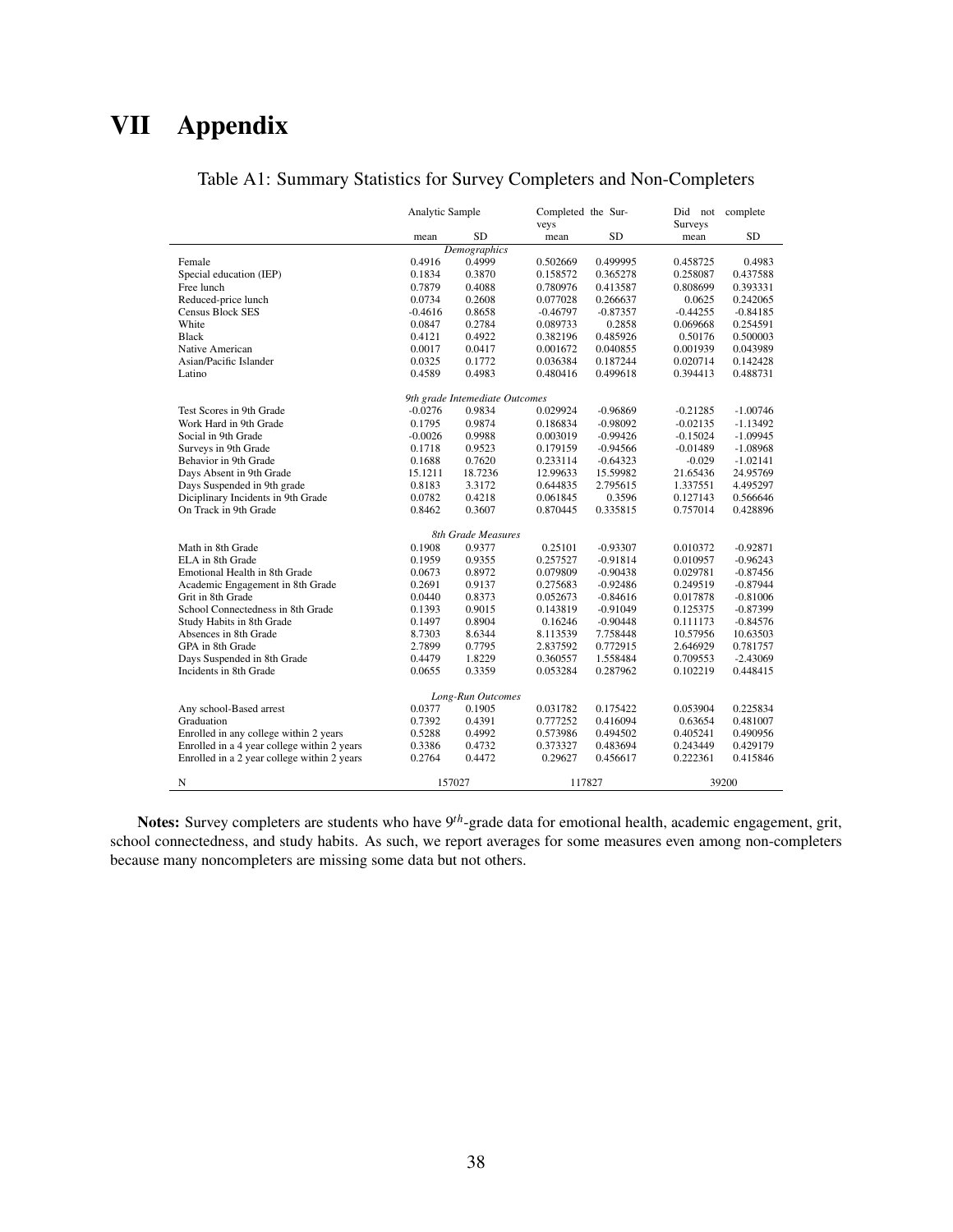Table A2: Psychometric Properties of SED measures (as reported by the University of Chicago Consortium on School Research): 2011 through 2013

| <b>Measure</b>      | <b>School Year</b> | <b>Separation</b> | <b>Reliability</b> | <b>Item Infits</b>           | <b>Item Outfits</b>          |
|---------------------|--------------------|-------------------|--------------------|------------------------------|------------------------------|
| Grit                | 2010-11            | 1.68              | 0.74               | 0.84, 0.76, 0.71, 1.24       | 0.85, 0.76, 0.71, 1.19       |
| Social Skills       | 2010-11            | 1.69              | 0.74               | 1.08, 1.36, 1.41, 1.11       | 1.05, 1.33, 1.44, 1.15       |
| Academic Effort     | 2010-11            | 1.74              | 0.75               | 0.85, 1.22, 1.1, 0.91        | 0.82, 1.17, 1.12, 0.94       |
| Academic Engagement | 2010-11            | 1.59              | 0.7                | 0.49, 0.56, 0.71, 0.56       | 0.49, 0.57, 0.72, 0.58       |
| Belonging           | 2010-11            | 2.07              | 0.81               | 0.93, 1.02, 0.99, 0.96, 1.29 | 0.91, 0.97, 0.99, 0.93, 1.33 |
| Grit                | 2011-12            | 1.54              | 0.7                | 0.8, 0.73, 0.68, 1.19        | 0.81, 0.57, 0.6, 0.42        |
| Social Skills       | 2011-12            | 1.68              | 0.74               | 1.37, 1.36, 1.28, 1.06       | 1.68, 1.24, 1.18, 0.95       |
| Academic Effort     | 2011-12            | 1.75              | 0.75               | 0.85, 1.22, 1.08, 0.92       | 0.82, 1.17, 1.1, 0.96        |
| Academic Engagement | 2011-12            | 1.56              | 0.71               | 0.54, 0.53, 0.47, 0.69       | 0.56, 0.55, 0.48, 0.71       |
| Belonging           | 2011-12            | 2.13              | 0.82               | 0.98, 1.28, 0.91, 1.02, 0.97 | 0.97, 1.32, 0.89, 0.97, 0.94 |
| Grit                | 2012-13            | 1.55              | 0.71               | 0.77, 0.69, 0.63, 1.13       | 0.79, 0.7, 0.63, 1.1         |
| Social Skills       | 2012-13            | 1.67              | 0.74               | 1.3, 1.37, 1.23, 1.04        | 1.55, 1.25, 1.12, 0.94       |
| Academic Effort     | 2012-13            | 1.77              | 0.76               | 0.86, 1.2, 1.13, 0.94        | 0.83, 1.15, 1.15, 0.97       |
| Academic Engagement | 2012-13            | 1.57              | 0.71               | 0.55, 0.54, 0.47, 0.69       | 0.57, 0.56, 0.48, 0.70       |
| Belonging           | 2012-13            | 2.14              | 0.82               | 0.95, 1.28, 0.90, 1.03, 0.96 | 0.95, 1.31, 0.87, 0.98, 0.93 |

<span id="page-40-0"></span>Notes. The reported statistics are from internal documentation at the University of Chicago Consortium on School Research where Rasch analysis was performed on individual survey items. All measures are anchored to 2010-11 step and item difficulties. Infit and outfit measures greater than 1 indicate underfit to the Rasch model and values lower than 1 indicate overfit. Generally, infit and outfit values in the range of 0.6-1.4 are considered reasonable for survey measures. Reliabilityrepresents individual reliability and includes extreme people. The patterns are very similar for years 2013 through 2018.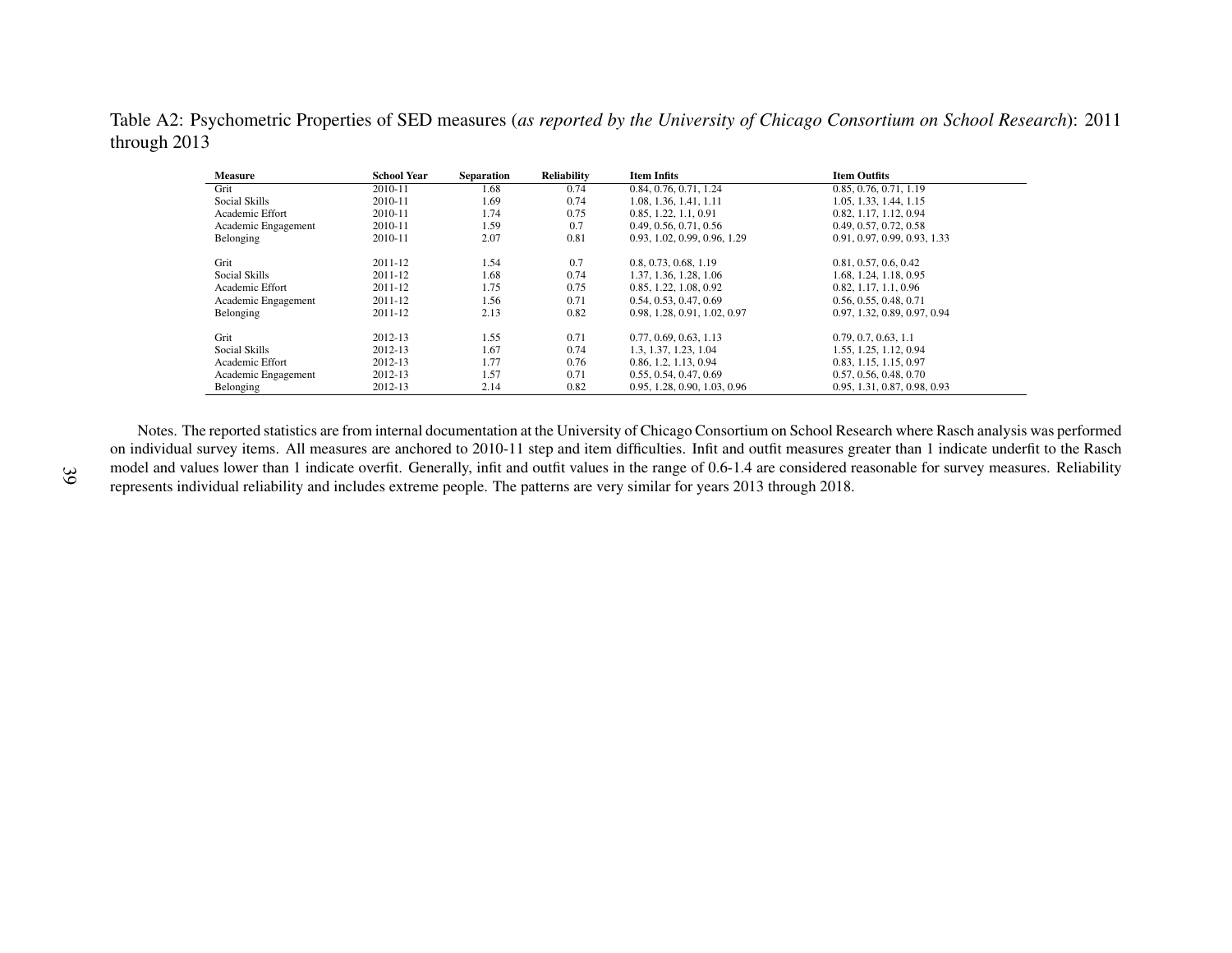<span id="page-41-0"></span>

|                                      | longterm     |                     | cont'd      |
|--------------------------------------|--------------|---------------------|-------------|
|                                      |              |                     |             |
| 8th Grade Math                       | $0.296***$   | Native              | $-0.487**$  |
|                                      | (0.0104)     |                     | (0.212)     |
| 8th Grade Math Squared               | 0.00605      | Asian               | $-0.0206$   |
|                                      | (0.00585)    |                     | (0.165)     |
| 8th Grade ELA                        | $0.170***$   | Latinx              | $-0.359**$  |
|                                      | (0.00932)    |                     | (0.160)     |
| 8th Grade ELA Squared                | $0.0148***$  | <b>Other Race</b>   | $-0.0315$   |
|                                      | (0.00483)    |                     | (0.347)     |
| <b>Emotional Health in 8th Grade</b> | $-0.0110$    | Female              | 0.0409      |
|                                      | (0.00736)    |                     | (0.151)     |
| Academic Engagement in 8th Grade     | $-0.00877$   | Female*White        | 0.104       |
|                                      | (0.00582)    |                     | (0.158)     |
| Grit in 8th Grade                    | $0.0451***$  | Female*Black        | $0.304**$   |
|                                      | (0.00433)    |                     | (0.155)     |
| School Connectedness in 8th Grade    | $-0.0186***$ | Female*Native       | $0.319*$    |
|                                      | (0.00708)    |                     | (0.190)     |
| Study Habits in 8th Grade            | $0.106***$   | Female*Asian        | 0.154       |
|                                      | (0.00830)    |                     | (0.156)     |
| 8th Grade top 25% Absenses           | $-0.593***$  | Female*Latinx       | 0.197       |
|                                      | (0.0147)     |                     | (0.149)     |
| Serious Incidents in 8th Grade       | $-0.391***$  | Female*Other Race   | $-0.517$    |
|                                      | (0.0267)     |                     | (0.423)     |
| Receive Free Lunch                   | $-0.199***$  | /cut1               | $-1.224***$ |
|                                      | (0.0455)     |                     | (0.182)     |
| Receive Reduced Price Lunch          | 0.0397       | /cut2               | $-0.535***$ |
|                                      | (0.0456)     |                     | (0.187)     |
| White                                | $-0.288**$   | /cut3               | 0.0536      |
|                                      | (0.146)      |                     | (0.194)     |
| <b>Black</b>                         | $-0.372**$   |                     |             |
|                                      | (0.175)      | <b>Observations</b> | 115,381     |

### Table A3: Ordered Probit Parameter Estimates

Robust standard errors in parentheses

\*\*\*  $p < 0.01$ , \*\*  $p < 0.05$ , \*  $p < 0.1$ 

Note that the sample size is larger than the analytic sample used for the main outcome analysis. This is prediction model uses all available data, which include observation for individuals who attend schools that do not have valid value-added estimates. the results are very similar is we restrict the prediction to only those same individual in the main analytic long term sample.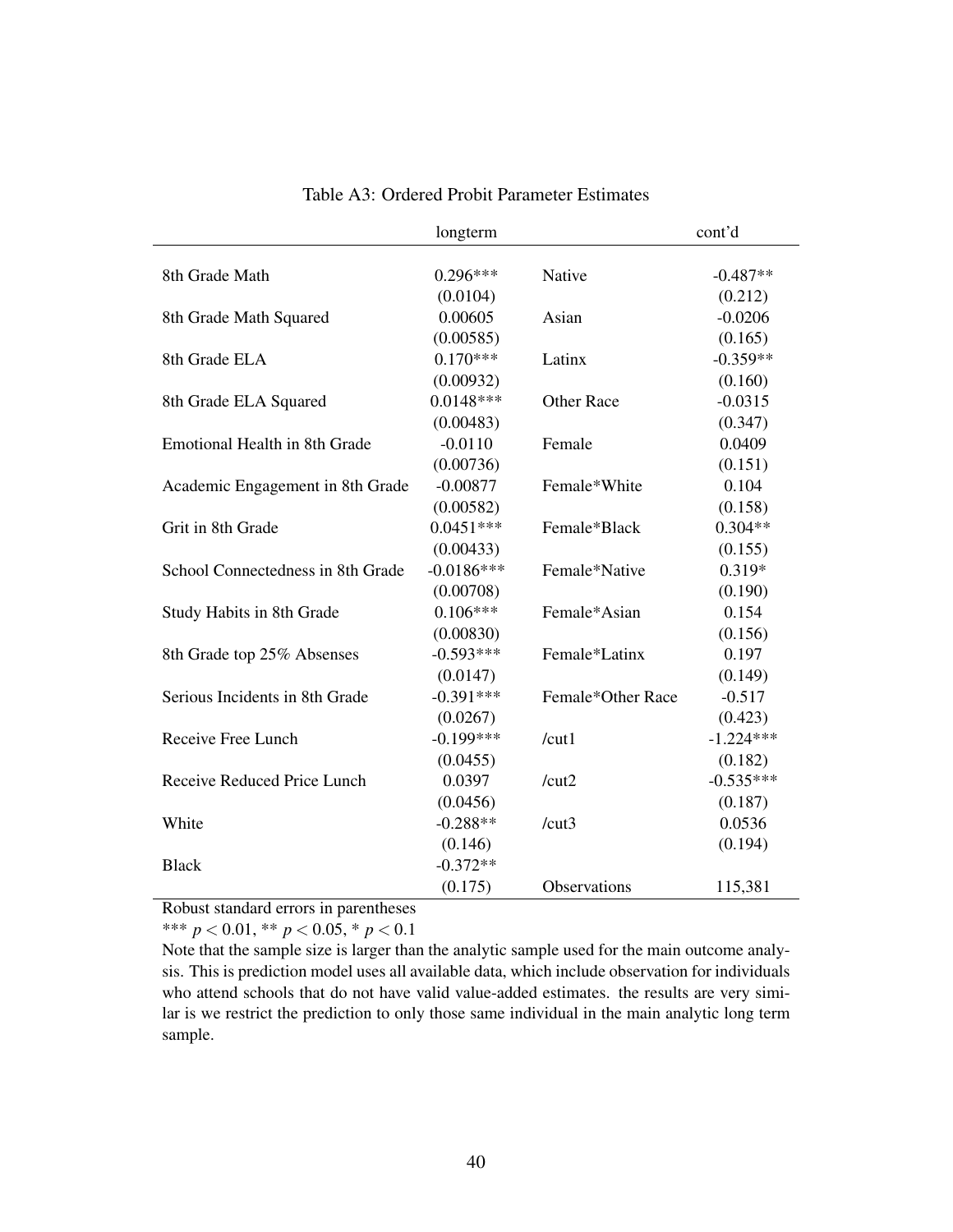|                      | 9th<br>Surveys | Test<br>scores | <b>Behaviors</b> | <b>HS</b> Graduation | Enrolled in Any  | School-Based  |
|----------------------|----------------|----------------|------------------|----------------------|------------------|---------------|
|                      | Grade          | 9th Grade      | 9th Grade        |                      | College Within 2 | Arrests       |
|                      |                |                |                  |                      | Years            |               |
| Workhard Value-Added | $0.0681***$    | $0.0564***$    | $0.0256**$       | $0.0157***$          | $0.0192***$      | $-0.00681***$ |
|                      | (0.00962)      | (0.0113)       | (0.0104)         | (0.00377)            | (0.00593)        | (0.00205)     |
| Social Value-Added   | $0.0785***$    | $0.0577***$    | $0.0370***$      | $0.0149***$          | $0.0155***$      | $-0.00572***$ |
|                      | (0.00884)      | (0.0108)       | (0.0106)         | (0.00354)            | (0.00512)        | (0.00206)     |
| <b>Observations</b>  | 124.833        | 102,200        | 157,027          | 82,092               | 55,509           | 82,091        |

<span id="page-42-0"></span>Table A4: Effect of SED Value-Added on Average Intermediate and Long-Term Student Outcomes

Robust standard errors in parentheses

\*\*\* p<0.01, \*\* p<sup>&</sup>lt;0.05, \* p<0.1

Note: Each point estimate comes from <sup>a</sup> separate regression.

Note: Sample sizes may differ across outcomes due to some missingness in 9th grade test scores and surveys.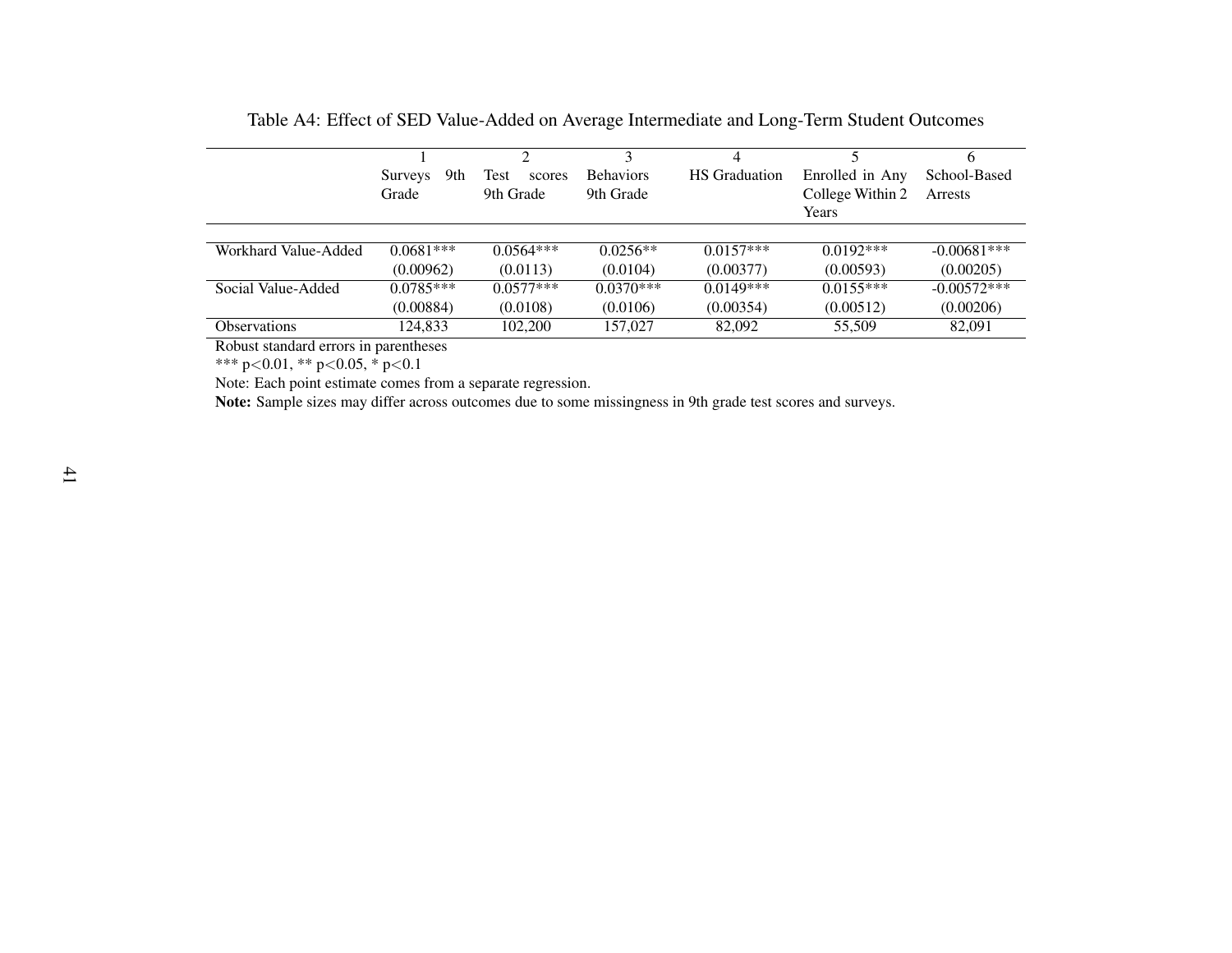



*Notes*: Each graph represents the marginal impacts of a 1 standard deviation increase in overall school effectiveness for different deciles of the educational advantage distribution for a single outcome by sex. Each panel presents the results of 10 separate regressions each defined as in Equation [\(5\)](#page-12-1).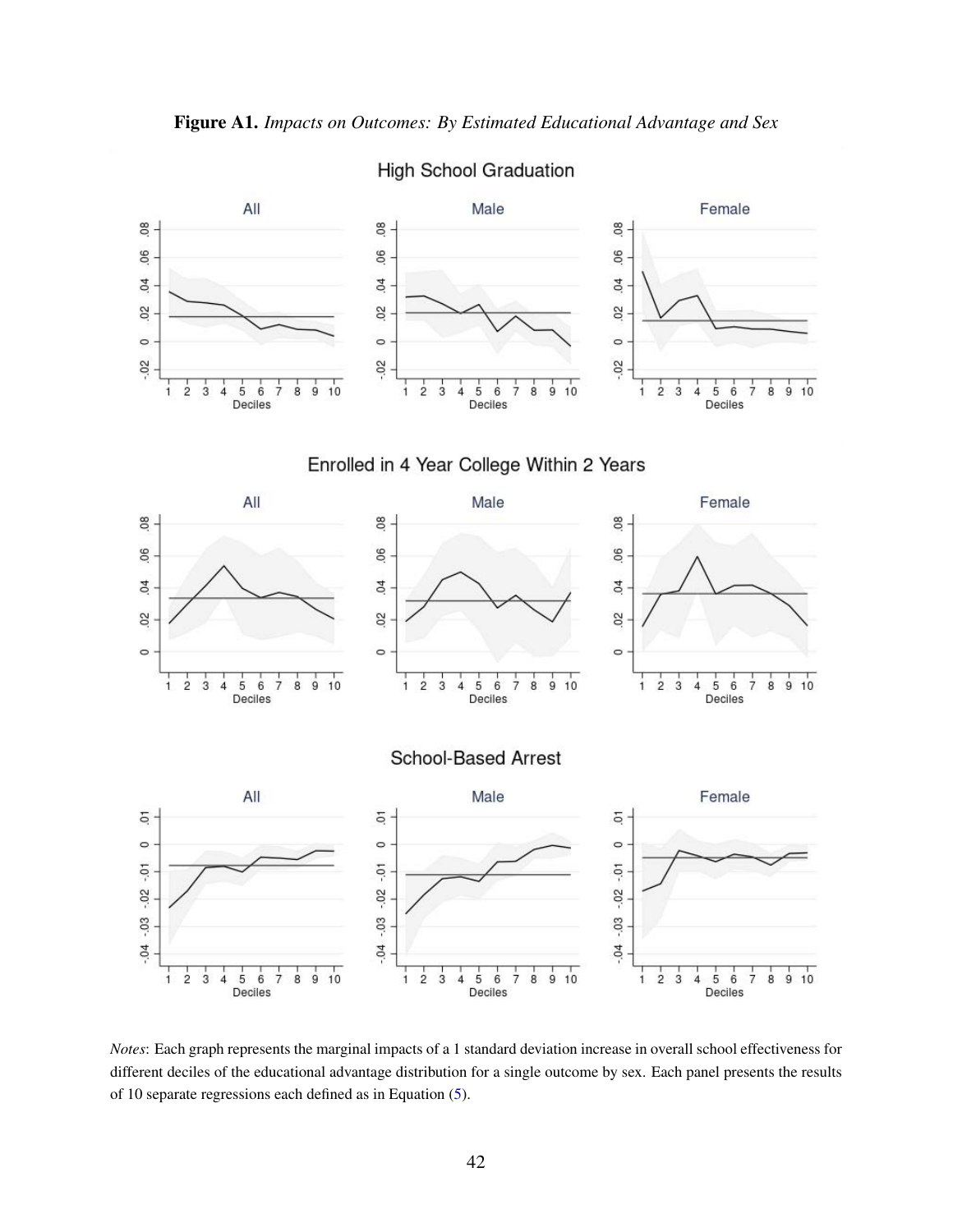



*Notes*: Each graph represents the marginal impacts of a 1 standard deviation increase in overall school effectiveness for different deciles of the educational advantage distribution for a single outcome by reported race. Each panel presents the results of 10 separate regressions each defined as in Equation [\(5\)](#page-12-1).